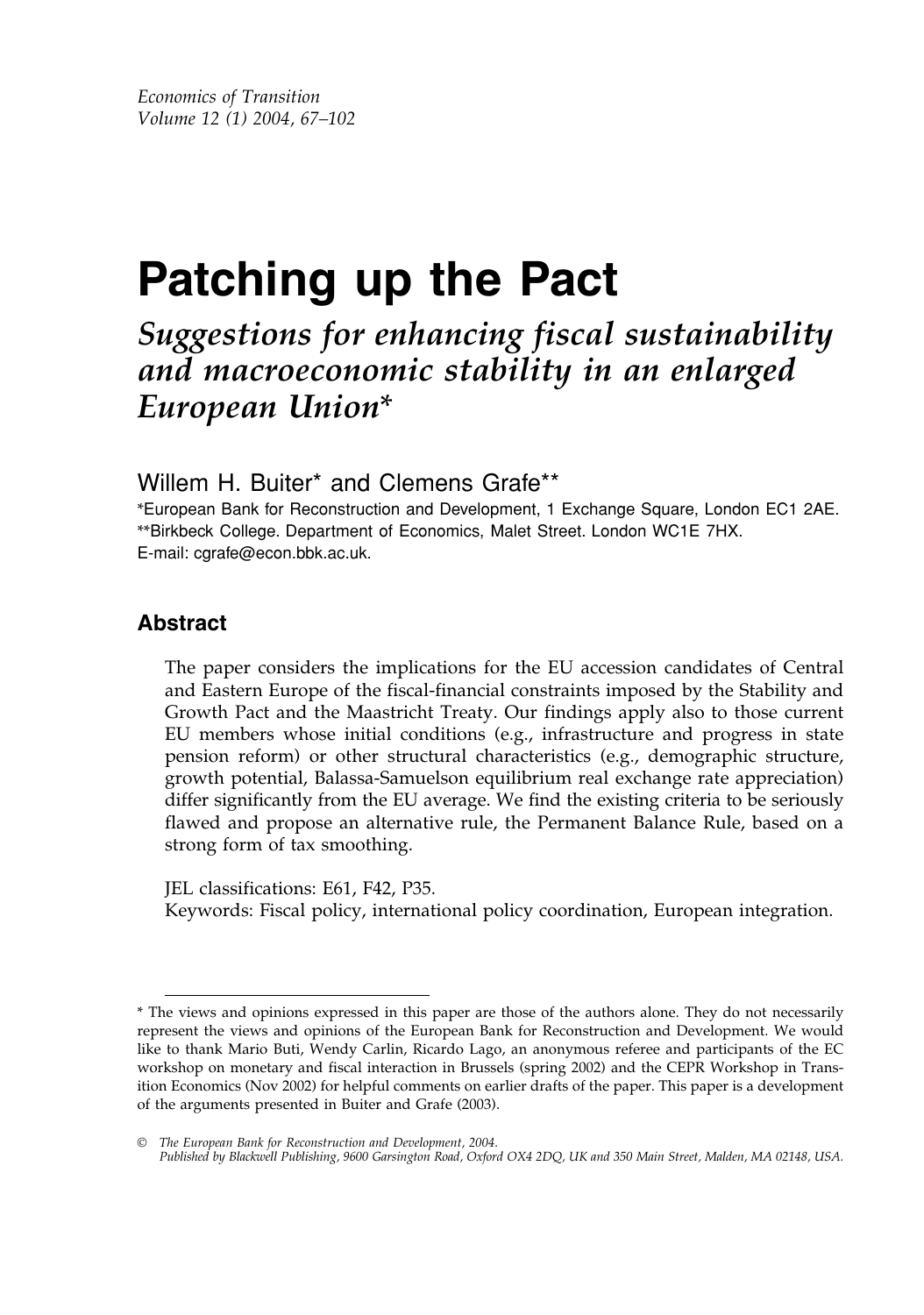# **1. Introduction**

The purpose of this paper is to discuss the implications of the fiscal rules that govern countries in the European Union (EU) for the Central and Eastern European countries that are candidates for early EU accession. We argue that both the Stability and Growth Pact and the Broad Economic Policy Guidelines currently in place are ill-designed to address the economic realities of countries that differ significantly from the EU average as regards their expected future inflation and real GDP growth rates and their inherited stocks of environmental and public sector capital. While the issues addressed are not unique to the accession candidates, their importance is magnified because enlargement will substantially increase the structural diversity of the economies inside the European Union, and will do so in ways that are relevant to the cost-benefit balance of adherence to the current EU fiscal rules. We discuss possible reforms of the current system including the '*Golden Rule*' advocated and implemented by the UK, and argue that the best framework would be a so-called '*Permanent Balance*' rule.

Thirteen countries are currently candidates for accession to the European Union.<sup>1</sup> All except Turkey are formally engaged in accession negotiations. Of the twelve candidates involved in formal accession negotiations, ten (all except Bulgaria and Romania) are scheduled to become EU members by the middle of 2004.

All new EU members will automatically, upon entry to the EU, be bound by the rules of the *Stability and Growth Pact* (the Pact) and the *Broad Economic Policy Guidelines* (BEPGs). Following EU accession the new member countries will gain membership of the Economic and Monetary Union (EMU). EMU membership is now part of the *Acquis Communautaire*. Of course, a set of conditions (the Maastricht conditions, after the Treaty of Maastricht) have to be satisfied in order for the new EU members to qualify for *full* EMU membership, that is, before they are allowed to proceed to stage 3 of EMU, by locking into the eurozone through the adoption of an 'irrevocable' euro conversion rate.

The accession countries will, once they join the EU, have to present annual Convergence Programmes to the Commission and the Council of Ministers.<sup>2</sup> In addition to the Convergence Programmes mandated under the Pact, any new EU members will be expected to follow the annual recommendation of the Council (proposed to the Council by the Commission) on the *Broad Economic Policy Guide*lines (BEPGs).<sup>3</sup> These BEPGs go well beyond what is required by the Stability and Growth Pact both in the scope and in the detail of their recommendations, and include structural reform, employment and wage developments, in addition to

<sup>&</sup>lt;sup>1</sup> They are Bulgaria, the Czech Republic, Cyprus, Estonia, Hungary, Latvia, Lithuania, Malta, Poland, Romania, the Slovak Republic, Slovenia and Turkey.

<sup>2</sup> EMU members present annual *Stability Programmes*.

<sup>&</sup>lt;sup>3</sup> The full name is 'Broad Guidelines of the Economic Policies of the Member States and the Community.'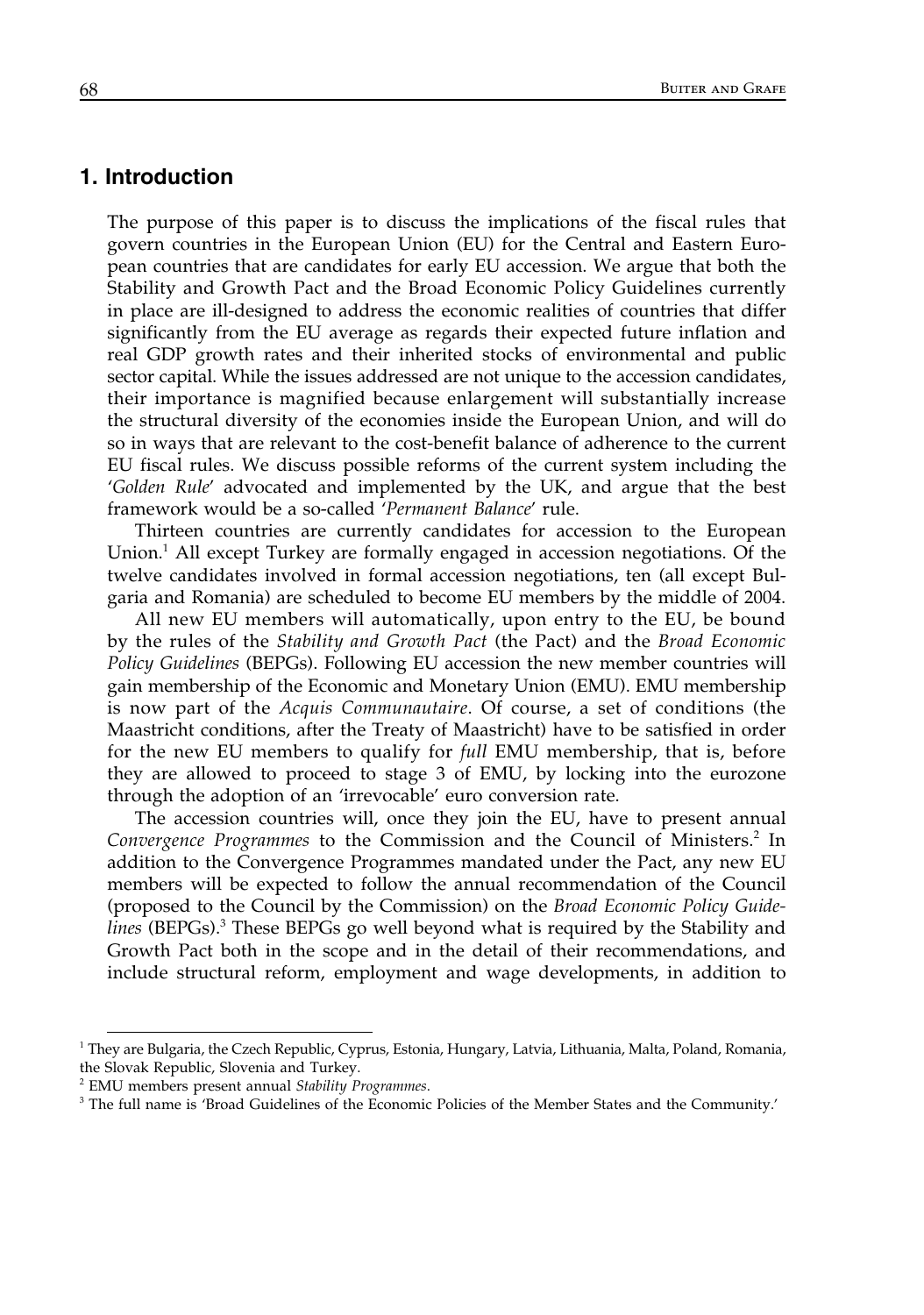budgetary issues. Other than 'naming and shaming', no sanctions follow a failure to follow the recommendations in the BEPGs.

In this paper we demonstrate the shortcomings of the existing fiscal-financial criteria and suggest ways of amending and improving the rules of the Stability and Growth Pact so as to enhance fiscal-financial sustainability and macroeconomic stability.

We argue that the appropriate operational expression of the concepts of *sustainable* and *stabilizing* fiscal-financial policies ought to depend on certain key structural economic features. All of these features are quite intuitive and can be given simple economic justifications. Some, but not all, of these features are observable, identifiable and verifiable in a reasonably objective manner. Others involve expectations of, or plans for, the future. They therefore inherently involve judgement and elements of subjective interpretation. This inevitably means that the determination of whether a country's fiscal-financial programme is sustainable, or whether a particular sequence of current and anticipated future deficits is excessive, cannot be reduced to a mechanical test, but will involve judgement, discussion and potential disagreement. In our view, this is not a weakness but a virtue, because it represents recognition of the basic truth that issues of fiscal-financial stability cannot be resolved without an explicit, and potentially contestable, judgement about future plans and expectations about future economic developments. In the long run, muddled honesty beats spurious precision.<sup>4</sup>

We do not argue that countries with very different real economic structures should not join together in a monetary union or that there should be any protracted delay between EU accession and EMU membership for the leading cohort of current accession candidates. To the contrary, in Buiter and Grafe (2002) we have argued for the earliest possible EMU membership for all successful EU applicants.<sup>5</sup> They will prosper, provided proper allowance is made in the design of fiscal– financial rules for marked differences in economic structure.

The remainder of this paper is organized as follows. In Section 2, we introduce the notion of fiscal sustainability and present the so-called permanent balance rules. Section 3 summarizes, for current EU member countries and the Eastern European candidate countries, the economic fundamentals that matter for the design of appropriate fiscal rules. We follow this discussion by giving an overview in Section 4 of the main fiscal rules existent inside the EU. Section 5 contrasts the permanent balance rules with the current EU rules in the light of the economic diversity surveyed in Section 3, which brings us to the conclusion.

<sup>4</sup> Or, it is better to be approximately right than precisely wrong – a proposition attributed to many, including Amory Lovins and Warren Buffet.

<sup>&</sup>lt;sup>5</sup> The key condition that must be satisfied for an accession candidate to benefit from joining the eurozone is that the country's fiscal-financial programme, now and in the future, be such as to rule out any possible need for discretionary monetary financing of government financial deficits. That is, the country can make the credible commitment that it will not require recourse to the anticipated and/or unanticipated inflation taxes.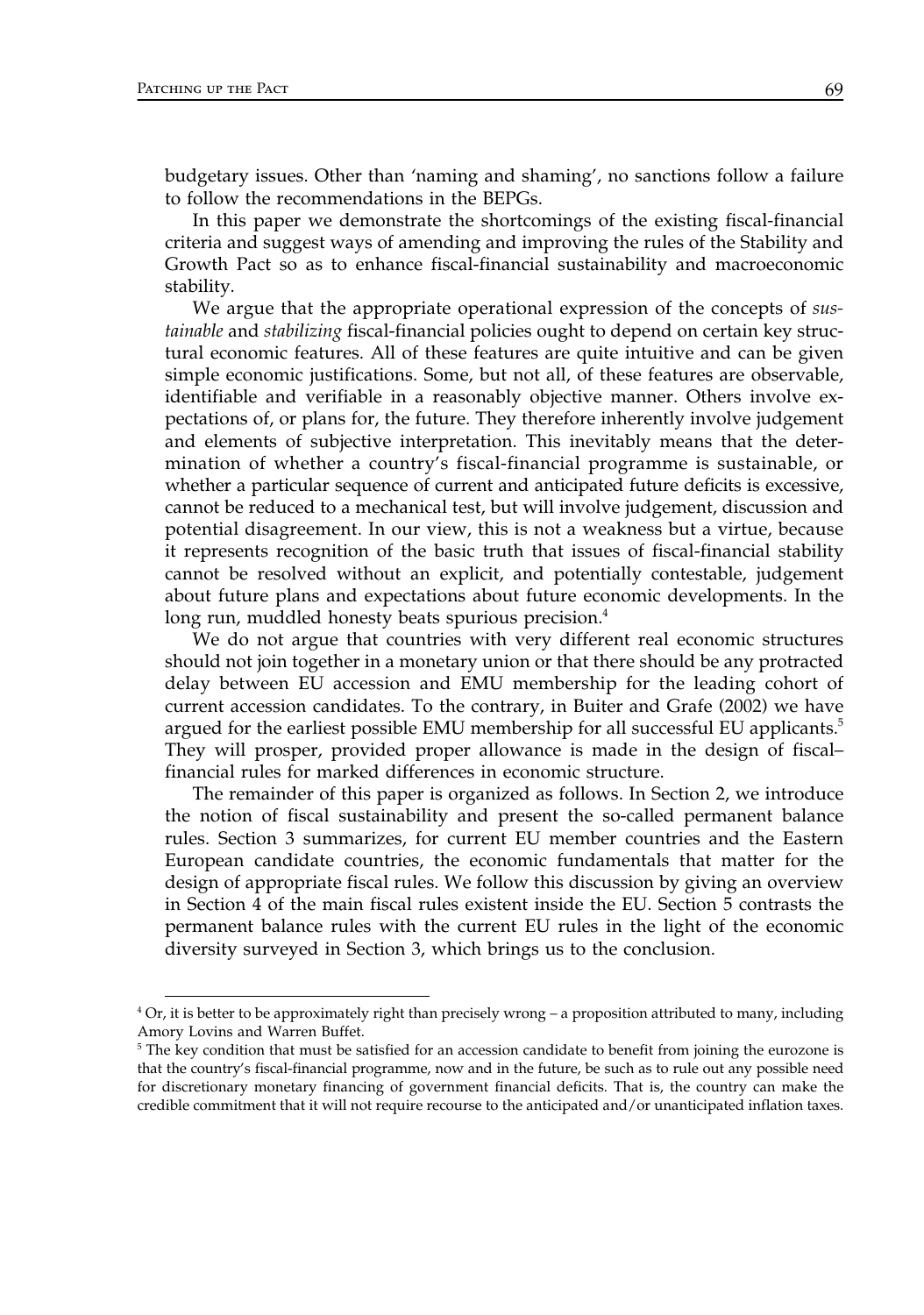# **2. Fiscal sustainability and the** *Permanent Balance Rule*

Before presenting our reform proposal we first establish formally the fiscal framework we are using and the notion of fiscal sustainability.

# *2.1 Some simple budgetary arithmetic*

The *fiscal-financial programme* of the state consists of the rules governing the sequences of past, current and future public spending (consumption, investment, transfer payments and subsidies), tax structures and revenues (rates, exemptions, bases, allowances, deductions etc.), subsidy and transfer structures, and government borrowing. Ideally the fiscal-financial framework would apply to the consolidated general government and central bank, and an explicit distinction would be made between monetary and non-monetary public debt. However, since the existing EU fiscal framework restricts its attention to the general government, which excludes the central bank, we restrict our framework here to the general government as well. Including the central bank would be important both for countries that are not yet members of EMU and thus have independent monetary authorities and for the EMU area as a whole.

To get a full and accurate picture of the sustainability of the public finances, it is important that *all* financial assets and liabilities (that is, all contractual claims and obligations) of the general government be included and consolidated in a single, comprehensive balance sheet, and that all non-contractual expenditures and receipts also be accounted for comprehensively and fully. All off-budget expenditures and receipts (including the outlays and revenues of the state pension funds, the social security fund etc. and all off-balance sheet contingent claims and liabilities) must be consolidated and included in a single comprehensive set of accounts. For simplicity, we restrict the stylized accounting framework below to a single, (very) short maturity government debt instrument denominated in domestic currency. The notation to be used in what follows is summarizsed in Table 1.

Equation (1) is the budget identity of the general government. The change in the amount of nominal government debt (*B)* in comparison to nominal GDP (*PY*) is given by the primary deficit as a share of GDP  $(g - \tau)$  plus interest payments on existing government debt measured as a share of GDP (*iB/(PY*)). A 'dot' over a variable denotes its instantaneous rate of change.

$$
\frac{\dot{B}}{PY} \equiv g - \tau + i \left(\frac{B}{PY}\right) \tag{1}
$$

Using the definitions of Table 1, equation (1) can be rewritten as equation (2) or (3); *b* is (net) general government debt as a fraction of GDP,  $\eta$  is the general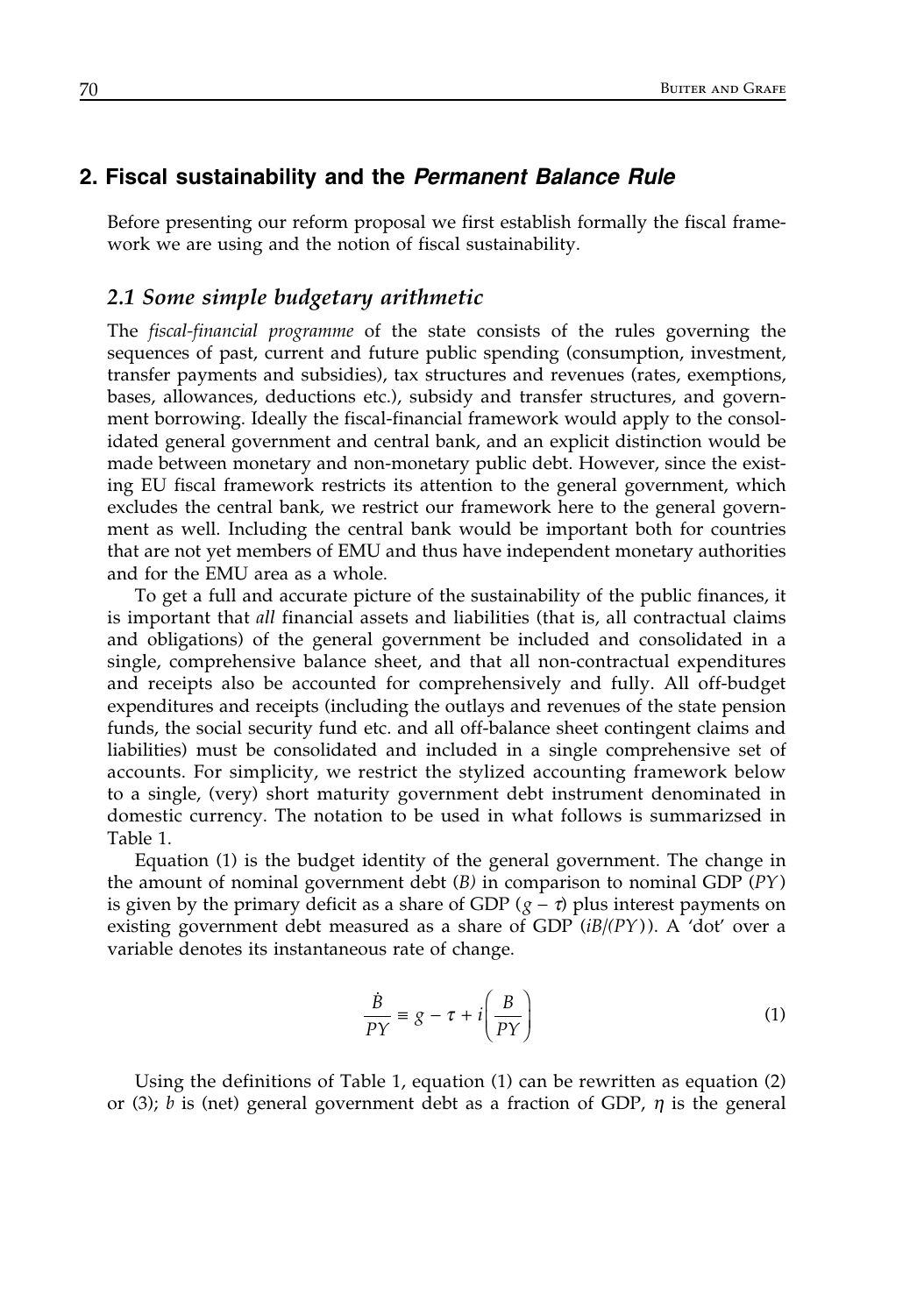#### **Table 1. Notation**

<sup>Β</sup>: total stock of nominal, interest-bearing general government debt held either by the central bank, the domestic private sector or the rest of the world. For notational simplicity, we assume that the general government does not hold any financial assets, so gross general government debt is the same as net general government debt.

 $g_{\tau}$ : general government transfers and subsidies as a fraction of GDP.

*gC*: general government consumption as a fraction of GDP.

 $g_I$ : gross general government capital formation as a fraction of GDP.

 $g \equiv g_T + g_C + g_I$ : total public spending as a fraction of GDP.

 $\tau$ : total general government taxes and other current revenues (including payments made by the central bank to the general government) as a fraction of GDP.

*i*: domestic instantaneous nominal interest rate on government debt.

*i\**: foreign instantaneous nominal interest rate.

*P*: domestic GDP deflator.

 $\pi \equiv P/P$ : domestic rate of inflation.

*E*: nominal spot exchange rate (the domestic currency price of foreign currency).

 $\varepsilon = E/E$ : proportional rate of depreciation of the nominal exchange rate.

*Y*: domestic real GDP.

 $n \equiv Y/Y$ : proportional growth rate of real GDP.

 $r \equiv i - \pi$ : instantaneous domestic real interest rate.

 $b \equiv B/(PY)$ : ratio of gross (and net) general government debt–GDP.

 $\eta = B/(PY)$ : general government financial deficit as a fraction of GDP.

*s* =  $\tau$  – *g*: general government primary (non-interest) surplus as a fraction of GDP.

*k*: ratio of general government capital stock to GDP.

 $\delta$ : proportional rate of depreciation of the general government capital stock.

 $\theta$ : gross financial rate of return on the general government capital stock.

 $\tau_0$ : general government tax revenues as a fraction of GDP.

Cyclically adjusted values are denoted by tildes.

Steady state values are denoted by overbars.

government financial deficit as a fraction of GDP, *r* is the short real rate of interest on general government debt,  $n$  is the growth rate of real GDP and  $\pi$  is the rate of inflation.

$$
\dot{b} \equiv g - \tau + (r - n)b \tag{2}
$$

$$
\dot{b} \equiv \eta - (\pi + n)b \tag{3}
$$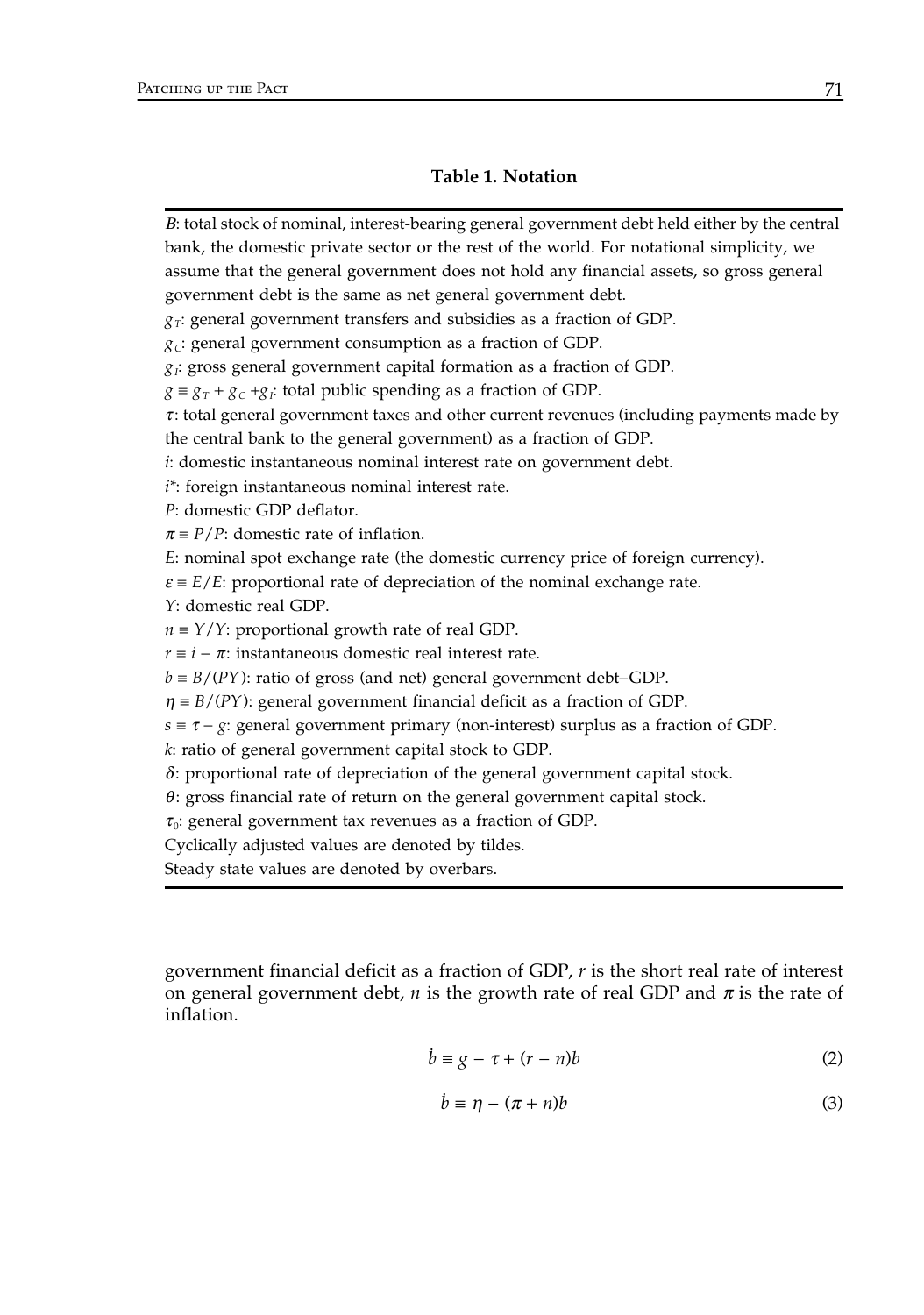The usual solvency constraints, ruling out Ponzi finance by the government implies the following intertemporal budget constraint for the general government (equation  $(4)$ ).<sup>6</sup>

$$
b(t) \leq \int\limits_t^{\infty} e^{-\int\limits_t^t [r(u)-n(u)]du} \left[\tau(v) - g(v)\right]dv\tag{4}
$$

The level of net debt has to be smaller than the present value of all future primary (non-interest) budget surpluses.7

For certain purposes, it is important to decompose total public spending*, g*, into general government *transfer payments,*  $g_T$  general government *consumption*,  $g_C$ , and general government gross *capital formation*,  $g<sub>U</sub>$ , that is:<sup>8,9</sup>

$$
g \equiv g_T + g_C + g_I. \tag{5}
$$

Likewise it can be useful to decompose total current revenues into gross *financial returns* to the government on the general government capital stock, θ*k*, and other *current revenues,*  $\tau_{0}$ , where *k* is the ratio of the public sector capital stock to GDP and  $\theta$  is the gross financial rate of return on the general government capital stock, that is: $10$ 

$$
\tau \equiv \tau_0 + \theta k. \tag{6}
$$

Let  $\delta$  be the proportional rate of depreciation of the general government capital stock. The change in the public sector capital stock as a share of GDP, *k,* is given by the difference between the share of gross general government investment in GDP and the reduction in the public sector capital-GDP ratio due to capital depreciation and real GDP growth.

$$
\dot{k} \equiv g_I - (\delta + n)k \tag{7}
$$

<sup>9</sup> All public spending categories,  $g$ ,  $g_C$ ,  $g_I$  and  $g_T$ , are measured as shares of current GDP.

<sup>&</sup>lt;sup>6</sup> The government is engaged in Ponzi finance if its debt grows forever at a proportional rate that is equal to or larger than the interest rate. In that case, despite having a positive debt stock outstanding, the government never plans to run any primary (non-interest) budget surpluses. Such public finance 'pyramid schemes' are ruled out here.

<sup>7</sup> Equation (4) is the equivalent statement that the current debt–GDP ratio has to be no larger than the sequence of future primary surplus–GDP ratios discounted at the real interest rate minus the real growth rate.

<sup>8</sup> Public sector transfer payments include all subsidies and social security (or national insurance) benefit payments, including state pension, health and disability benefits. Social security (or national insurance) taxes or contributions are included among the taxes in the accounts.

<sup>&</sup>lt;sup>10</sup> Again,  $\tau$ ,  $\tau_0$  and *k* are measured as shares of current GDP.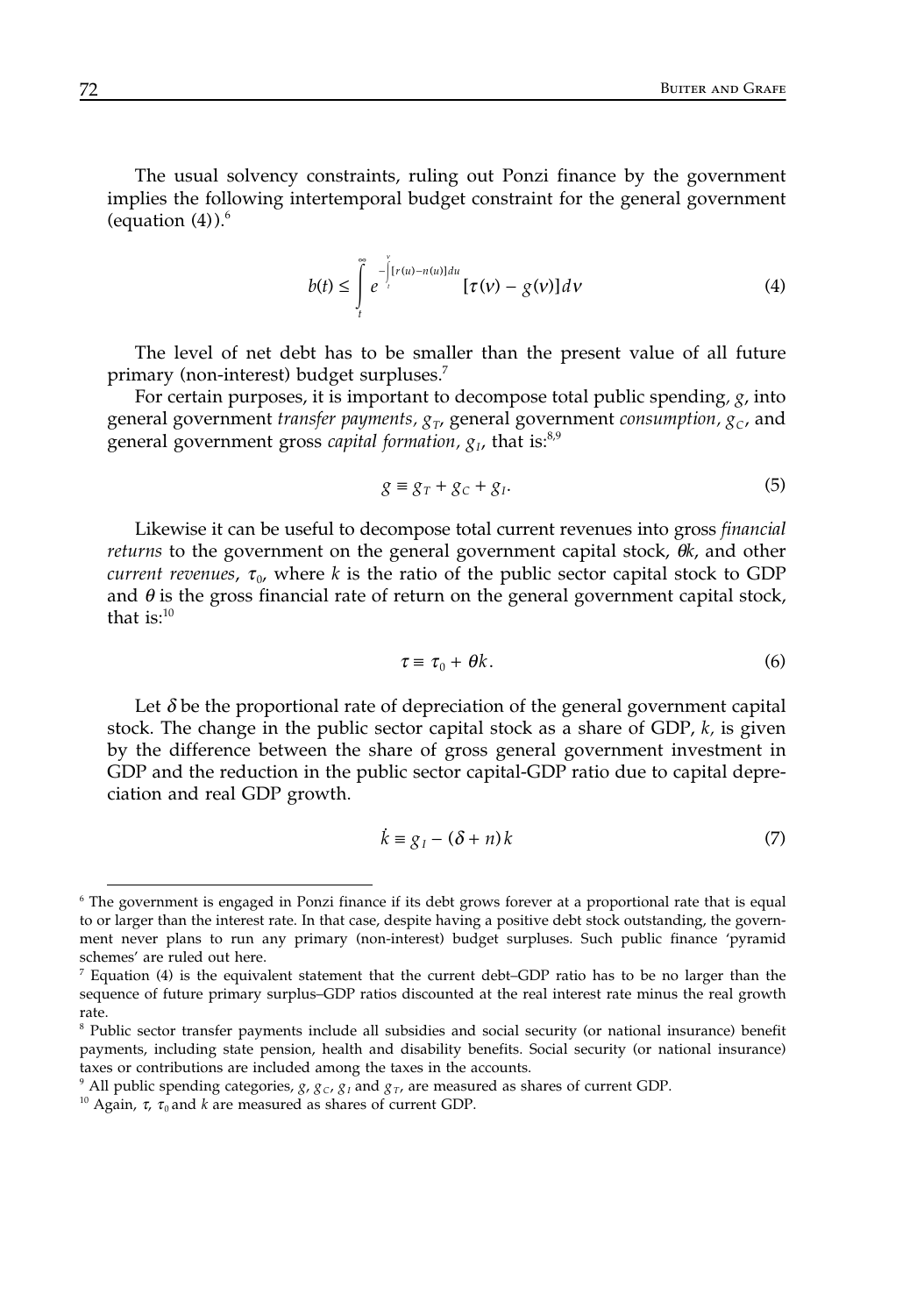Using the decompositions for government revenue (6) and expenditure (5) the general government budget identity can be written as follows:

$$
\dot{b} - \dot{k} = g_c + g_r - \tau_0 + (r - n)(b - k) - (\theta - \delta - r)k. \tag{8}
$$

In what follows we concern ourselves with the concept of  $a(n)$  (un)sustainable debt level rather than an excessive one. Excessive debt is a broader concept than 'unsustainable' debt. Debt and deficits can be excessive, that is, impose greater costs than benefits, without creating a serious risk of sovereign debt default. However, debt sustainability (or long-run feasibility of the fiscal-financial programme) is a necessary condition for debt not to be excessive (or larger than optimal).

We define sustainability of a government fiscal financial programme as the absence of default risk.<sup>11</sup> A fiscal-financial programme is sustainable if it ensures the solvency of the government. Consider again the fundamental solvency constraint of the government from (5), reproduced as equation (9) below.

$$
b(t) \le \int_{t}^{\infty} e^{-\int_{t}^{v} [\Gamma(u) - n(u)] du} s(v) dv
$$
  
\n
$$
\equiv \int_{t}^{\infty} e^{-\int_{t}^{v} [\Gamma(u) - n(u)] du} [\tau(v) - g(v)] dv
$$
  
\n
$$
\equiv \int_{t}^{\infty} e^{-\int_{t}^{v} [\Gamma(u) - n(u)] du} [\tau_{0}(v) + \theta(v) k(v) - g_{T}(v) - g_{C}(v) - g_{I}(v)] dv
$$
\n(9)

The maximum size of the primary surplus, *s*, is clearly bounded in theory by current national wealth and the discounted future non-asset income stream of the economy. However, this bound is clearly never binding, as this would imply that government spending henceforth is zero and that the government can tax away all national resources. Instead, the maximum size can not be bigger than the one that imposes economic, social or political costs that make default the less expensive option. Thus, fiscal sustainability usually depends both on economic and political parameters.

We define the *permanent* primary surplus–GDP ratio,  $s^p$ , as that constant primary surplus–GDP ratio whose present discounted value is the same as the present discounted value of the actual (or anticipated) future sequence of primary surplus– GDP ratios. If the relevant time horizon is infinite, this amounts to:

 $11$  One can weaken this to the requirement that default risk be below some threshold level.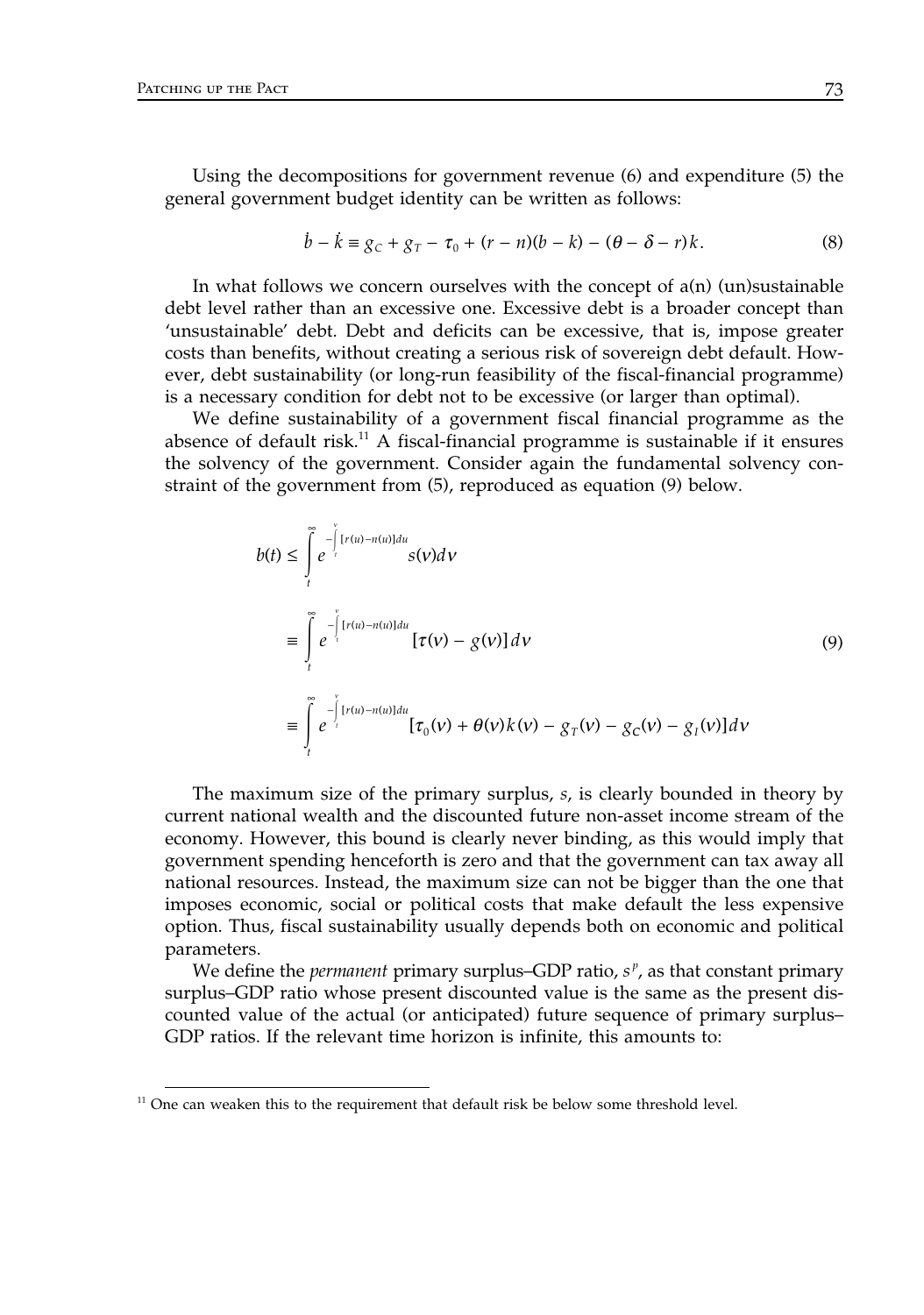$$
s^p \equiv \left(\int\limits_t^\infty e^{-\int\limits_t^v [r(u)-n(u)]du} dv\right)^{-1} \int\limits_t^\infty e^{-\int\limits_t^v [r(u)-n(u)]du} s(v)dv. \tag{10}
$$

Permanent values of all other flows of expenditure or receipt ratios to GDP are defined analogously. The term

$$
\int\limits_t^\infty e^{-\int\limits_t^v [r(u)-n(u)]du} dv
$$

can be interpreted as the value of a real (that is, index-linked) perpetuity whose (real) coupon grows at a proportional rate *n* from an initial value of one unit of output. We can then define the *permanent* (or *long-run*) real interest rate minus the *permanent* (or *long-run*) real growth rate,  $r^p - n^p$ , as that constant value of the excess of the real interest rate over the real growth rate that generates the same value for this real perpetuity as is generated using the actual (or anticipated) future values of  $r - n$ , that is:

$$
r^{p} - n^{p} \equiv \left( \int_{t}^{\infty} e^{-\int_{t}^{v} [r(u) - n(u)] du} dv \right)^{-1}.
$$
 (11)

The government's intertemporal budget constraint or solvency constraint can therefore be written compactly as follows.

$$
b \le \frac{s^p}{r^p - n^p} \equiv \frac{\tau^p - g^p}{r^p - n^p} \equiv \frac{\tau_0^p + \theta^p k^p - g^p - g^p}{r^p - n^p} \tag{12}
$$

Government solvency can be seen to depend on four crucial parameters: *b*, the outstanding (net) debt–GDP ratio; *s<sup>p</sup>* , the permanent primary surplus– GDP ratio;  $r^p$ , the long-run real interest rate; and  $n^p$ , the long-run real growth rate. Two of these, the long-run real interest rate and the long-run real growth rate are, at most, only partly, indirectly and highly imperfectly controllable by the government. One, the initial government debt–GDP ratio, is predetermined, that is given at any point in time, but endogenous in the long run. One, the primary surplus– GDP ratio, is in principle controllable by the government. This control is imperfect and subject to important constraints, administrative and political as well as economic.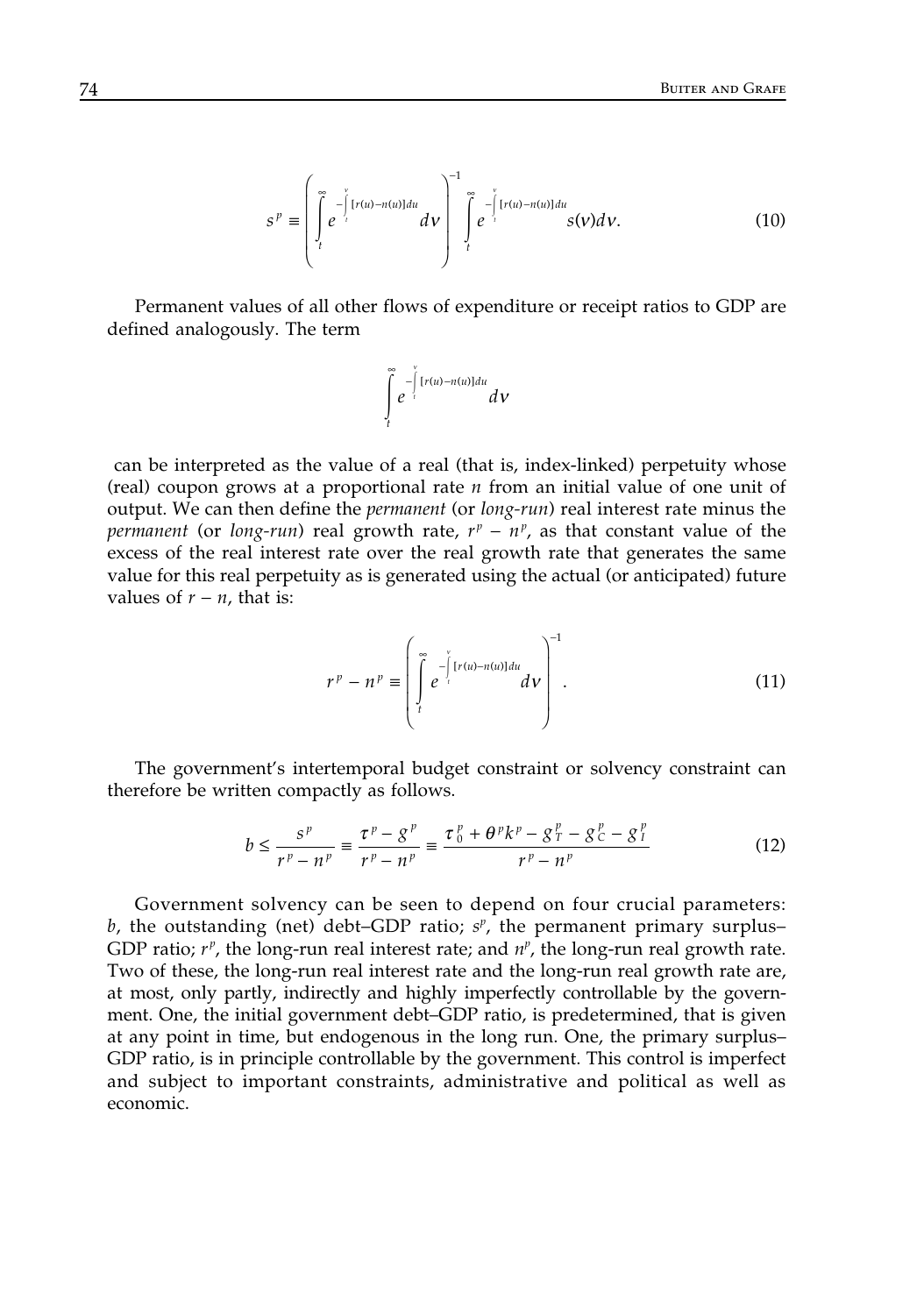In the remainder of the paper we present fiscal rules that are supposed to ensure the solvency of a government. In doing so we do not address the question of whether there is a need to explicitly write down these rules and if they need to be enforced by some central agent (external to the national fiscal authorities) or whether instead debt sustainability is self enforcing. Clearly the authors of the EU rules were of the opinion that explicit rules are necessary. According to the rules deficits can be too large but not too small. This asymmetry does not appear to be motivated primarily by a technical economic judgement about asymmetries in the transmission mechanism of fiscal policy.12 Instead, the asymmetry appears to reflect a political-economic judgement about a bias towards excessive public debt and deficits in E(MU) countries' budgetary institutions and political processes. Most of the existing EU member countries have not had national fiscal rules for the central governments, thus the bias of concern to the founders appears to be mainly driven by the fact that there are several national fiscal authorities without a central government that is able to rein in national budgets but only one central bank.

We review the main arguments brought forward for an upward bias in public debt and deficits in Buiter and Grafe (2003), but conclude that the political economy case for a bias towards excessive deficits is by no means overwhelming. Much of the theoretical work cited in support of the proposition that there is a bias towards excessive deficits is actually about a bias towards an excessive size of government, that is, about a bias towards excessive government spending and revenues, rather than about a bias towards excessive deficits, that is, an *intertemporal* bias towards postponing tax increases or expenditure cuts.

# *2.2 A reform proposal: The 'Permanent Balance' Rule*

In this section we propose a simple tax rule which (1) ensures that the government's solvency is guaranteed and (2) has other attractive features, from the perspective of cyclical stabilization and the minimization of the excess burden of distortionary taxation. As shown in the literature on tax smoothing (see, for example, Barro, 1979; Deaton, 1981 or Lucas and Stokey, 1983), a constant share of taxes in GDP is optimal under admittedly restrictive conditions, that is, a constant 'average marginal tax rate' is the least-cost or efficient way of financing a given public expenditure programme, allowing for any future financial returns on the general government capital stock.<sup>13</sup>

<sup>&</sup>lt;sup>12</sup> The only self-evident asymmetry in the response of the economic system to very high public debt and very low debt (or very large negative debt), comes from default risk and the real cost associated with government debt default. There is no counterpart to bankruptcy and default for economic agents, including governments, that are very large ('excessive') creditors. However, for every creditor there is a matching debtor. Lower government debt means either lower domestic private financial wealth and/or lower foreign financial wealth. Private default is costly also.

<sup>&</sup>lt;sup>13</sup> If there is a single tax with GDP as the base, the marginal tax rate should be constant over time. In a world with many different taxes and tax bases, simple rules are harder to establish.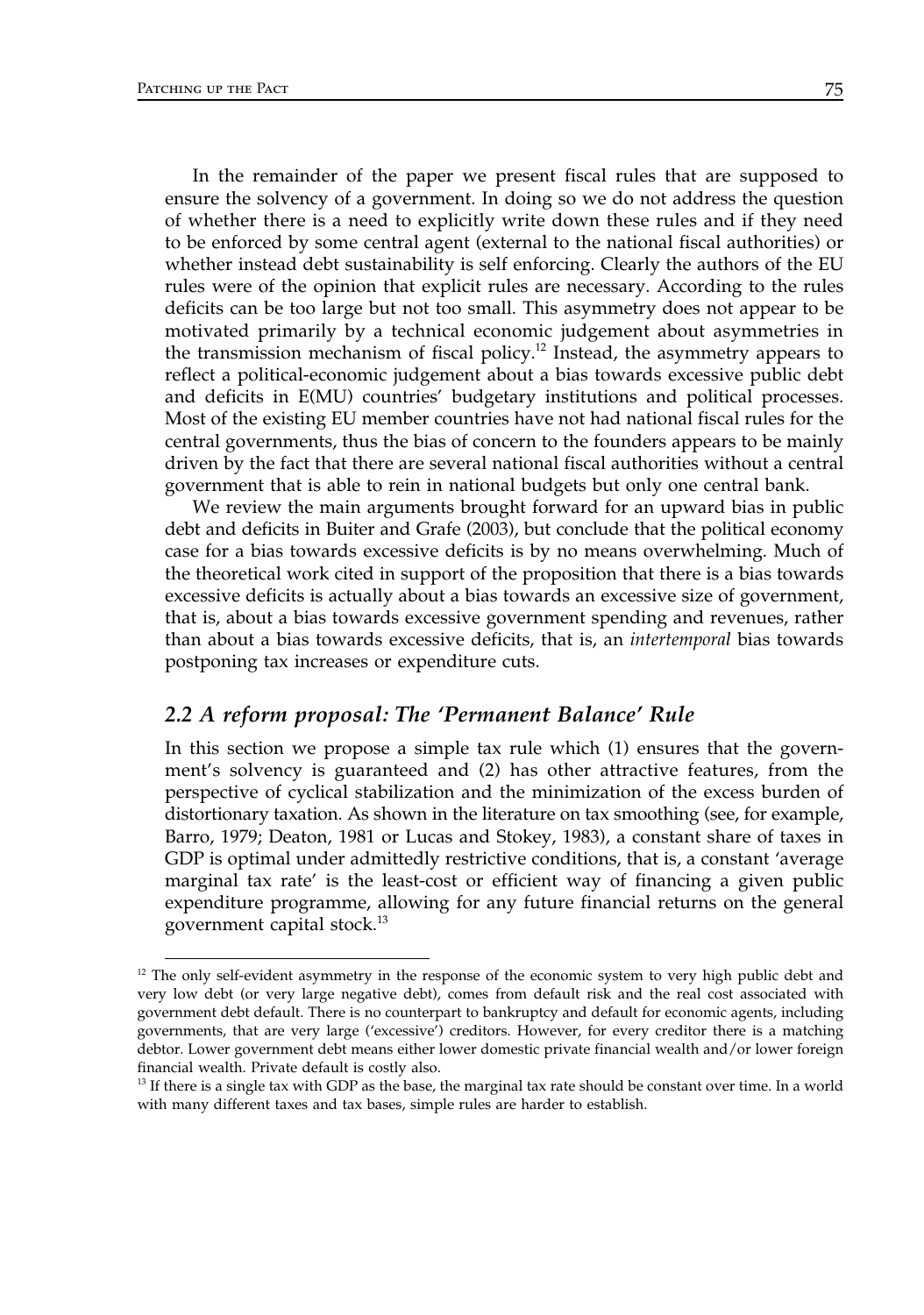A prudent government borrowing rule is achieved if the share of government taxes in GDP,  $\tau_0$  is kept constant<sup>14</sup> at a value,  $\tau_0^p$ , no less than the sum of the permanent public spending share in GDP (itself the sum of the permanent government transfer share, the permanent public consumption share and the permanent public investment share) plus the long-run growth-adjusted interest cost of the public debt (as a fraction of GDP), minus the permanent government capital income as a share of GDP. That is:

$$
\tau_0 = \tau_0^p \ge g^p + (r^p - n^p)b - \theta^p k^p \equiv g_T^p + g_C^p + g_I^p + (r^p - n^p)b - \theta^p k^p. \tag{13}
$$

This tax smoothing rule means that the *inflation-and-real-growth-adjusted permanent government budget* is in balance or in surplus. We call it the *Permanent Balance Rule*, because of its analogies with the permanent income hypothesis of household consumption. A household's permanent income is that constant level of consumption that has the same present discounted value as the actual (anticipated) future endowment stream plus initial financial wealth. If a household consumes its permanent income, that consumption level is (*exante*) the highest constant sustainable level of consumption over its lifetime. Our Permanent Balance Rule for the share of taxes in GDP defines it as that constant value of the share of taxes in GDP whose present discounted value (over an infinite future time horizon) equals the outstanding stock of public debt plus the present discounted value of actual government spending minus government capital income, all taken as shares of GDP.

The permanent balance rule given in (13), together with (2), (5) and (6), implies the following behaviour of the general government debt–GDP ratio:

$$
\begin{aligned} \n\dot{b} &\leq g - g^p + \theta^p k^p - \theta k + \left[ (r - r^p) - (n - n^p) \right] b \\ \n&\equiv g_T - g_T^p + g_C - g_C^p + g_I - g_I^p + \theta^p k^p - \theta k + \left[ (r - r^p) - (n - n^p) \right] b \n\end{aligned} \tag{14}
$$

In terms of the conventionally measured general government financial deficit  $\left(\eta = \frac{\dot{B}}{D\epsilon} \equiv g - \tau + ib\right)$ , equation (14) implies: (15)  $\overline{\mathcal{L}}$  $\lambda$  $\frac{\dot{B}}{PY}$   $\equiv g - \tau + ib$  $\eta \leq (n + \pi)b + g_T - g_T^p + g_C - g_C^p + g_I - g_I^p + \theta^p k^p - \theta k + [(r - r^p) - (n - n^p)]b.$ 

This rule recognises that the debt–GDP ratio will be reduced, *ceteris paribus*, by nominal income growth, that is, it is an inflation-and real-growth-adjusted measure. It can also be viewed as a modified and generalized version of the golden rule: when actual, current government consumption is above permanent government consumption, or when actual current government transfer payments and subsidies

<sup>&</sup>lt;sup>14</sup> In a stochastic world, it would only be constant *exante*, or in expectation.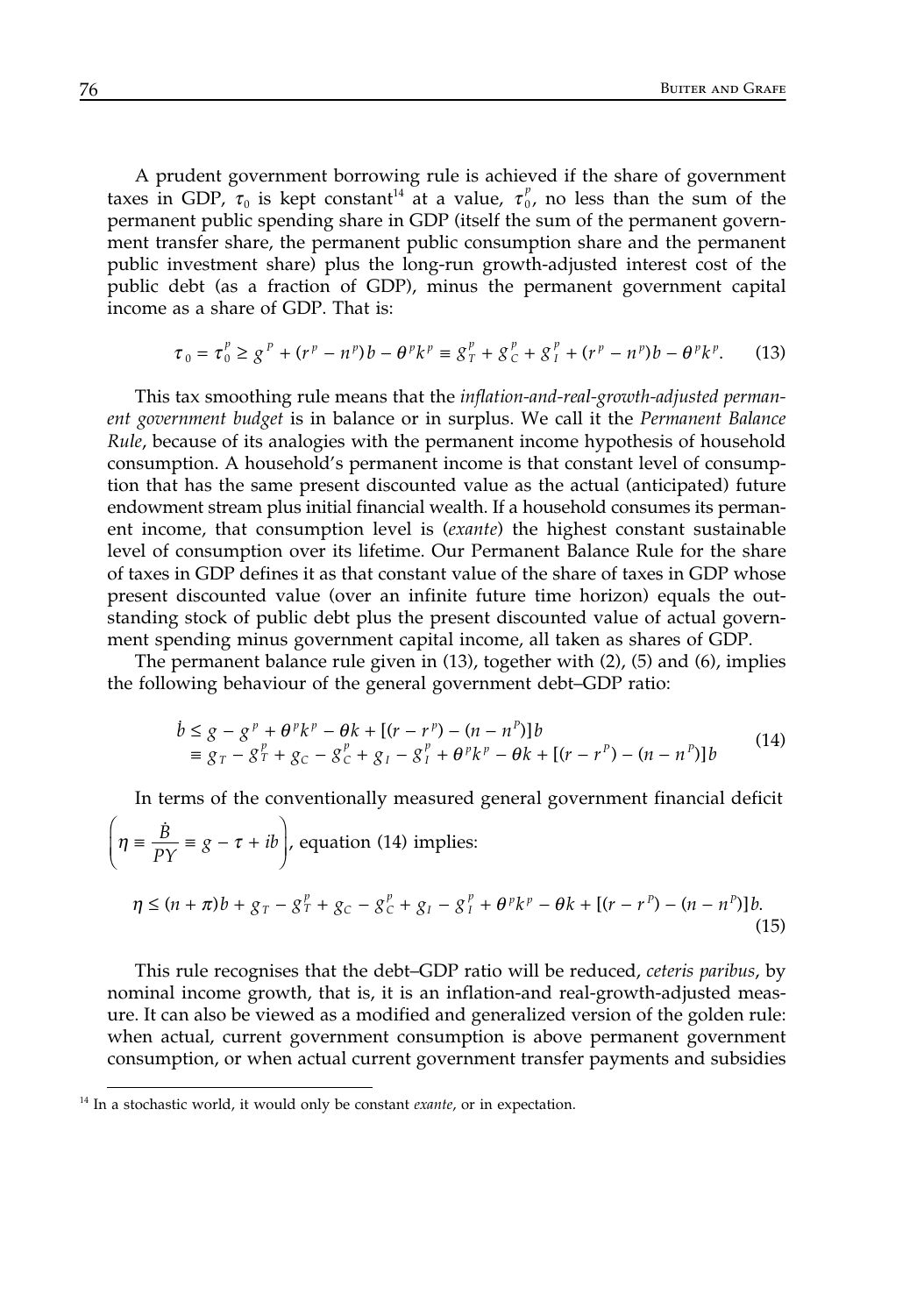exceed their permanent values, the maximum amount of permitted borrowing increases *pari passu*. However, the same applies to borrowing for investment: borrowing can only safely finance public investment to the extent that current public sector investment exceeds its permanent level. Finally, the borrowing limit is relaxed (tightened) when the real interest rate is temporarily high (low) or the real growth rate is temporarily low (high).

The Permanent Balance Rule has four attractive features:

- 1. The Permanent Balance rule is prudent, even cautious: it has government solvency built in. If the tax rule in (13) holds with equality, the (*ex ante*) constant share of taxes in GDP is the smallest constant share of taxes in GDP that would satisfy the government's intertemporal budget constraint or solvency constraint.
- 2. The Permanent Balance Rule is consistent both with Keynesian arguments for counter-cyclical deficits and with neo-classical (excess burden minimizing) arguments for tax smoothing. It goes beyond them, however, by allowing for any kind of departure of current public transfer payments, public consumption and public investment spending from their long-run average or permanent levels. It also allows for the effect on public debt of departures of the current short real interest rate and the current real growth rate from their long-run or permanent values.
- 3. The Permanent Balance Rule allows for the effects of inflation and real GDP growth on the true burden of the public debt. It does not 'condone' inflation any more than it 'condones' real GDP growth. It simply recognises the impact of nominal GDP growth on the burden of servicing domesticcurrency-denominated general government debt.<sup>15</sup>
- 4. The Permanent Balance Rule amends, extends and completes the golden rule by allowing fully for the degree, if any, to which public sector investment generates future cash flows to the government, either directly, say through user charges, or indirectly by the positive effect of general government capital on existing government tax bases.

Under the Permanent Balance Rule for taxes, the long-run or steady-state government debt–GDP ratio is constant *ex ante*. In a simple stochastic setting, the long-run or steady-state government debt–GDP ratio follows a random walk (see Barro, 1979).<sup>16</sup>

Conceptually, the Permanent Balance Rule is both intuitive and simple. Of course, the permanent shares in GDP of public consumption and public investment are not directly observable. Nor is the long-run growth rate directly observable. In

<sup>&</sup>lt;sup>15</sup> Expressing the debt and primary surplus as shares of GDP is illuminating if GDP is a reasonable indicator of the government's ability to tax. If capital income taxation were residence-based rather than source-based, GNP would be a better scale variable than GDP. If taxes on domestic spending are important, aggregate spending (including imports but excluding exports) may be a more appropriate scale variable.

<sup>&</sup>lt;sup>16</sup> Long-run means  $g_T = g_{T}^P$ ;  $g_C = g_C^P$ ;  $g_I = g_I^P$ ;  $r = r^P$ ;  $n = n^P$ .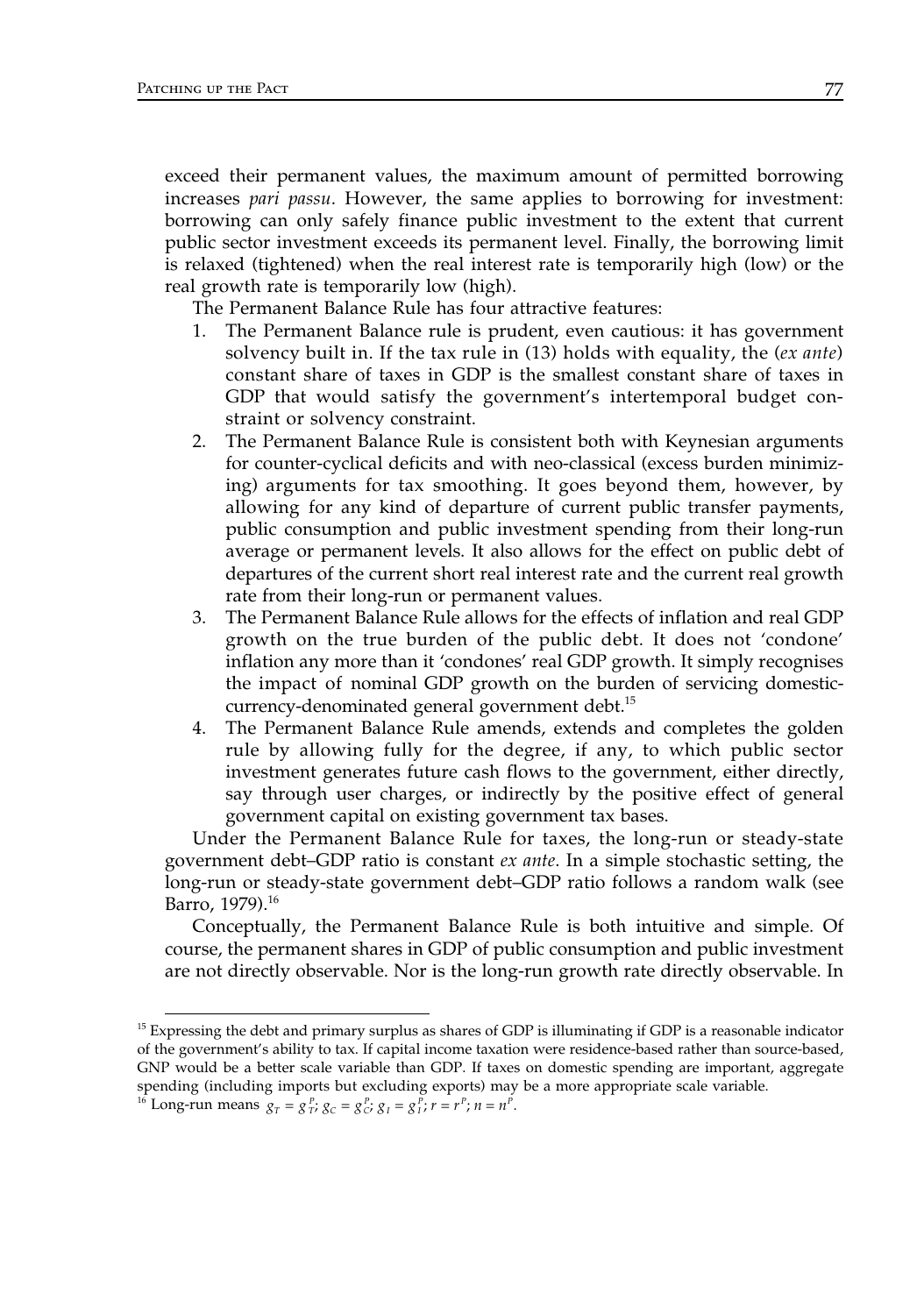some countries, with index-linked long-dated public debt, reasonable proxies for the long-run real interest rate may be obtainable. Observance of the Permanent Balance Rule would force governments to make explicit their assumptions about the long-run paths of public consumption, transfer payments and investment. That would be a positive development from the point of view of informed policy debate.

The Permanent Balance Rule implies that, as long as the growth rate of nominal GDP is positive, a higher ratio of the stock of debt–GDP would imply, other things being equal, that the government would be able to run a *larger* financial deficit. When the debt is index-linked, real income growth will, other things being equal, bring down the debt–GDP ratio. When the debt is nominally denominated, nominal income growth will, other things being equal, bring down the debt–GDP ratio. The presence of the term  $(n + \pi)b$  on the right-hand-side of equation (15) makes it clear that, for a given positive growth rate of nominal income, a higher debt–GDP ratio means that the debt–GDP ratio will be coming down faster.

The implication of the Permanent Balance rule that *ceteris paribus* a higher debt–GDP ratio permits a higher financial deficit–GDP ratio contrasts sharply with current suggestions from the EU Commission and from the UK Treasury, that countries with a higher debt–GDP ratio would, *ceteris paribus*, be expected or required to run a *smaller* deficit. The reason for the difference is that the Permanent Balance Rule has no view on the desirable long-run level of the debt relative to GDP. Its purpose is to find the 'permanent tax rate', that constant share of taxes in GDP that will achieve government solvency. The debt–GDP ratio only matters for what it implies for the permanent tax rate.

While the Permanent Balance Rule's treatment of the debt–GDP ratio may be extreme, it is difficult to rationalize the opposite conclusion, that higher debt necessarily implies the need for a lower deficit, from the government solvency constraint given in equation (12) alone. From this representation of the government's intertemporal budget constraint it follows that, for a given long-run real interest rate and a given permanent growth rate of real GDP, a higher debt–GDP ratio requires a higher *permanent primary* surplus–GDP ratio, s<sup>p</sup>. There are quite a few slips between the cup of a larger permanent primary surplus–GDP ratio to the lip of a lower current financial deficit–GDP ratio,  $\eta = -s + ib$ .

There are indeed good arguments for arguing that the level of the debt–GDP ratio matters for reasons other than, or additional to, what a higher debt–GDP ratio implies for the permanent tax rate. Sovereign default is costly. Not only does it cause arbitrary redistributions of wealth, it also destroys trust throughout the economic system and impairs the future ability of governments to borrow. Other things being equal, the risk of default is increasing in the debt–GDP ratio. The costs of sovereign default caused by an excessive debt–GDP ratio are not matched by comparable costs of 'super-solvency' associated with a very low or even negative debt–GDP ratio.

Thus, augmenting the permanent balance rule to take this into account makes sense. If, on *a priori* grounds, convergence to a long-run value of the debt–GDP ratio *b*\* is deemed desirable, the tax rule in (13) could be augmented with an 'error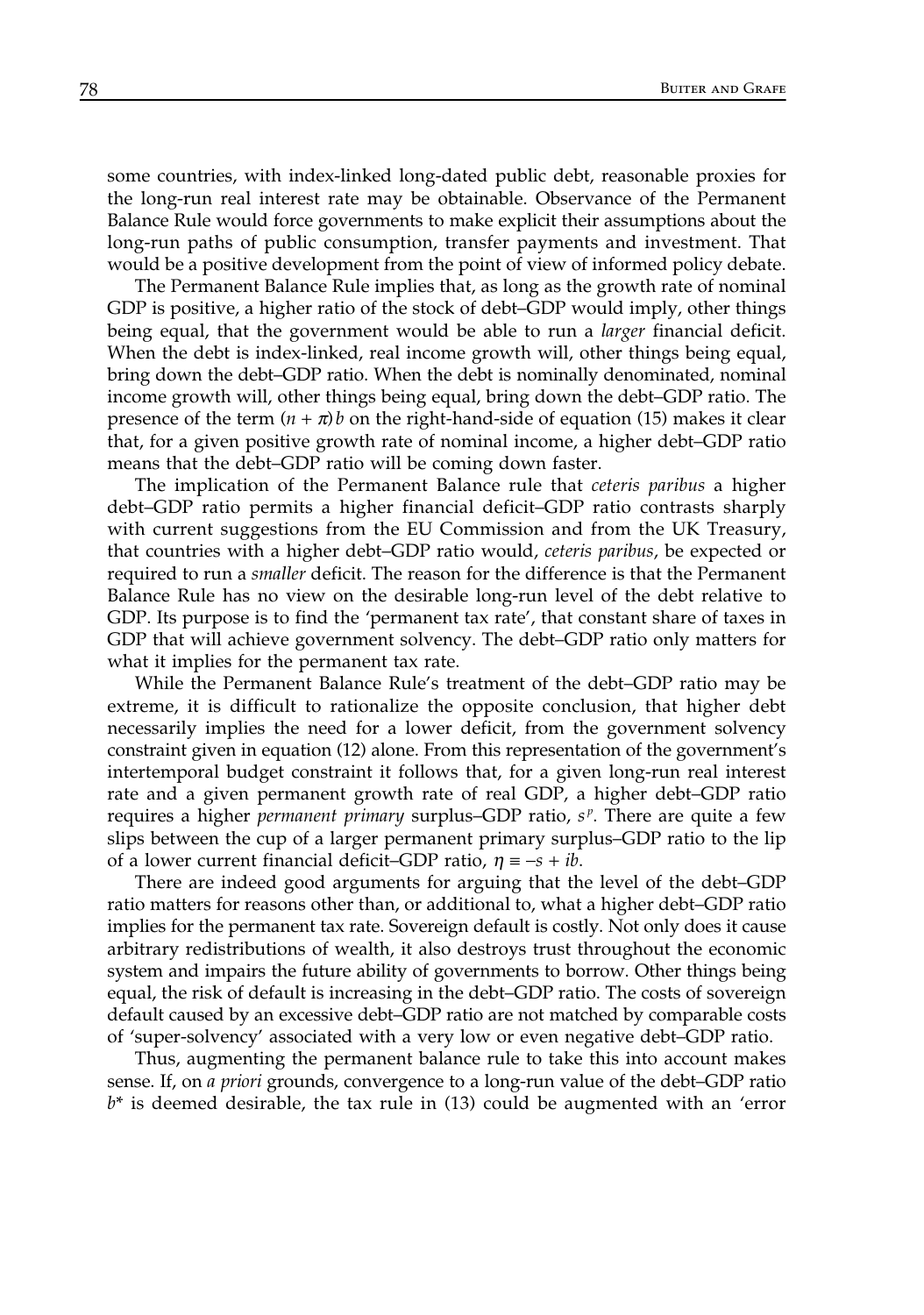correction' term that drives the actual debt–GDP ratio towards the target debt–GDP ratio, as in equation (16).

$$
\tau_0' = \tau_0^p + \alpha (b - b^*)
$$
  
\n
$$
\alpha > 0
$$
\n(16)

Under this 'Augmented Permanent Balance Rule', the financial deficit–GDP ratio would be governed by:

$$
\eta \le (n + \pi)b + g - g^{p} + \theta^{p}k^{p} - \theta k + [(r - r^{p}) - (n - n^{p})]b - \alpha(b - b^{*}).
$$
 (17)

The steady-state value of the debt–GDP ratio would equal *b* \*. If the long-run value of the debt–GDP ratio were required not to exceed *b* \*, but could be below it, equation (16) could be replaced by the 'switching regime' tax function:

$$
\tau'_{0} = \tau_{0}^{p} + \alpha(b - b^{*})
$$
  
\n
$$
\alpha > 0 \quad \text{if} \quad b > b^{*}
$$
  
\n
$$
\alpha = 0 \quad \text{if} \quad b \le b^{*}.
$$
\n(18)

The behaviour of the deficit–GDP ratio would again be given by equation (17).

The appropriate value of  $b^*$  is anybody's guess, however.<sup>17</sup>

The Augmented Permanent Balance Rule with its 'error-correction' mechanism driving the debt–GDP ratio to a long-run target level is consistent with the position of the European Commission and the UK Treasury provided the 'error correction coefficient',  $\alpha$ , which measures the strength of the imperative to get the debt–GDP ratio down, exceeds the growth rate of nominal GDP.<sup>18</sup>

# **3. Aspects of four base economic diversity among current and future EU member countries relevant to fiscal sustainability**

# *3.1 Budgetary aggregates currently restricted by the EU fiscal criteria*

There are significant differences between the accession countries and current EU member countries with respect to the economic variables that are subject to the current rules governing fiscal policy in the EU – the general government deficit, the cyclically adjusted general government deficit and the gross public sector debt level (all measured as a share of GDP). Table 2 provides the data for the general

<sup>&</sup>lt;sup>17</sup> The UK's Sustainable Investment rule (see Section 4.2) can be interpreted as setting the steady state value of the gross debt–GDP ratio at 40 percent of GPD in equation (18). Considering the experience of Belgium, Italy and Greece these past few decades,  $b^* = 0.4$  is a cautious, conservative number indeed.

<sup>&</sup>lt;sup>18</sup> The precise condition is that  $\alpha > n + \pi + r - r^p - (n - n^p)$ .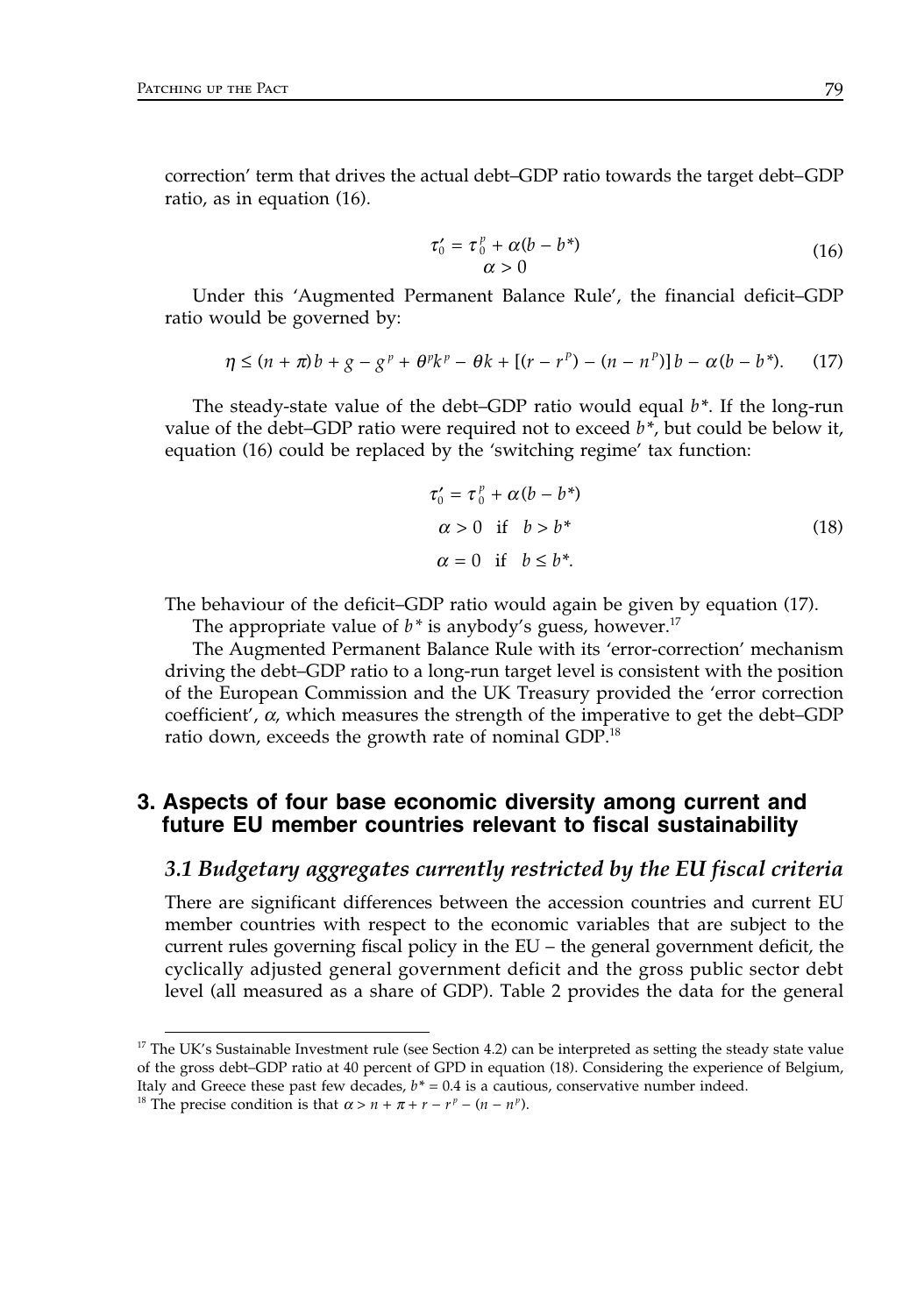|                             | 1997   | 1998   | 1999   | 2000    | 2001   | 2002** |
|-----------------------------|--------|--------|--------|---------|--------|--------|
| Bulgaria                    | $-0.3$ | 1.3    | 0.2    | $-0.6$  | 1.7    | $-0.8$ |
| Czech Republic              | $-2.6$ | $-4.5$ | $-3.2$ | $-3.3$  | $-5.5$ | $-6.0$ |
| Estonia                     | 2      | $-0.4$ | $-4$   | $-0.4$  | 0.2    | $-0.4$ |
| Hungary                     | $-6.8$ | $-8$   | $-5.3$ | $-3$    | $-4.1$ | $-4.3$ |
| Latvia                      | na     | $-0.7$ | $-5.3$ | $-2.7$  | $-1.6$ | $-1.8$ |
| Lithuania                   | $-1.1$ | $-3.1$ | $-5.6$ | $-2.7$  | $-1.9$ | $-1.5$ |
| Poland                      | $-4.3$ | $-2.3$ | $-1.5$ | $-1.8$  | $-3.1$ | $-5.7$ |
| Romania                     | $-4.5$ | $-3.2$ | $-4.5$ | $-4.5$  | $-3.4$ | $-2.9$ |
| Slovak Republic             | $-5.5$ | $-4.7$ | $-6.4$ | $-12.8$ | $-5.6$ | $-4.4$ |
| Slovenia                    | na     | $-2.3$ | $-2.2$ | $-3.2$  | $-2.5$ | $-2.9$ |
| <b>Average Accession 8*</b> | na     | $-3.3$ | $-4.2$ | $-3.7$  | $-3.0$ | $-3.4$ |
| <b>Average Accession 10</b> | na     | $-2.8$ | $-3.8$ | $-3.5$  | $-2.6$ | $-3.1$ |

**Table 2. General government surplus of accession countries (% of GDP)**

*Notes***:** \* Accession 8 includes all countries except Bulgaria and Romania. \*\* Data for 2002 is WEO projection. *Source***:** Eurostat.

government financial balance – GDP ratio for the ten Eastern European candidate countries. Table 3 gives the same information for the EU countries, the USA and Japan. General government gross debt–GDP ratios for the ten Central and East European (CEE) accession candidates are given in Table 4. Table 5 gives the same information for the EU countries, the USA and Japan. Estimates of the cyclically adjusted general government deficits are not available for the ten CEE accession candidates.<sup>1</sup>

Some features of these four tables are perhaps surprising. From Tables 4 and 5 we see that the general government gross debt–GDP ratio is about twice as high for the existing EMU members as for the accession candidates. As regards the general government deficit–GDP ratios, the ranking is reversed. The eight early accession candidates from Central Europe and the Baltics (CEB) have run general government deficits at much higher levels, as a share of GDP, than the existing EMU members. For the last three years, the eight CEB countries' average general government deficit has exceeded 3 percent of GDP.

# *3.2 Differences relevant to fiscal sustainability*

In Section 3 we argued that essentially there are four parameters that matter for fiscal sustainability: the current stock of outstanding debt, the (permanent) primary

<sup>&</sup>lt;sup>19</sup> Short time series and frequent changes to tax laws make it basically impossible to estimate the output elasticity of revenues.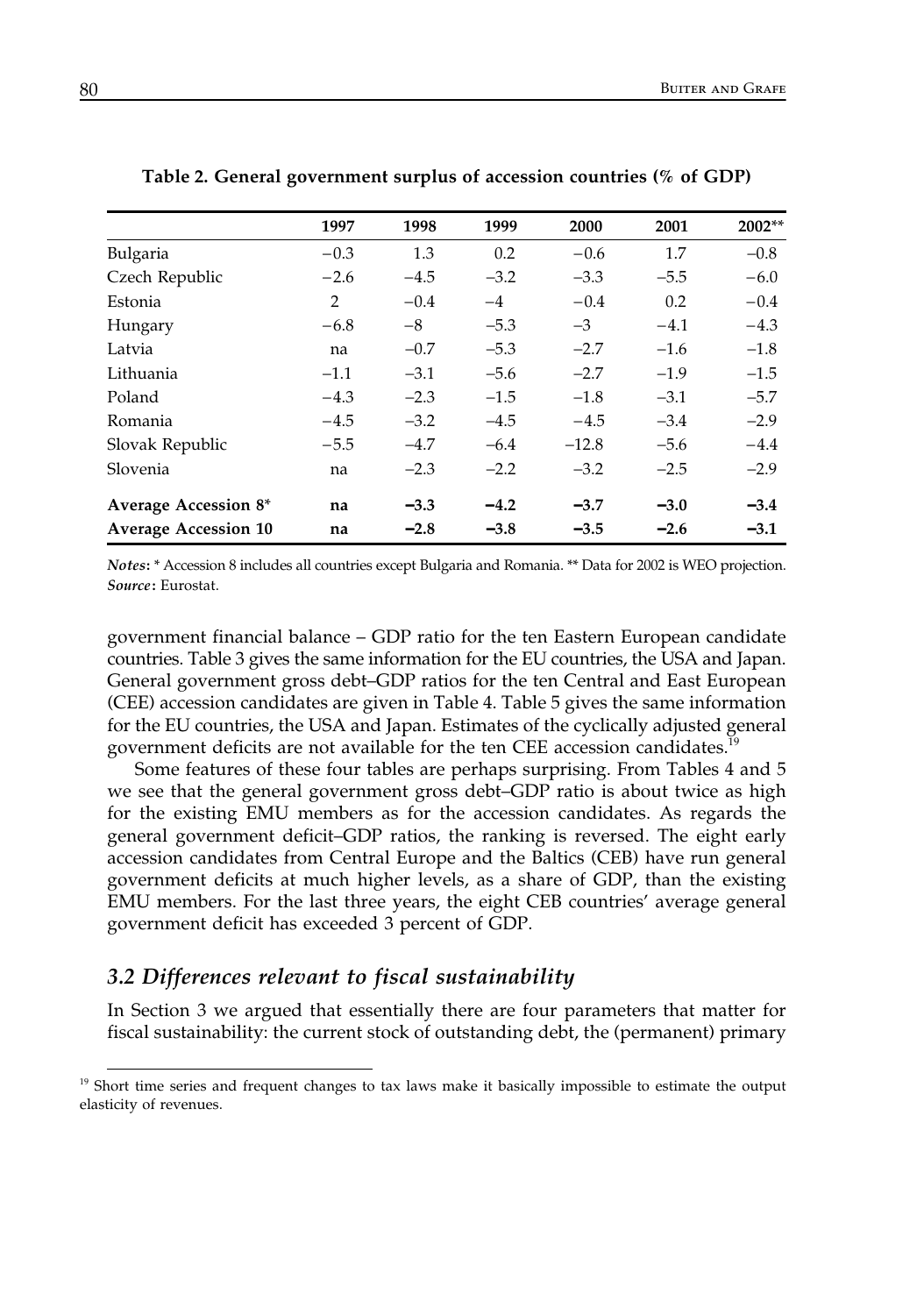|                      | 1992    | 1993    | 1994    | 1995           | 1996                 | 1997   | 1998   | 1999          | 2000   | 2001   | $2002*$      |
|----------------------|---------|---------|---------|----------------|----------------------|--------|--------|---------------|--------|--------|--------------|
| <b>EU 15</b>         | na      | na      | na      | na             | $-3.3$               | $-1.6$ | $-0.6$ | 0.1           | 1.5    | 0.7    | $-1$         |
| <b>EUR 12</b>        | na      | na      | na      | na             | $-3.4$               | $-1.7$ | $-1.1$ | $-0.4$        | 1.0    | 0.1    | $-1.4$       |
| Austria              | $-2$    | $-4.2$  | $-5$    |                | $-5.2 -3.8$          | $-1.9$ |        | $-2.4$ $-2.3$ | $-1.5$ | 0.2    | $-0.4$       |
| Belgium              | $-8$    | $-7.3$  | $-5$    |                | $-4.3 -3.7$          | $-2$   | $-0.7$ | $-0.5$        | 0.1    | 0.4    | $-0.9$       |
| Denmark              | $-2.2$  | $-2.9$  | $-2.4$  | $-2.3$         | $-1$                 | 0.4    | 1.1    | 3.1           | 2.5    | 3.1    | 1.7          |
| Finland              | $-5.6$  | $-7.3$  | $-5.7$  |                | $-3.7 -3.2$          | $-1.5$ | 1.3    | 1.9           | 7      | 4.9    | 2.6          |
| France               | $-4.2$  | $-6$    | $-5.5$  |                | $-5.5 -4.1$          | $-3$   | $-2.7$ | $-1.6$        | $-1.3$ | $-1.4$ | $-2.1$       |
| Germany              | $-2.5$  | $-3.1$  | $-2.4$  |                | $-3.3 -3.4$          | $-2.7$ | $-2.2$ | $-1.5$        | 1.1    | $-2.8$ | $-2.5$       |
| Greece               | $-11.1$ | $-13.4$ | $-9.4$  | $-10.2$ $-7.4$ |                      | $-4$   | $-2.5$ | $-1.9$        | $-1.8$ | $-1.2$ | 0.9          |
| Ireland              | $-3$    | $-2.7$  | $-2$    |                | $-2.2 -0.2$          | 1.2    | 2.4    | 2.2           | 4.4    | 1.5    | $\mathbf{1}$ |
| Italy                | $-10.7$ | $-10.3$ | $-9.3$  |                | $-7.6$ $-7.1$        | $-2.7$ | $-2.8$ | $-1.8$        | $-0.5$ | $-2.2$ | $-1$         |
| Luxembourg           | 2.5     | 4.8     | 4.5     | 2.3            | 2.6                  | 3.4    | 3.1    | 3.6           | 5.6    | 6.1    | 5            |
| Netherlands          | $-4.2$  | $-2.8$  | $-3.5$  | $-4.2$         | $-1.8$               | $-1.1$ | $-0.8$ | 0.7           | 2.2    | 0.1    | $\theta$     |
| Portugal             | -6      | $-8.9$  | $-6.6$  | $-4.5$         | $-4$                 | $-3$   | $-2.6$ | $-2.4$        | $-2.9$ | $-4.1$ | $-2.5$       |
| Spain                | na      | na      | na      | na             | $-4.9$               | $-3.2$ | $-2.7$ | $-1.1$        | $-0.6$ | $-0.1$ | $-0.3$       |
| Sweden               | na      | $-11.6$ | $-10.5$ |                | $-7.6$ $-3.2$        | $-1.5$ | 1.9    | 1.5           | 3.7    | 4.8    | 2.4          |
| United Kingdom       | $-6.5$  | $-8$    | $-6.7$  |                | $-5.7 -4.3$          | $-2$   | 0.2    | 1.1           | 3.9    | 0.8    | $-0.1$       |
| <b>United States</b> | $-5.9$  | $-5$    | $-3.6$  |                | $-3.1 -2.2$          | $-0.9$ | 0.3    | 0.7           | 1.4    | $-0.5$ | $-0.5$       |
| Japan                | 0.8     | $-2.4$  | $-2.8$  |                | $-4.2$ $-4.9$ $-3.7$ |        | $-6.5$ | $-7.1$        | $-7.4$ | $-7.1$ | $-7.1$       |

**Table 3. General government surplus of EU countries (% of GDP)**

*Notes***:** \* data for 2002 is WEO projection. *Source***:** Eurostat.

surplus, the (permanent) real interest rate and the (permanent) real growth rate. Just as with the fiscal aggregates that are subject to the current EU fiscal rules, there are currently large differences across current and future member countries in (the measurable proxies for) these four indicators. Furthermore we argue that these differences are unlikely to go away in the foreseeable future.

## **3.2.1 Primary surplus**

On average the primary surplus is substantially smaller in the candidate countries than it is among the current EU countries. While the primary surplus across the current EU member countries in 2001 was 2.1 percent of GDP with only Portugal recording a deficit, the average primary surplus for the accession countries was −0.1 percent with all of the large countries except Hungary running deficits of between 1.5 and 2.6 percent of GDP.<sup>20</sup>

<sup>20</sup> *Source*: WEO database.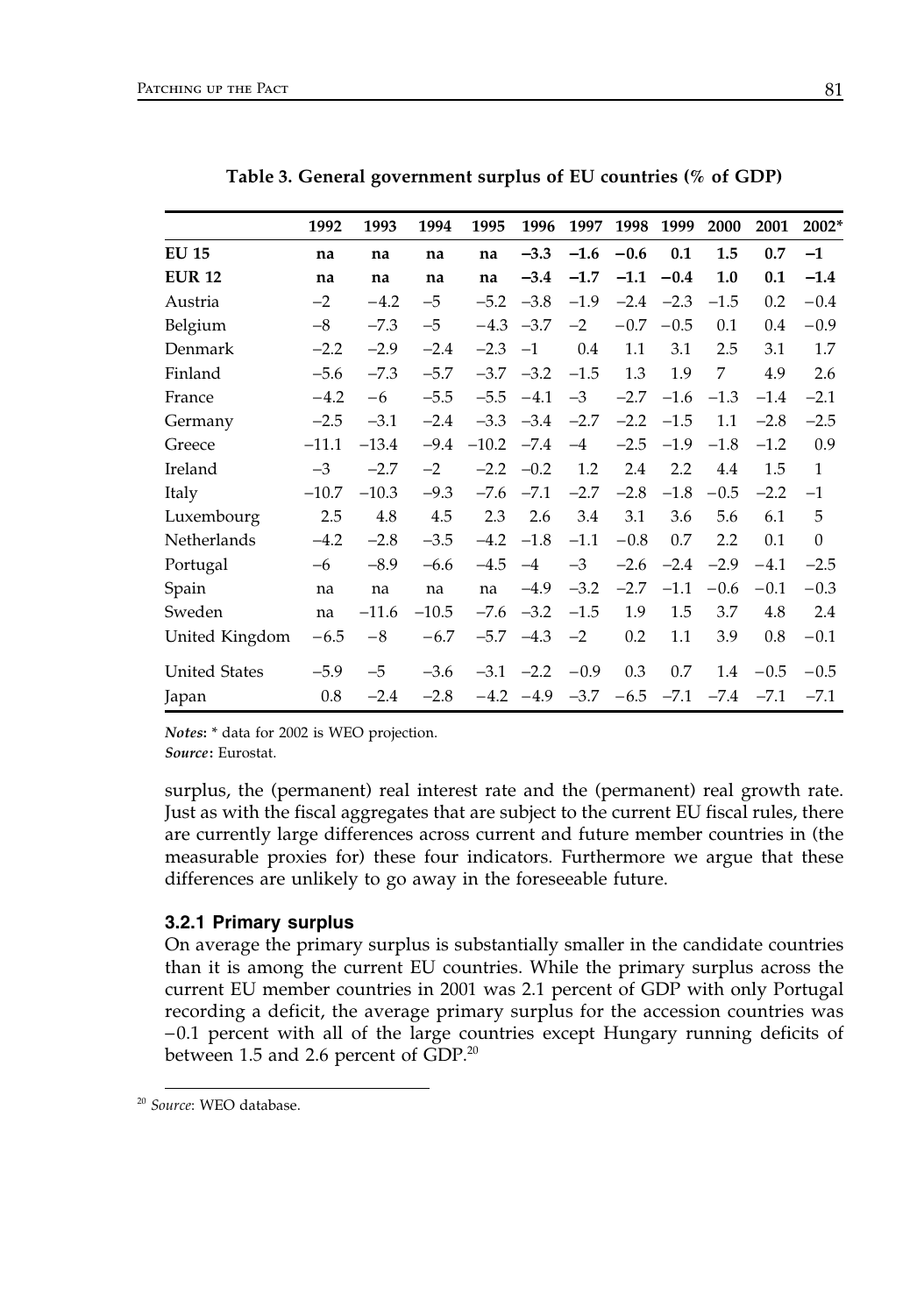|                     | 1997  | 1998 | 1999 | 2000 | 2001 |
|---------------------|-------|------|------|------|------|
| Bulgaria            | 105.1 | 79.6 | 79.3 | 73.6 | 66.3 |
| Czech Republic      | 12.9  | 13.7 | 14.5 | 17   | 23.7 |
| Estonia             | 6.9   | 6    | 6.5  | 5.1  | 4.8  |
| Hungary             | 64.2  | 61.9 | 61   | 55.4 | 53.1 |
| Latvia              |       | 10.6 | 13.7 | 13.9 | 16   |
| Lithuania           | 15.7  | 17.1 | 23   | 24   | 23.1 |
| Poland              | 16.5  | 18   | 24   | 24   | 23.3 |
| Romania             | 46.9  | 41.6 | 42.7 | 38.7 | 38.7 |
| Slovak Republic     | 28.8  | 28.8 | 40.2 | 45.2 | 44.1 |
| Slovenia            |       | 25.1 | 26.4 | 27.6 | 27.5 |
| Accession 8*        | na    | 23   | 26   | 27   | 27   |
| <b>Accession 10</b> | na    | 30   | 33   | 32   | 32   |

#### **Table 4. General government gross debt of accession countries (% of GDP)**

*Notes***:** \* Accession 8 is the average of all countries except Bulgaria and Romania. *Source***:** Eurostat.

What matters for fiscal sustainability is the permanent, that is, the average expected future primary surplus rather than past surpluses. Hence it is worthwhile examining likely future changes. While this is difficult to do, there are currently two major structural concerns with respect to the evolution of the primary surplus: potentially unfunded pension liabilities and in some countries, notably the UK but also the candidate countries, the need for substantial investment in public sector capital.

#### *General government spending on pensions*

All current EU member countries as well as the accession countries traditionally relied on pay-as-you-go pension systems to secure retirement income for the old. These programmes were relatively easy to operate as long as younger generations outnumbers the older ones and productivity grew robustly, but they have become increasingly burdensome with falling fertility rates, rising life expectancy and (in much of the existing EU) disappointing productivity growth. It is widely acknowledged that under-funded pension systems will represent a major source of pressure on public spending in the years ahead. Many countries have decided to pre-empt a possible crisis by moving from the pay-as-you-go system to a partially funded pension system. This transition involves higher costs in the short term since the present working generation pays for the pensions of the already retired generations at the same time as saving for its own retirement. Since it is not fair (or politically feasible) to heap the entire burden onto one generation, countries have chosen to spread the cost over time.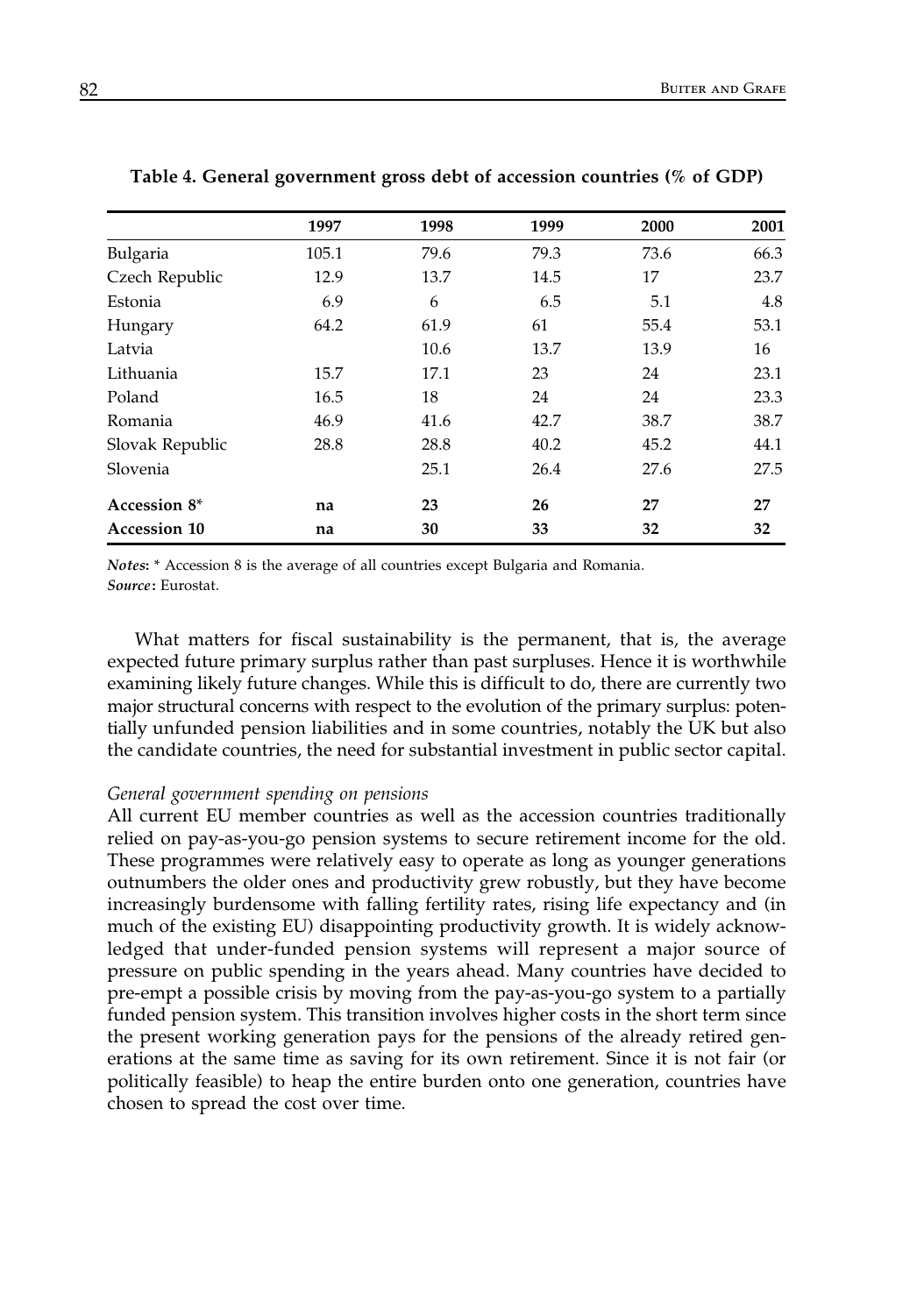|               | 1992  | 1993  | 1994  | 1995  | 1996  | 1997  | 1998  | 1999  | 2000  | 2001  |
|---------------|-------|-------|-------|-------|-------|-------|-------|-------|-------|-------|
| <b>EU 15</b>  | na    | na    | 72.0  | 72.8  | 72.3  | 69.4  | 66.4  | 64.3  | 60.6  | 59.7  |
| <b>EUR-12</b> | 65.4  | 72.9  | 73.7  | 74.8  | 74.4  | 71.6  | 68.5  | 66.9  | 63.8  | 62.9  |
| Austria       | 57.2  | 61.8  | 64.7  | 69.2  | 69.1  | 64.7  | 63.9  | 64.9  | 63.6  | 63.2  |
| Belgium       | 132.5 | 138.2 | 135.9 | 134   | 130.2 | 124.8 | 119.2 | 114.9 | 109.2 | 107.6 |
| Denmark       | 66.3  | 78    | 73.5  | 69.3  | 65.1  | 61.2  | 56.2  | 52.7  | 46.8  | 44.7  |
| Finland       | 40.6  | 56    | 58    | 57.1  | 57    | 54    | 48.8  | 46.8  | 44    | 43.4  |
| France        | 39.6  | 45.3  | 48.4  | 54.6  | 57.1  | 59.3  | 59.5  | 58.5  | 57.3  | 57.3  |
| Germany       | 42.9  | 46.9  | 49.3  | 57    | 59.8  | 61    | 60.9  | 61.2  | 60.2  | 59.5  |
| Greece        | 87.8  | 110.1 | 107.9 | 108.7 | 111.3 | 108.2 | 105.8 | 105.1 | 106.2 | 107   |
| Ireland       | 92.5  | 96.5  | 90.9  | 82.9  | 74.1  | 65    | 55.2  | 49.7  | 39.1  | 36.4  |
| Italy         | 107.7 | 118.1 | 123.8 | 123.2 | 122.1 | 120.2 | 116.3 | 114.5 | 110.5 | 109.8 |
| Luxembourg    | 4.7   | 57    | 5.4   | 5.6   | 6.2   | 6.1   | 6.3   | 6     | 5.6   | 5.6   |
| Netherlands   | 77.8  | 79    | 76.3  | 77.2  | 75.2  | 69.9  | 66.8  | 63.1  | 55.8  | 52.8  |
| Portugal      | 54.4  | 59.1  | 62.1  | 64.3  | 62.9  | 59.1  | 55    | 54.4  | 53.3  | 55.5  |
| Spain         | 46.8  | 58.4  | 61.1  | 63.9  | 68.1  | 66.6  | 64.6  | 63.1  | 60.5  | 57.1  |
| Sweden        | na    | na    | 73.8  | 73.6  | 73.5  | 70.5  | 70.5  | 65    | 55.3  | 56.6  |
| UK            | 39.2  | 45.4  | 48.5  | 51.8  | 52.3  | 50.8  | 41.7  | 45.1  | 42.1  | 39.1  |
| <b>US</b>     | 74.1  | 75.8  | 75    | 74.5  | 73.9  | 71.4  | 68.3  | 65.3  | 59.5  | 59.5  |
| Japan         | 63.5  | 69    | 73.9  | 80.4  | 86.5  | 92    | 103   | 115.8 | 123.6 | 132.3 |

**Table 5. General government gross debt for EU member countries (% of GDP)**

*Source***:** Eurostat.

The OECD (see OECD, 2001) has tried to estimate the impact of greying populations on government spending taking into account the pension reforms already enacted. On average the EU countries spent 8.9 percent of GDP on old age pensions in 2000, which is not too different from the 8.2 percent of GDP that was spent by the three largest accession countries (the only candidate countries included in the sample), in the same year. However, in both groups there is a large variation. While the UK spent only 4.3 percent of GDP on its pension system, Italy's pension system absorbed as much as 14.2 percent of GDP. Similarly, Hungary spent 6 percent of GDP on its pension system while Poland spent 10.8 percent. Similar differences arise when projecting pension liabilities forward. While it is estimated that the Netherlands' public spending on pensions is going to rise by 5.3 percent of GDP over the next five decades, spending on old age pensions is not expected to rise at all in the UK. Within the group of accession countries, Poland's spending is expected to decrease by 2.5 percent of GDP while the Czech Republic is expected to have to spend another 6.8 percent of GDP on pensions at the peak.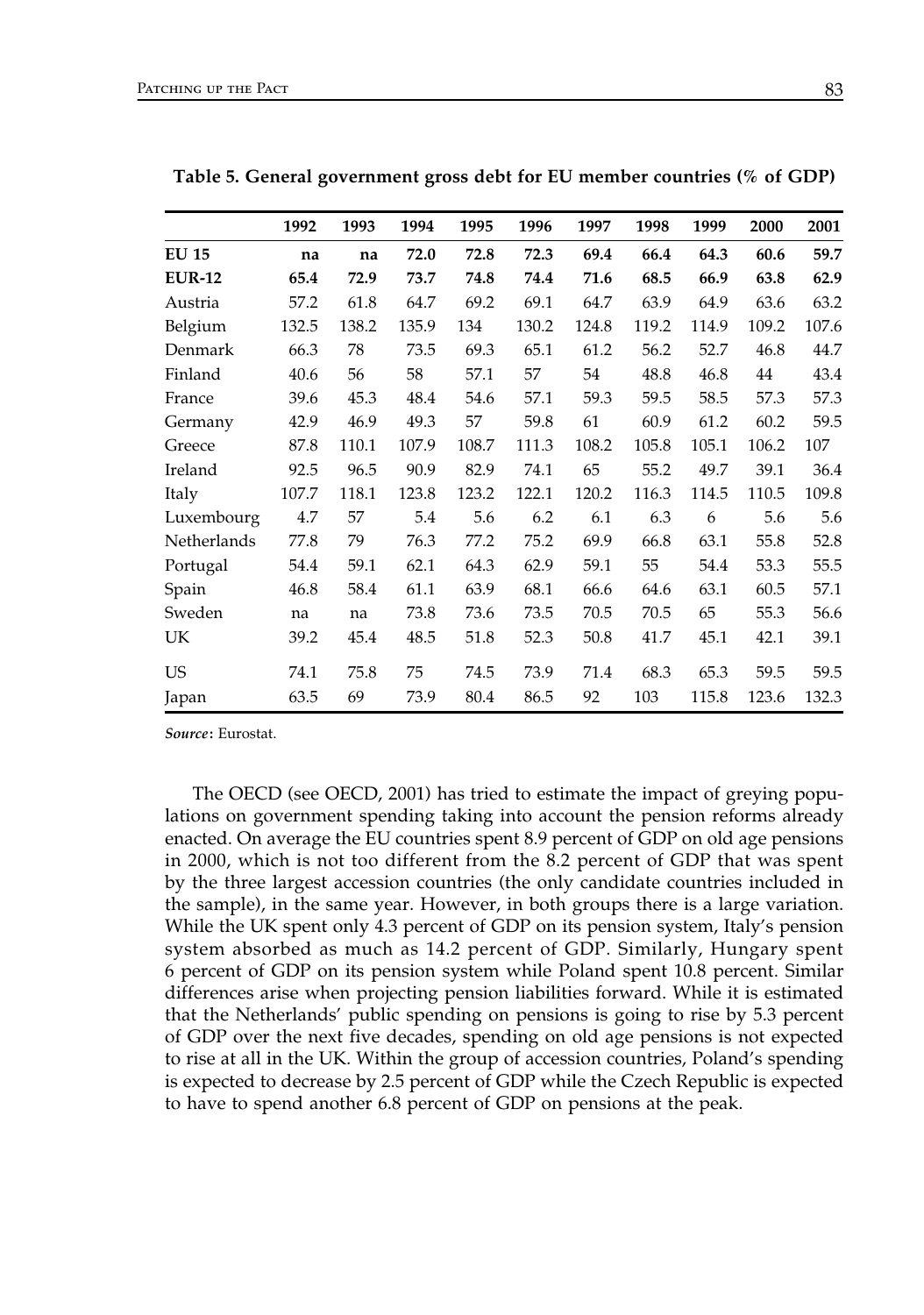|             |                | Spending                      | <b>Revenues</b>               | Deficit                       |
|-------------|----------------|-------------------------------|-------------------------------|-------------------------------|
|             | 2000<br>Actual | Change to Peak*<br>Projection | Change to Peak*<br>Projection | Change to Peak*<br>Projection |
| Czech Rep.  | 7.8            | 6.8                           | $\Omega$                      | $-6.8$                        |
| Hungary     | 6              | 1.2                           |                               |                               |
| Poland      | 10.8           | $-2.5$                        | $-1.2$                        | 1.3                           |
| Average     | 8.2            | 1.8                           | $-0.6$                        | $-2.75$                       |
| Austria     | 9.5            | 4.3                           |                               |                               |
| Belgium     | 8.8            | 3.7                           | 0.1                           | $-3.6$                        |
| Denmark     | 6.1            | 3.6                           | 1.7                           | $-1.9$                        |
| Finland     | 8.1            | 4.8                           | $-1.7$                        | $-6.5$                        |
| France      | 12.1           | 4                             |                               |                               |
| Germany     | 11.8           | 5                             | 2.8                           | $-2.2$                        |
| Italy       | 14.2           | 1.7                           | $\theta$                      | $-1.7$                        |
| Netherlands | 5.2            | 5.3                           | 3.2                           | $-2.1$                        |
| Portugal    | 8              | 4.5                           | 1.5                           | $-3$                          |
| Spain       | 9.4            | 8                             | $\mathbf{0}$                  | $-8$                          |
| Sweden      | 9.2            | 2.2                           | $-3.3$                        | $-5.5$                        |
| UK          | 4.3            | $\theta$                      | $-0.3$                        | $-0.3$                        |
| Average EU  | 8.9            | 3.9                           | 0.4                           | $-3.48$                       |
| <b>US</b>   | 4.4            | 1.8                           | $-0.3$                        | $-2.1$                        |
| Japan       | 7.9            | $\mathbf{1}$                  | 0.1                           | $-0.9$                        |

## **Table 6. Public spending and revenues on old age pensions (% of GDP)**

*Notes***:** \* Peak year is 2050 (end of simulation) except for UK and Italy (2030), the US, Sweden, Austria, Denmark and France (2035) and the Netherlands and Belgium (2040).

\*\* Other consists of the impact of changes in the employment ratio.

Average Accession is the average of Czech Rep., Hungary and Poland.

Average EU is the average of all EU countries except Luxembourg, Greece, Portugal and Ireland.

Dependency ratio is defined as the share of the population in retirement age compared to the working age population.

Benefit ratio is defined as the average pension divided by average productivity.

Eligibility ratio is the share of the retired population eligible for a pension.

*Source***:** OECD (2001).

For the purpose of this paper we are interested in the impact on the primary balance of future pension liabilities. The OECD has simulated the changes in public sector deficits, assuming that other spending and revenues will stay constant. From the last column in Table 6 it becomes apparent that some countries will need much larger adjustments than others if they want to avoid a widening of the deficits. Spain's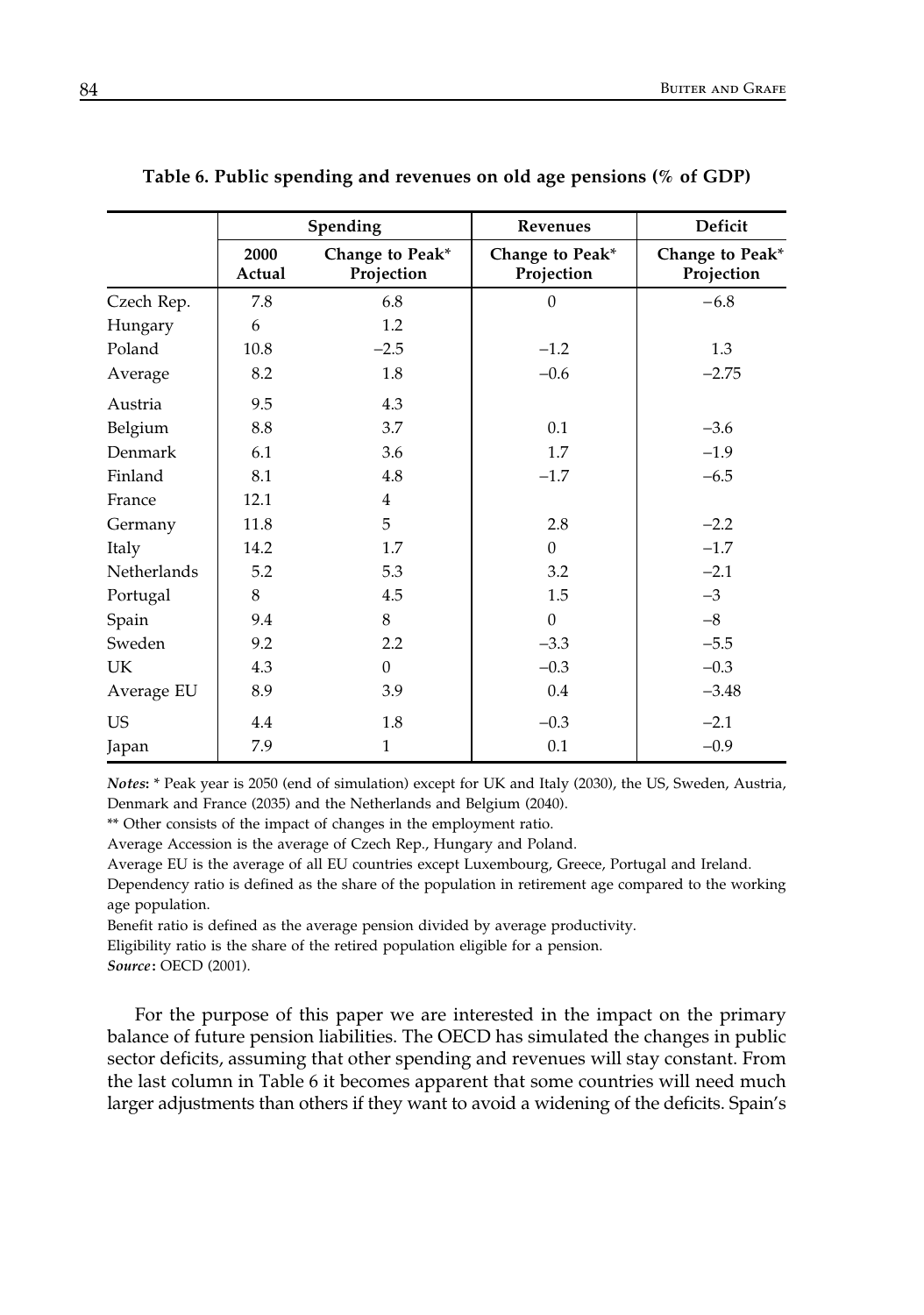|                | 2000<br>actual | Average<br>$(2002 - 2005)$<br>projection |                             | 2000<br>actual | Average<br>$(2002 - 2005)$<br>projection |
|----------------|----------------|------------------------------------------|-----------------------------|----------------|------------------------------------------|
| Average EU 15  | 2.7            | 2.7                                      | <b>Average Accession 8</b>  | 3.9            | 4.3                                      |
| Austria        | 1.7            | 1.5                                      | <b>Average Accession 10</b> | 3.6            | 4.0                                      |
| Belgium        | 1.8            | 1.5                                      | Bulgaria                    | 3.7            | 3.8                                      |
| Denmark        | 1.6            | 1.8                                      | Czech Rep.                  | 5.9            | 6.1                                      |
| Finland        | 2.5            | 2.5                                      | Estonia                     | 3.2            | 3.9                                      |
| France         | 3.0            | 3.0                                      | Hungary                     | 5.0            | 5.3                                      |
| Germany        | 1.9            | 1.7                                      | Latvia                      | 4.0            | 5.2                                      |
| Greece         | 4.1            | 4.4                                      | Lithuania                   | 1.9            | 2.3                                      |
| Italy          | 2.6            | 2.7                                      | Poland                      | 3.1            | 3.8                                      |
| Netherlands    | 3.2            | 3.4                                      | Romania                     | 1.4            | 1.9                                      |
| Spain          | 3.3            | 3.7                                      | Slovak Rep.                 | 3.6            | 3.8                                      |
| Sweden         | 2.4            | 2.3                                      | Slovenia                    | 4.1            | 4.1                                      |
| Portugal       | 3.8            | 4.2                                      |                             |                |                                          |
| United Kingdom | 1.4            | 1.9                                      |                             |                |                                          |

**Table 7. Gross public fixed capital formation (% of GDP)**

*Source***:** WEO.

deficit at the peak will widen by 8 percent of GDP in 2050 if no corrective action is taken while the deficit in Italy is going to stay basically unchanged. Similarly, without reforms the deficit of the Czech Republic is going to widen by up to 6.8 percent of GDP before 2050 while that of Poland is going to narrow by 1.3 percent.

These differences in the impact of the pension system on the public sector balance are mostly explained by how far advanced the pension reforms are and by different demographic structures. Thus, in the decomposition of changes in spending, the largest variation across countries is found in the contributions from the dependency ratio and the benefit ratio.

#### *Capital expenditure*

Both the existing capital stock and spending on public capital formation varies widely across countries. Unfortunately data on the value of the existing public sector capital stocks are hard to come by. Table 7 shows capital spending by general governments for accession countries and existing EU member countries. The variation is large both inside the existing EU but even more so among the accession countries. While Greece spent 4.1 percent of its GDP on public capital formation in 2000, Britain spent as little as 1.4 percent. In contrast, the accession countries spent 3.9 percent of GDP on average on public capital formation with the Czech Republic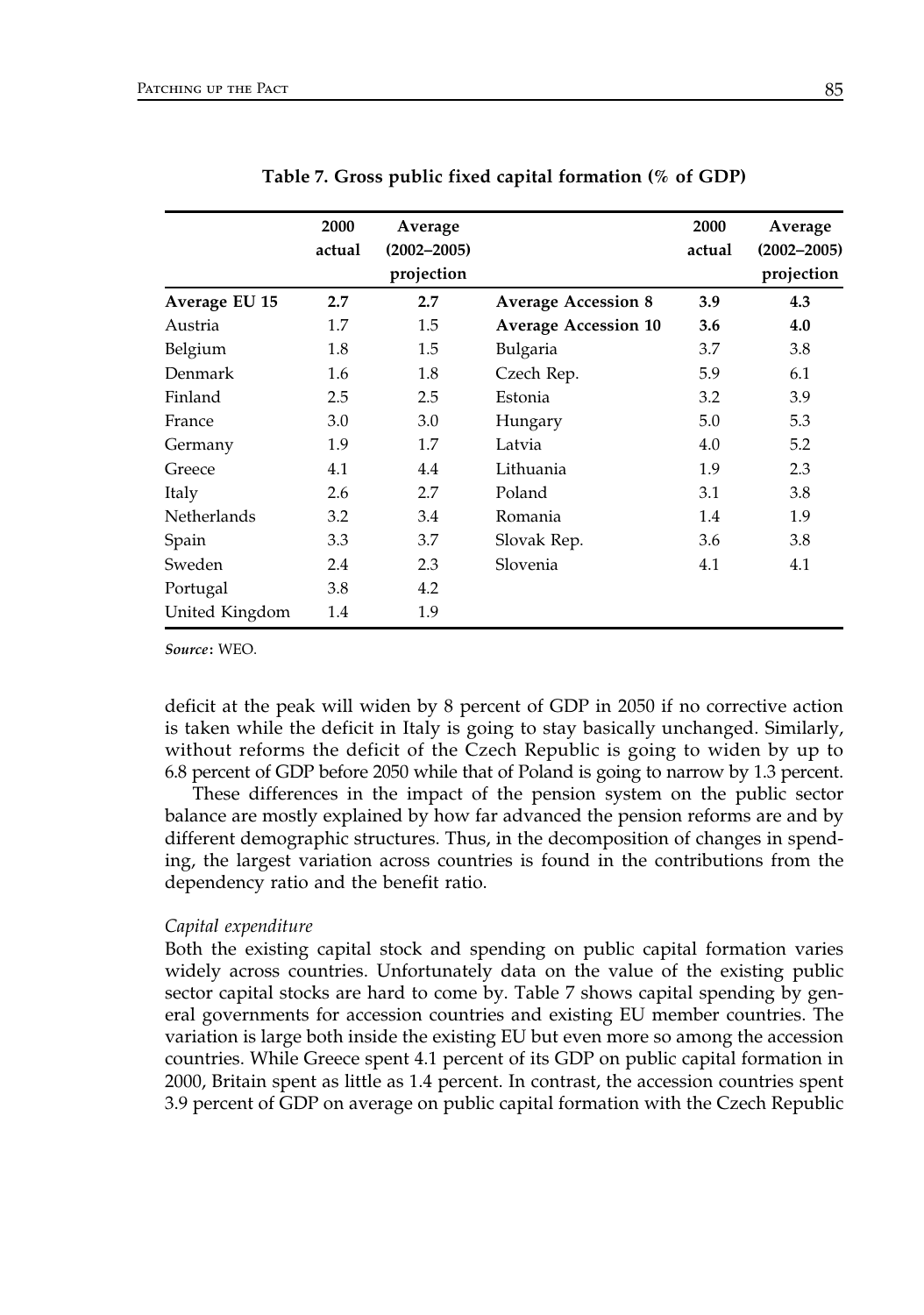spending as much as 5.9 percent of GDP. Given the state of public infrastructure in accession countries and the demands put on it by the *Acquis* and by the need to catch up with the more advanced Western European economies, the differences are unlikely to decline in the near future. Thus, the IMF expects public spending on capital formation in the east European accession countries to account for about 4.3 percent of GDP until 2005, with no substantial decline during the rest of the decade. In effect this means that all the accession countries would have to run a government current (net of investment) surplus of 4.3 percent of GDP if they were going to live by the Stability and Growth Pact with a balanced cyclically adjusted budget. This is clearly a tall order.

The variation in expected pressures on future fiscal balances is large. Take Poland and Sweden as an example. According to the OECD the deficit in the pension system will fall by 1.3 percent of GDP in Poland, while it will rise by 5.5 percent in Sweden. At the same time Sweden has a well-developed stock of public sector capital and spends on public sector around 2.3 percent of its GDP investment, which presumably represents mostly infrastructure capital depreciation and maintenance and steady-state net investment. Poland to the contrary is currently making up for past underinvestment in infrastructure and is expected to spend around 3.8 percent of GDP on public investment. Thus, once Poland has completed its catch up and public sector capital formation falls to a level similar to that of Sweden, its primary balance will *ceteris paribus* improve by 1.5 percent. Including the positive impact of the expected improvement in the balance of the pension system, it could even expect a rise in its primary surplus of 2.8 percent of GDP. Sweden on the other hand will, *ceteris paribus*, see a fall in its primary surplus of 5.5 percent.

## **3.2.2 Persistent real GDP growth and interest differentials among EMU members**

We argued in Section 3 that both the (permanent) real growth rate and the (permanent) real interest rate matter for an evaluation of debt sustainability. There are likely to be persistent and significant differences among EMU members in the growth rates of real GDP and in the rates of inflation.

#### *Real growth rates*

The eight early EU accession candidates from Central & Eastern Europe are all still very much in a catch-up phase. Following accession, there is likely to be a convergence process, taking many decades for most candidates, during which real GDP growth in these East and Central European countries systematically exceeds that in the rest of the EU.<sup>21</sup> Based on recent history, this difference could easily amount to 2 or 3 percentage points per annum for many years, which is also more or less in line with research on the rate of convergence (see, for example, Barro and

<sup>21</sup> See Crespo-Cuaresma *et al.* (2002) for evidence that integrating the accession candidates in the EU may provide a further boost to their growth rates.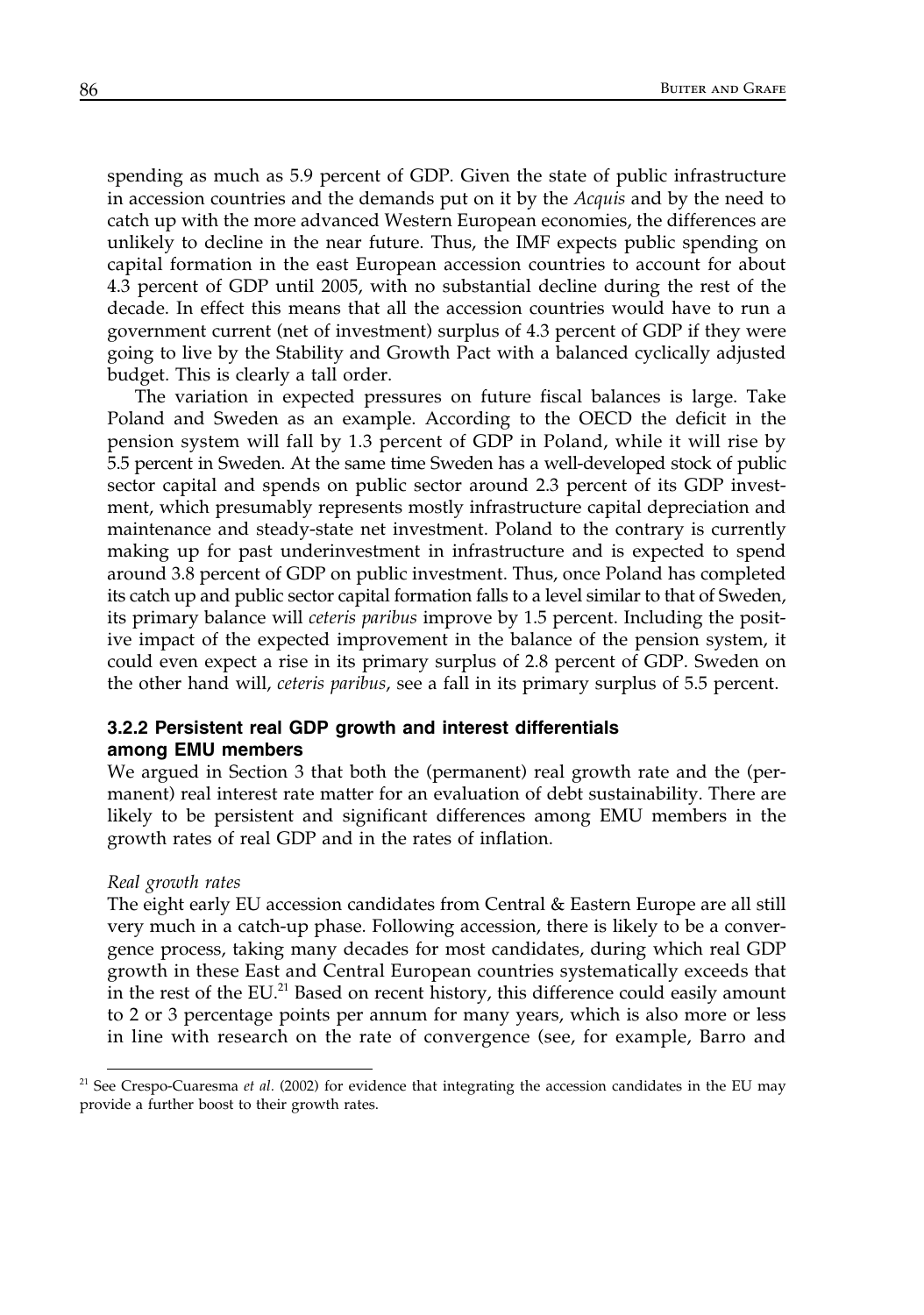Sala-i-Martin, 1992 or Levine and Renelt, 1992). Aggregate productivity growth differentials are likely to be similar to aggregate output growth differentials, because the demographics of the existing EMU members are rather similar to those of the eight likely early accession candidates from Central and Eastern Europe. Both regions have greying populations and (in the absence of large-scale migration) stationary or declining populations in the medium term.

#### *Real appreciation and the implication for real interest rates*

If there is gradual catch-up of the accession countries with Euroland on a sector-bysector basis, the relative price of non-traded goods will rise in the accession countries, since their productivity growth differential between the traded goods sector and the non-traded sectors can be expected to be larger than the corresponding Euroland productivity growth differential (see Balassa, 1964, Samuelson, 1964, 1994 and Heston, Nuxoll and Summers, 1994). A real appreciation of the candidate countries' currencies follows. In a paper prepared by the CEC5 National Banks (CEC5, 2002), a range of 'guestimates' of the Balassa–Samuelson effect for these five advanced accession candidates is presented.<sup>22</sup> They range from a low of 0.8 percent per annum for Slovenia (1993–99), to 1 to 2 percent per annum for Slovakia (with 3 percent per annum deemed a possibility in the future), 1.2 to 1.5 percent per annum for Poland, 1.9 percent per annum for Hungary and 1.6 percent per annum for the Czech Republic.

All these estimates have the obvious shortcoming that they are based on very short datasets that do not allow the authors to filter out some of the cyclical factors. Despite these shortcomings, it is not unreasonable to estimate the impact of the Balassa–Samuelson effect on the real appreciation of the Eastern European currencies against the EMU to be in the range of 1.5 to 2.5 percent per annum for the foreseeable future. Thus, with constant nominal exchange rates, this appreciation would raise annual inflation rates in accession countries by about 1.5– 2.5 percent compared to those in the EMU area.

Obviously a trend real appreciation has important implications for real interest rates. Suppose the peg of an accession country's currency to the euro is perfectly credible. Frictionless international financial capital mobility would then imply that the risk-free nominal interest rate in the accession country would be the same as in the current EMU area. Given that inflation rates are likely to be higher in the accession countries under a fixed exchange rate, real interest rates will be lower than in the existing EMU area and hence the real cost of servicing the public debt in these countries is likely to be lower for a given debt level. The same implications for real interest rates would follow under a floating exchange rate regime as long as Uncovered Interest Parity holds.

The discussion implies that, at a fixed nominal exchange rate, nominal income growth in the accession countries could, for several decades, exceed that in the

 $22$  The CEC5 countries are Czech Republic, Hungary, Poland, Slovakia and Slovenia.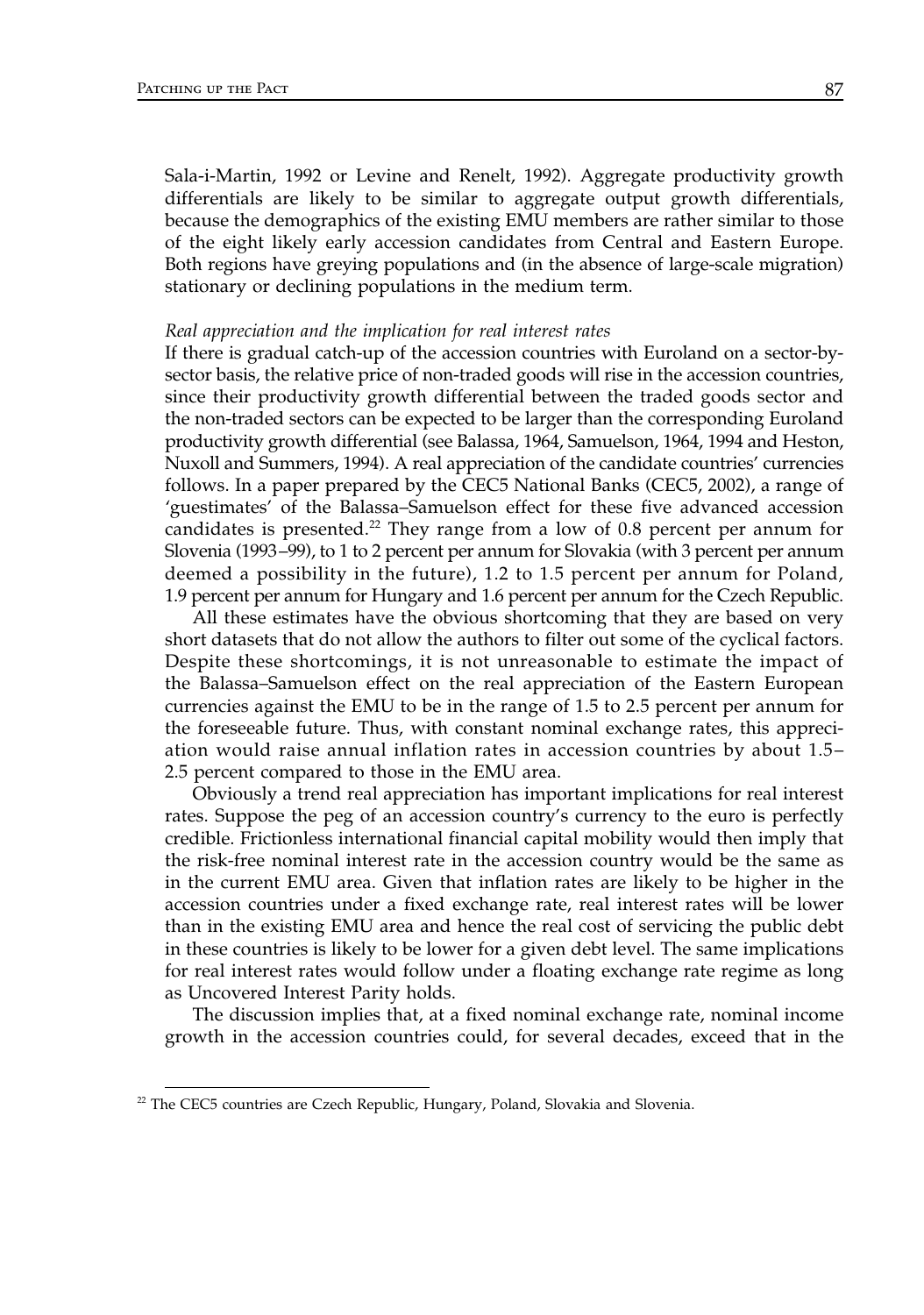existing EU members by as much as 3.5 to 5 percent per annum. From equation (3) it is clear that, for any given ratio of outstanding government debt–GDP ratio, *b*, a higher growth rate of nominal income,  $\pi + n$ , makes a higher government deficit–GDP ratio,  $\eta$ , sustainable, in the (loose) sense that the same future behaviour of the government debt–GDP ratio is implied. Conversely, for any given government deficit–GDP ratio, a higher growth rate of nominal income suggests that a higher government debt–GDP ratio is sustainable.

# **4. Existing fiscal rules in the current EU: The Stability and Growth Pact, the Maastricht Treaty and the Golden Rule**

There are essentially two sets of fiscal rules that apply to current EU member countries, as well as the Golden Rule used in the UK.

# *4.1 The current EU fiscal framework*

The fiscal–financial constraints of the Stability and Growth Pact and the Maastricht Treaty are best viewed as externally imposed constraints aimed at preventing each individual member country from ending up on an unsustainable, explosive path of public sector debt and deficits. The paragraph of the Pact that is operationally relevant for budgetary policy is (our emphasis added):

'Adherence to the objective of sound budgetary positions *close to balance or in surplus* will allow all Member States to deal with normal cyclical fluctuations while keeping the *government deficit within the reference value of 3 percent of GDP*.'23

 $23$  The reference value of 3 percent of GDP for the general government financial deficit, which is inherited from the Maastricht Treaty, does not apply to the UK, unless it wishes to join EMU. This is because the UK obtained an opt-out from the obligation to join EMU (to proceed to the 'third stage' of the EMU process). While Denmark also has an EMU opt-out, it appears that it is required, unlike the UK, to meet the deficit criterion. For instance the Council Opinion of 5 March 2002 on the updated convergence programme of Denmark, 2001–2005, states: 'Denmark is also expected to be able to withstand a normal cyclical downturn without breaching the 3 percent of GDP deficit reference value.' Sweden does not have an EMU opt-out and therefore has to be able to withstand a normal cyclical downturn without breaching the 3 percent of GDP deficit reference value. It is not anticipated that any of the current or future accession candidates will be able to obtain a UK-or Denmark-style EMU opt-out, although for a while they may well have derogations, as Sweden does today, if they are deemed not to have satisfied all the convergence criteria. Despite its optout, the UK is required to endeavour to avoid excessive deficits, and the requirements of 'close to balance or surplus in the medium term' contained in the Stability and Growth Pact apply to the UK (see e.g., the 'Council Opinion of 12 February 2002, on the updated convergence programme for the United Kingdom, 2000/2001 to 2006/7', *Official Journal of the European Communities*, 26.2 2002, C 51/7). For a good description of the Stability and Growth Pact see European Central Bank, 1999, 'The Implementation of the Stability and Growth Pact', pp. 45–72.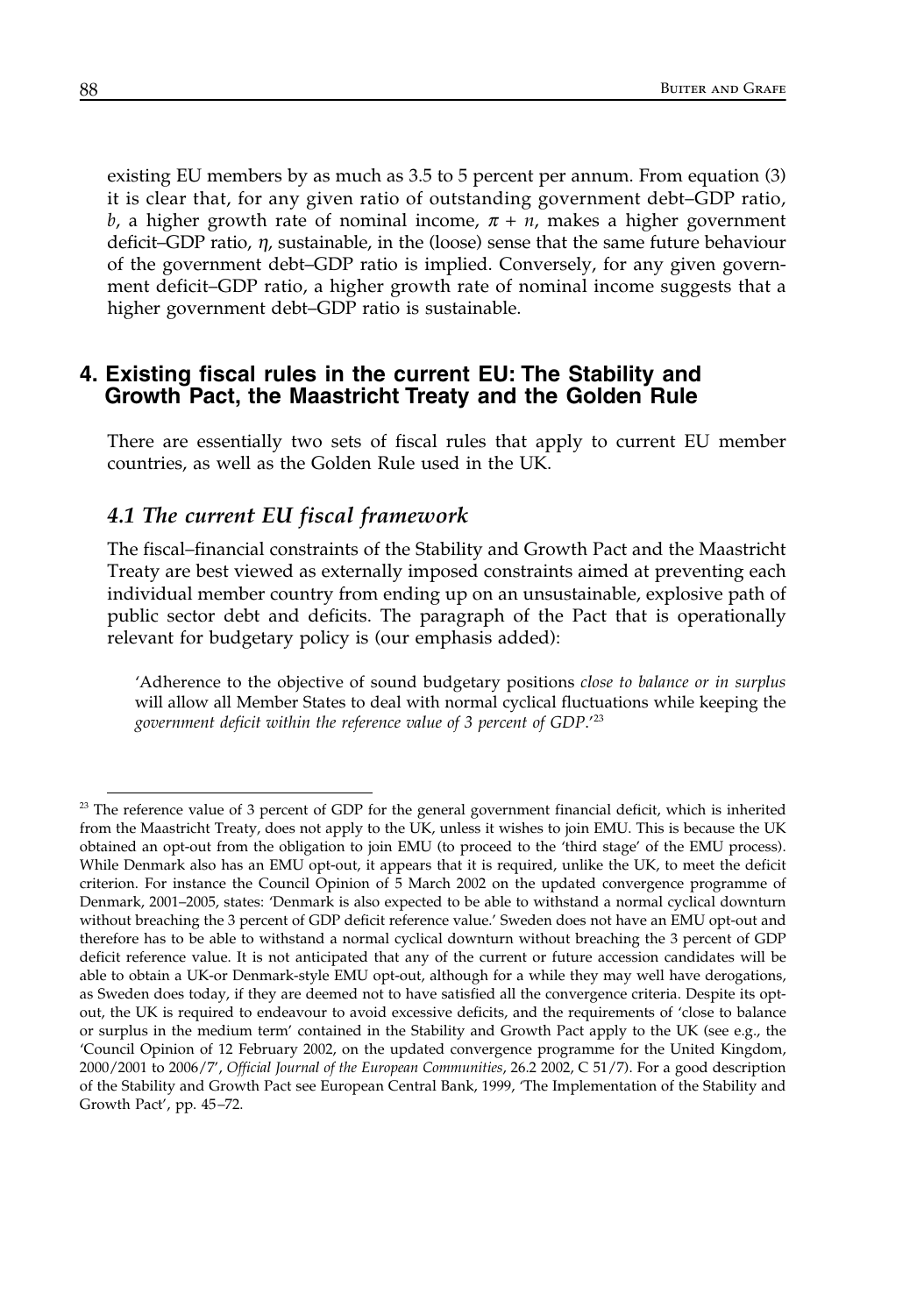With one qualification, these fiscal–financial constraints on permissible budgetary policies apply to all EU members, not just to EMU members. The Stability and Growth Pact constrains the financial deficit of the general government of every EU member in two ways. These constraints can be expressed as follows (cyclically adjusted variables are denoted by tildes):

$$
\eta \equiv g - \tau + ib \le 0.03\tag{19}
$$

$$
\tilde{\eta} = \tilde{g} - \tilde{\tau} + i \tilde{b} \le 0. \tag{20}
$$

The criterion in equation (19), constraining the actual financial deficit of the general government, will be called the *deficit criterion*. <sup>24</sup> The criterion in equation (20), constraining the cyclically adjusted or medium-term deficit, will be called the *cyclically adjusted deficit criterion*. For EMU candidates, but not for the existing EMU members or the existing EU members with an EMU opt-out, the further constraint applies as a condition for full EMU membership, that the general government gross stock of debt be less than 60 percent of annual GDP.

$$
b \le 0.6 \tag{21}
$$

We shall refer to the criterion in (21) as the *debt criterion*. 25

The reasoning behind the assignment of these three specific numerical values for the deficit and debt ceilings has to our knowledge never been made public. Indeed, the reasons for choosing *any* fixed numerical values rather than more flexible state-contingent rules have never been explained. As regards the 60 percent of GDP general government gross debt to annual GDP ceiling, it may not be a coincidence that the historical value of that ratio during 1992, the year the Maastricht Treaty was signed, happened to be 63 percent on average for the 15 EU members.<sup>26</sup> The debt–GDP ratio in 1992 was on a rising trajectory. For the 11 first-wave EMU members, the ratio peaked in 1995 at 72 percent. At the end of 2001 it stood at 59 percent.

 $24$  The three percent of GDP threshold for the general government financial deficit can be breached only in exceptional circumstances, defined as 'severe recession'. In evaluating whether the economic downturn is severe, the Member States will, as a rule, take as a reference point an annual fall in real GDP of at least 0.75 percent. If a Member State is deemed by the European Commission and the Council of Ministers to have taken inadequate measures to address a situation where the general government deficit exceeds 3 percent of GDP, the Member State may be required to make non-interest-bearing deposits. If the failure to address the excessive deficit persists, these deposits will turn into a fine. No financial penalties are imposed as long as the general government financial deficit does not exceed 3 percent of GDP. Neither are financial fines imposed if a country is deemed by the Commission and the Council to have pursued inappropriate policies in the context of the yearly surveillance exercise, unless of course the general government financial deficit were to exceed 3 percent of GDP. Ireland was at the receiving end of such a negative assessment in 2001.

<sup>&</sup>lt;sup>25</sup> In our notation, *b* refers to net debt. Some EU governments have significant financial assets, so their gross financial debt exceeds their net financial debt by a considerable margin.

<sup>&</sup>lt;sup>26</sup> For the 11 EU members that formed the EMU on January 1, 1999, the 1992 figure debt ratio was 63.3 percent.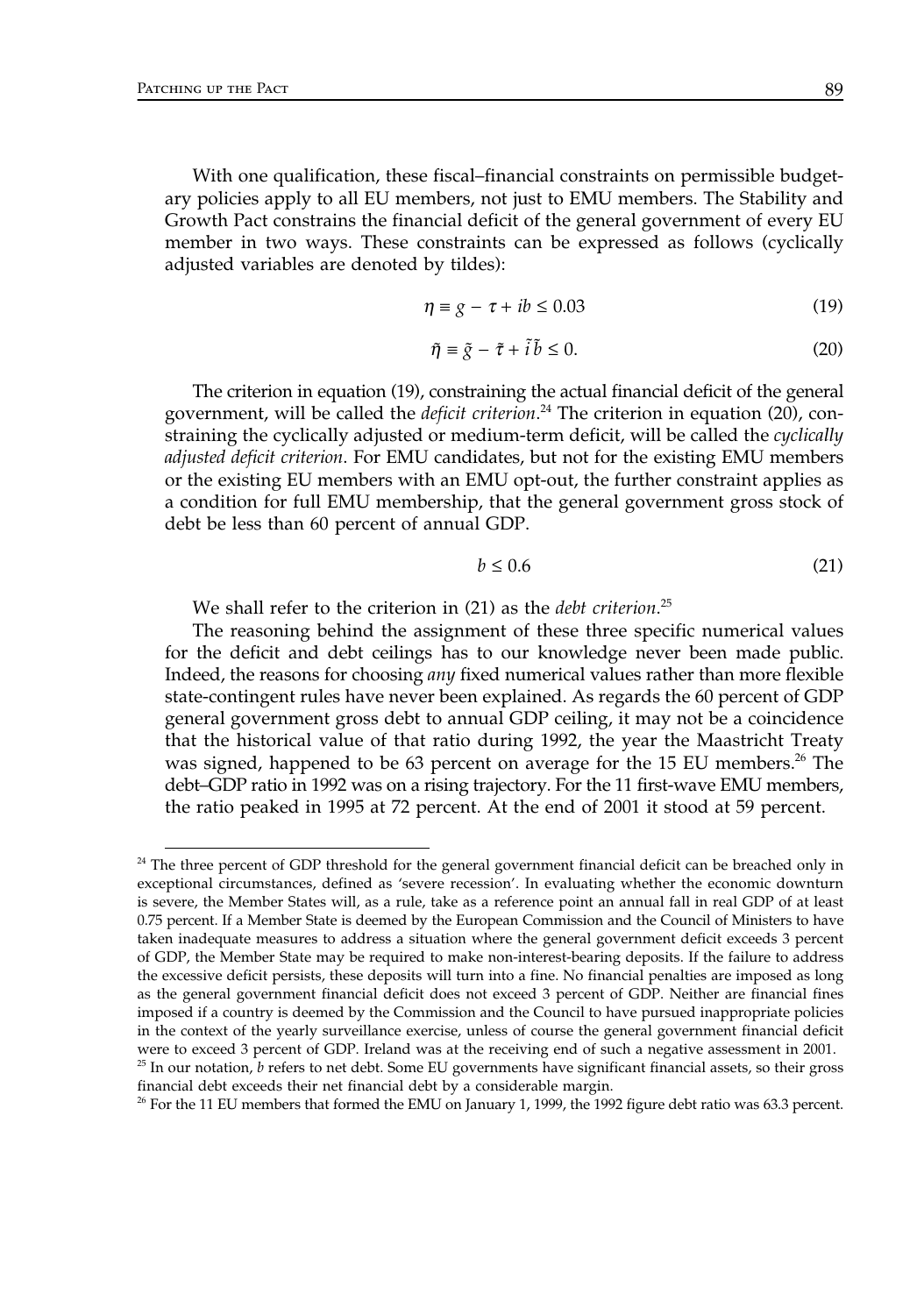No obvious historical benchmark can be offered for the 3 percent of GDP numerical ceiling for the deficit. In 1992 the actual general government deficit–GDP ratio averaged 5.1 percent of GDP for the 15 EU members.<sup>27</sup> However, two possible explanations for the numerical ceiling have been offered. It has been suggested that, since a deficit–GDP ratio of three percent stabilizes a (net) debt–GDP ratio of 60 percent when the annual growth rate of nominal income is 5 percent, this might provide a bridge between the debt ceiling and the deficit ceiling. However, the debt criterion is defined in terms of *gross* rather than *net* debt, and five percent nominal GDP growth is probably somewhat in excess of the long-run expected growth rate of nominal GDP that the authors of the Maastricht criteria had in mind.<sup>28</sup> A second possible explanation is based on the Golden Rule that is enshrined in the German constitution, according to which the public sector deficit is not to exceed public sector investment. In the twenty years preceding the Maastricht Pact, public investment in Germany averaged around 2.3 percent of GDP rising in some years as high as 2.7 percent of GDP.<sup>29</sup> Similarly public capital formation in the EU member countries accounted for 3.1 percent of GDP on average in 1992. Thus, a three percent ceiling for the cyclically adjusted deficit is consistent with the history of the golden rule in Germany. However the application of that three percent ceiling to the actual rather than to the cyclically adjusted deficit cannot be rationalized in this manner. No economic argument has been offered for the requirement that the cyclically adjusted or medium-term general government budget be close to balance or in surplus.

Of the three numerical criteria, the debt criterion appears, based on the record thus far, to carry the least weight, both in the decision on whether a country can join EMU, or in the stability and convergence programmes that apply to all EU members.30 The reason for this could well be that it is not a choice variable of the government in the short run.

# *4.2 The UK's Golden Rule*

The Stability and Growth Pact criteria do not allow for differences between current spending and general government capital formation. In the UK, one of the principles

 $27$  Eurostat does not provide data for Sweden and Spain for 1992. The average therefore excludes these two countries.

<sup>&</sup>lt;sup>28</sup> The target inflation rate of the European Central Bank is below two percent per annum. This inflation rate is defined in terms of the Harmonised Index of Consumer Prices (HICP), but there is no reason to expect the inflation rate of the GDP deflator to be systematically different. The long-run growth rate of real GDP in the EU 15 in unlikely to be much more than 2.5 percent per annum.

 $29$  The data is taken from the World Bank. Public Investment reached 2.7 percent of GDP in 1976 and was 2.4 percent in 1992, when the Maastricht Treaty was finalized.

<sup>&</sup>lt;sup>30</sup> At the end of 2000, the general government gross debt-GDP ratios for Belgium, Greece and Italy all were in excess of 100 percent. All three were declining, but none of them is likely to see 60 percent anytime soon.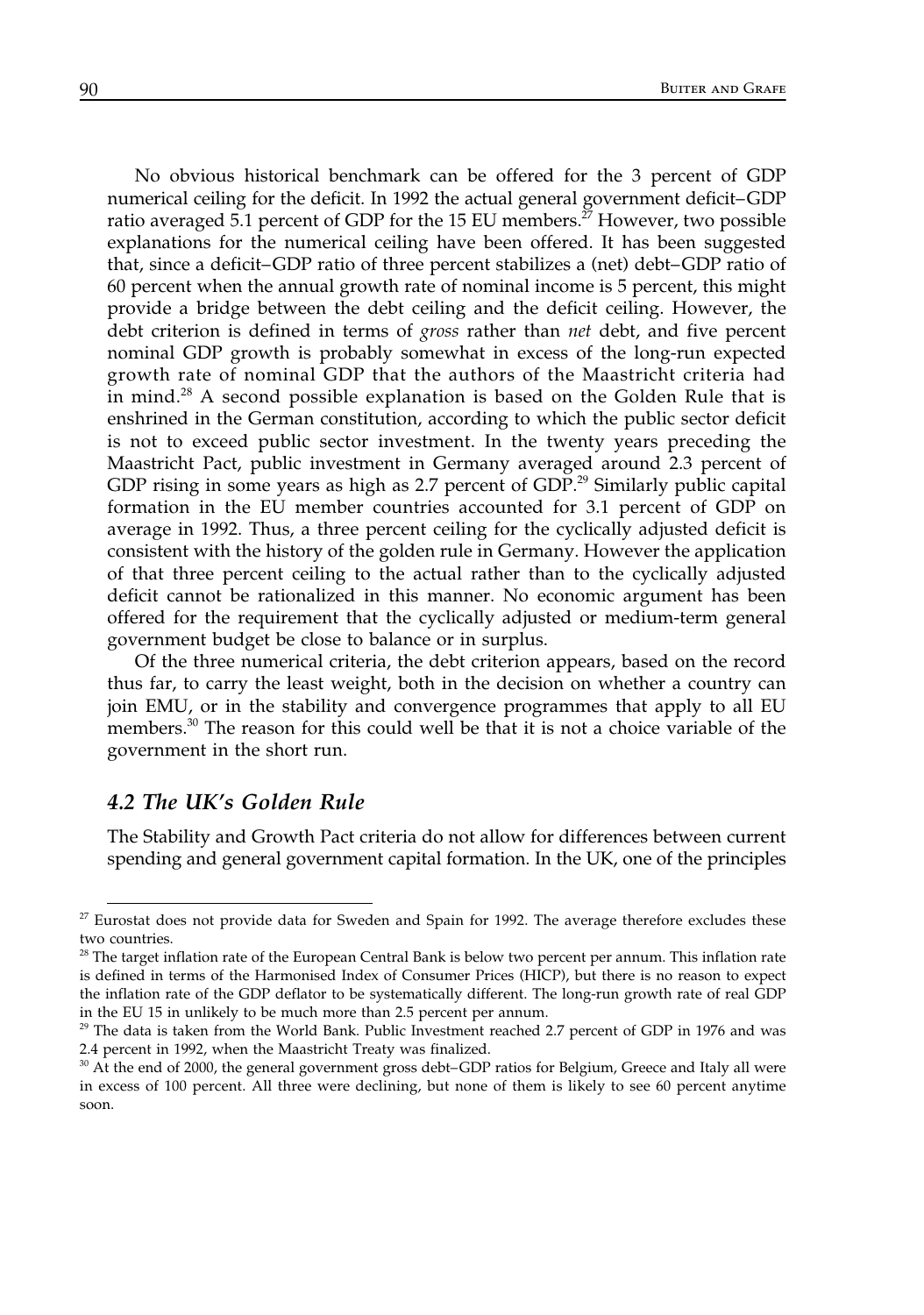governing the fiscal–financial programme is the 'cyclically adjusted Golden Rule'. According to this rule, on a cyclically adjusted basis, government borrowing should not exceed net government capital formation.

$$
\tilde{\eta} \equiv \tilde{b} + (\tilde{\pi} + \tilde{n})\tilde{b} \le \tilde{g}_I - \tilde{\delta}\tilde{k} \equiv \tilde{k} + \tilde{n}\tilde{k}
$$
\n(22)

or, equivalently:<sup>31</sup>

$$
\tilde{g}_C + \tilde{g}_T + \tilde{\delta}\tilde{k} - \tilde{\tau}_0 - \tilde{\theta}\tilde{k} + \tilde{i}\tilde{b} \le 0
$$
\n(23)

There are two aspects of this rule that give grounds for concern. First, the nominal amount that can be borrowed for investment is independent of the rate of inflation, or more precisely, independent of the reduction in the real value of the outstanding stock of domestic-currency-denominated government interest-bearing debt brought about by inflation. Inflation (when it is anticipated) increases the nominal interest rate on the (domestic-currency-denominated) public debt and through that the financial deficit of the government. The higher nominal interest payments are, however, compensated for, as regards the sustainability of the government's fiscal–financial programme, by the reduction in the real value of the domesticcurrency-denominated stock of public debt outstanding. By measuring the government financial deficit at real interest rates rather than at nominal rates, we would avoid the situation that the permissible change in the real value of the public debt becomes lower when the inflation rate increases, even when the real interest rate remains constant.

The second obvious weakness of the cyclically adjusted golden rule as a guide to debt sustainability and government solvency is that the amount of borrowing that is permitted is independent of the real growth rate of the economy. Clearly, other things equal, a higher real growth rate allows more borrowing without this adversely affecting debt sustainability. On the other hand, a higher growth rate calls for a higher rate of investment simply to sustain the capital– output ratio.

This suggests that short of moving to the permanent balance rule an *inflationand-real-growth-adjusted and cyclically adjusted golden rule* may be a better guide to sustainable public sector financing. It is given by

$$
\tilde{b} \le \tilde{k} \tag{24}
$$

or equivalently by:

$$
\tilde{g}_C + \tilde{g}_T + \tilde{\delta}\tilde{k} - \tilde{\tau}_0 - \tilde{\theta}\tilde{k} + (\tilde{r} - \tilde{n})\tilde{b} + \tilde{n}\tilde{k} \le 0.
$$
\n(25)

 $31$  We assume that depreciation, that is, capital consumption, is counted as current expenditure.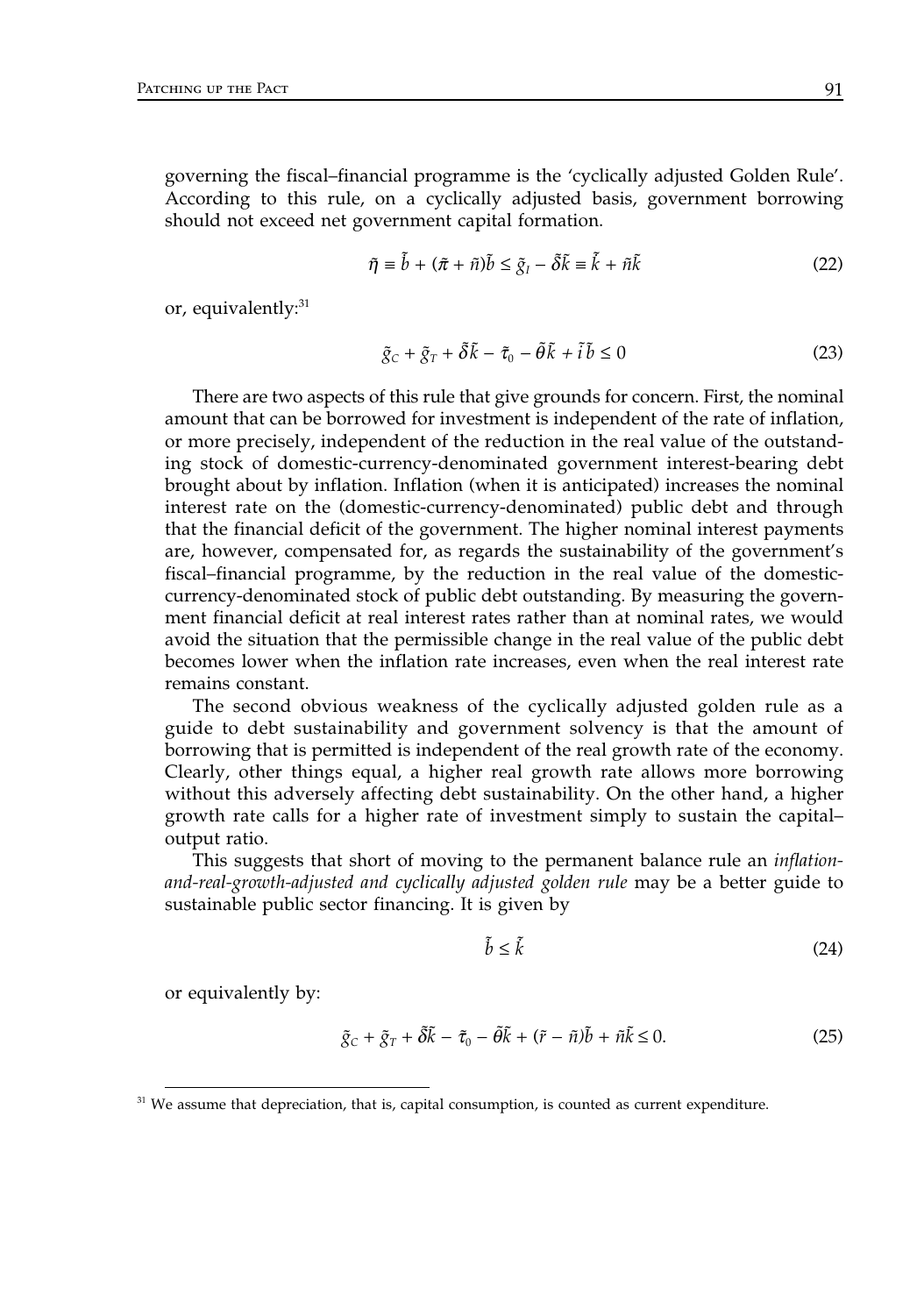A country is only allowed to raise its debt–GDP ratio if the money is spent on raising the public sector capital stock to GDP ratio. For the general government deficit as a share of GDP this implies that

$$
\tilde{d} \leq \tilde{g}^I - (\tilde{\delta} + \tilde{n})\tilde{k} + (\tilde{\pi} + \tilde{n})\tilde{b} \equiv \tilde{k} + (\tilde{n} + \tilde{\pi})\tilde{b}.
$$
 (26)

Thus, under the cyclically adjusted and inflation-and-real-growth-adjusted Golden Rule, the government's stock of net liabilities, *b* − *k*, *with the capital stock valued at current reproduction costs*, will not increase (over the cycle or in the medium and long term). The UK's cyclically adjusted golden rule is less restrictive on borrowing than the Pact's cyclically adjusted deficit criterion, as long as net public sector capital formation is positive.

Whether or not either of the two Golden Rules is prudent depends on whether, from the point of view of generating (or freeing up) a future cash flow, public sector capital formation is more like public sector debt repayment or more like public sector consumption.

In the case where public sector investment does not yield any cash income, it should be treated as consumption for the purpose of financial management. The fact that public sector capital may not yield any financial returns does *not* mean that one should never borrow to finance public sector investment, or even that one should not borrow on a cyclically adjusted basis to finance public sector capital formation. The Permanent Balance Rule implies that, other things being equal, any increase (decrease) in actual public spending relative to permanent public spending can be financed by borrowing (should be associated with an increase in net debt repayment).

## **5. The Pact versus the Permanent Balance Rule**

Somehow surprisingly, of the four crucial parameters governing government solvency according to equation (12), three do not figure in any of the three deficit and debt criteria of the Stability and Growth Pact. These are the primary surplus–GDP ratio, the long-run real interest rate and the long-run real growth rate. The fourth, the (net) debt–GDP ratio, almost makes it into the debt criterion. The debt–GDP ratio of the solvency constraint is, however, a *net* debt–GDP ratio. The Maastricht debt criterion involves the *gross* debt–GDP ratio. In most of what follows we shall assume that gross and net government debt coincide.<sup>32</sup>

<sup>32</sup> In practice, governments with the same *net* financial asset position but different *gross* financial assets and liabilities would be impacted asymmetrically by the debt criterion. This makes little economic sense. This distinction is not just academic as the case of Japan demonstrates, where gross debt exceeds net debt according to some estimates by almost 100 percent.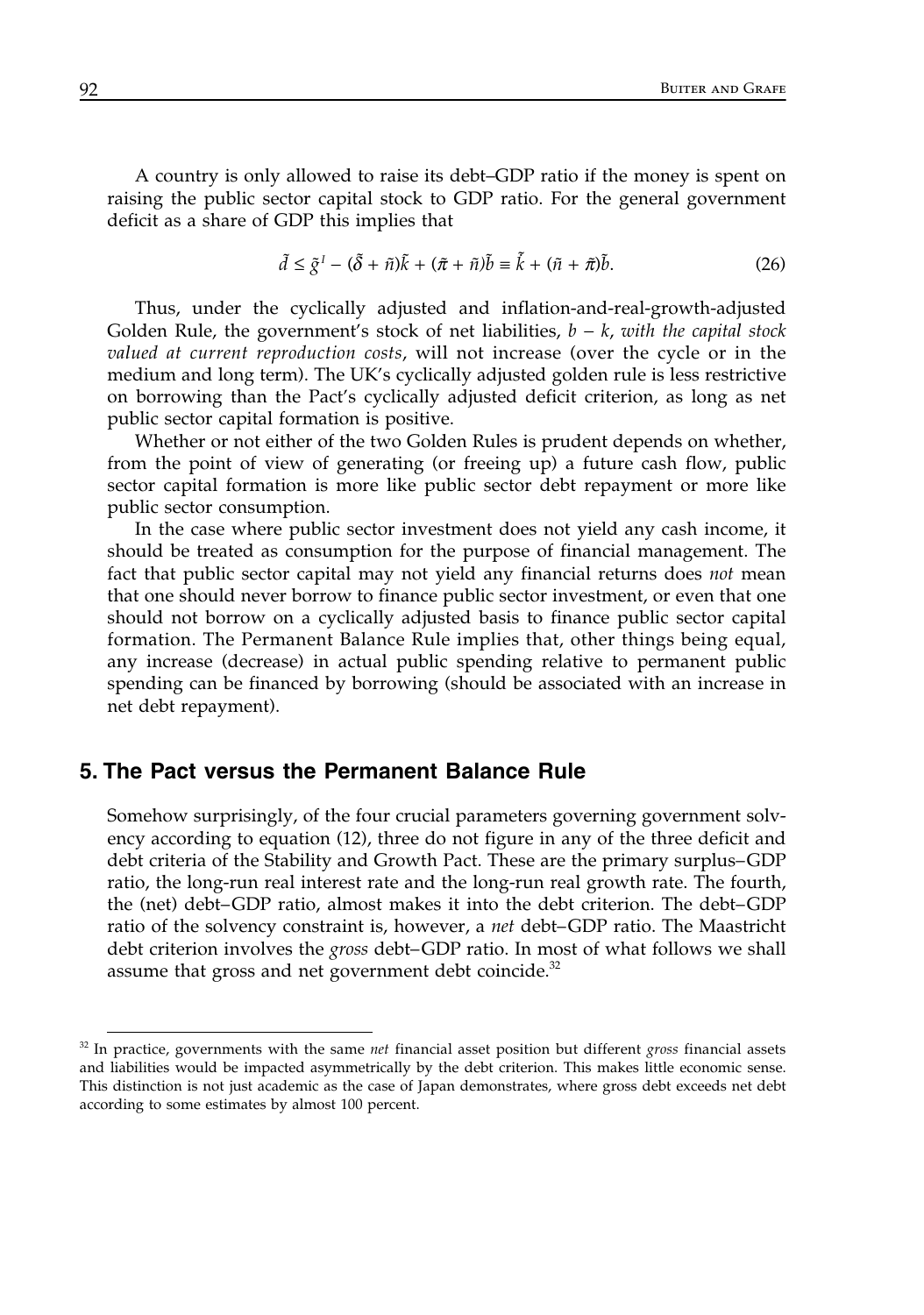Instead of the primary deficit −*s*, the real interest *r* and the real growth rate *n*, the Maastricht Criteria involve the full government deficit as a percentage of GDP,  $\eta$ . Since these are related, the deficit criterion puts some restrictions on sustainability but does so in a very crude way.

Note that<sup>33</sup>

$$
\begin{aligned} \n\dot{b} &= \eta - (\pi + n)b \\ \n&= -s + (r - n)b \n\end{aligned} \tag{27}
$$

The first line of equation (27) states that the change in the general government debt–GDP ratio equals the general government financial deficit as a fraction of GDP, minus the reduction in the debt–GDP ratio due to nominal GDP growth. The second line of equation (27) states that the change in the general government debt– GDP ratio equals the primary deficit–GDP ratio plus the outstanding debt–GDP ratio times the excess of the real interest rate over the real growth rate.

We have shown in Sections 3 and 4 that both the Permanent Balance Rule and the Maastricht criteria prevent countries from entering unsustainable debt paths in most relevant cases.34 If we accept the need for explicit fiscal rules in the EMU to avoid exploding national debt paths, the main concern from an economic standpoint in choosing a rule would be to ensure that fiscal policy does not lose the flexibility that is essential for macroeconomic stabilization and for accommodating differences in economic structure. In this penultimate section of the paper we demonstrate that the Stability and Growth Pact rules do not fare well under this criterion and that this will be a vital concern for the current EU candidate countries. The Stability and Growth Pact rules – unlike the (Augmented) Permanent Balance rule – do not take into account the effect of differences in real and nominal GDP growth rates on countries' abilities to sustain a given sequence of deficits. Furthermore, the Pact criteria are myopic and backward-looking, ignoring both key differences in initial conditions and foreseeable future changes in key parameters driving future public spending and revenues.

# *5.1 The Stability and Growth Pact Rules and the Permanent Balance Rules under different nominal GDP growth rates*

Consider the first line of (27). Comparing the behaviour of two national economies with the same outstanding debt–GDP ratio, for any common deficit–GDP ratio, the

<sup>&</sup>lt;sup>33</sup> If the government has issued foreign-currency bonds paying an interest rate *i*<sup>\*</sup>, equation (27) becomes:  $\dot{b} = \eta - (\pi + n)b + \epsilon \alpha b = -s + (r - n)b + (i^* + \epsilon - i)\alpha b$ . Here *b* is total (domestic- and foreign-currencydenominated) general government debt as a fraction of GDP,  $\alpha$  is the share of foreign currency debt in total general government debt and  $\varepsilon$  is the proportional rate of depreciation of the nominal exchange rate.

<sup>&</sup>lt;sup>34</sup> A country's debt could still explode under the Maastricht rules if it experienced negative nominal GDP growth forever.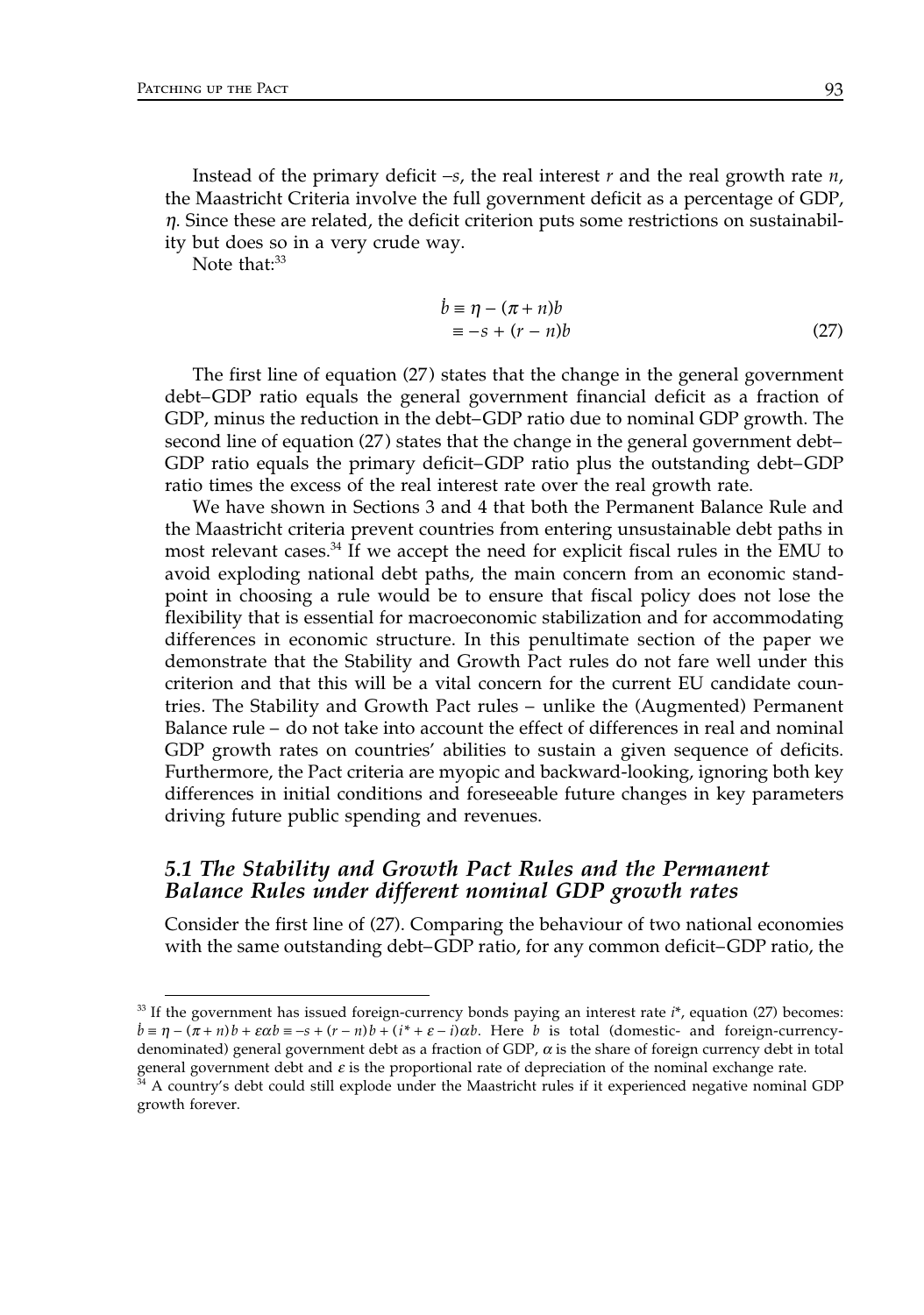debt–GDP ratio of the country with the higher growth rate of nominal GDP will be falling faster. It is clear that, other things being equal, the country with the higher growth rate of nominal GDP should be able to run a larger financial deficit. The Stability and Growth Pact does not allow for this. It interferes with fiscal policy in more ways than by just preventing countries to enter unsustainable debt paths.

# *5.2 The treatment of current and future primary deficits under different rules*

Consider two countries with the same debt–GDP ratio and the same public sector consumption programmes. Country *U* has a low initial public sector capital stock and low implicit future state pension liabilities. The government of country *U* now wishes to build up its public sector capital stock. This means it would like to set  $g_I > g_I^P$ , the permanent public investment rate. The government of country *U* ought to be able to borrow, and the (Augmented) Permanent Balance Rule would permit it to borrow.35 The Stability and Growth Pact, however, would stop it from borrowing (on a cyclically adjusted basis).

Now consider country *I*, which has a large and reasonably efficient general government capital stock and can therefore scale back its public investment programme. It does however have large implicit future state pension liabilities. $36$ For this country,  $g_I \leq g_I^P$ , and  $g_T \ll g_T^P$ . The last inequality reflects the expectation that future state pension benefit payments will exceed current levels. The Permanent Balance Rule implies that, *ceteris paribus*, country *I* should be making efforts to reduce its debt–GDP ratio now, in order to make room for these future pension obligations. The Stability and Growth Pact rules consider only the present and the past (as summarized in the outstanding stock of (gross) debt). As the rules are not forward-looking, they will not suggest any need for fiscal restraint until the high future pension payments are upon us and show up in excessive current deficits and a rising debt ratio.

If this is a serious issue for countries *U* and *I*, it could be an even more serious issue for the accession candidates. Despite eleven years of, by and large, successful transition, the infrastructure of these countries is in an often woeful state. They should be investing heavily in infrastructure ( $g_I \gg g_I^P$ ). Indeed the *Acquis* requires them to engage in such investment. Communism and central planning have also left a disastrous environmental legacy in the accession candidates. Both the *Acquis* and common sense mandate a large-scale environmental clean-up effort. It does not matter whether this expenditure is classified as public investment or public consumption. There can be little room for doubt that the accession candidates

In the case of the UK, the catch-up investment boom in the general government sector could easily last a couple of decades.

<sup>&</sup>lt;sup>36</sup> See European Commission (2001a) for some interesting data on future state pension scenarios in EU member states. Reform options are reviewed in McMorrow and Roeger (2002).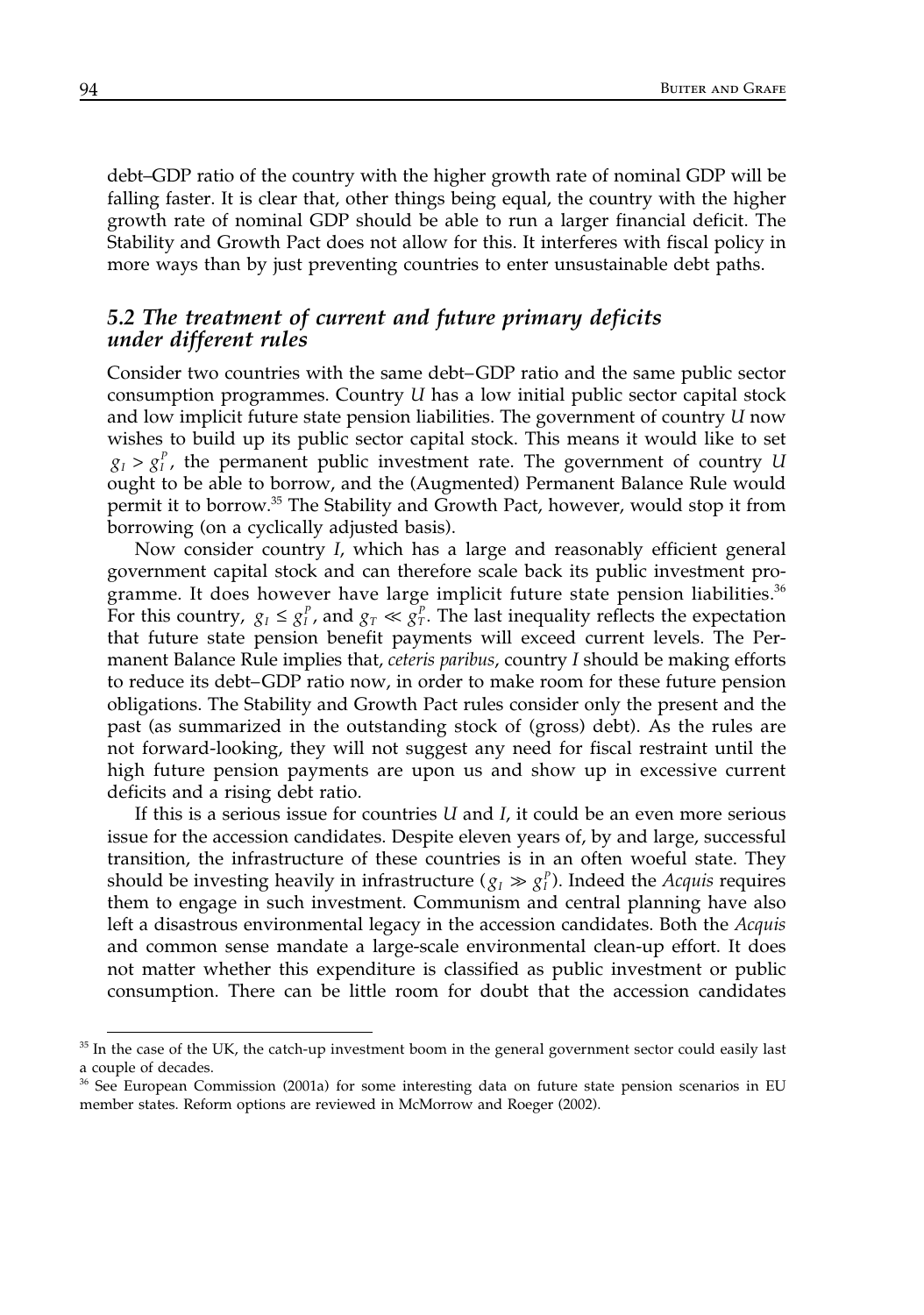should, for the next couple of decades, be in a position where, at least as regards environmental expenditures,  $g_c + g_l \gg g_c^p + g_l^p$ . Ceteris paribus, this justifies a rising public debt–GDP ratio, according to the (Augmented) Permanent Balance Rule. The Stability and Growth Pact may, however, prevent these essential expenditures from occurring, unless they can be financed contemporaneously by cuts in other expenditures, tax increases and transfers from the EU budget.

The eight East and Central European early accession candidates have demographic structures rather like those of the existing continental EU members: birth rates are low, the population is greying and total population size is constant or declining gently. Some of them, for instance the Czech Republic also have costly unfunded state pension systems. Extrapolating current benefit entitlement and contribution rules, there will be a growing 'social security deficit' in the coming decades. In terms of the (Augmented) Permanent Balance rule,  $g_T < g_T^P$ . Ceteris *paribus* this should encourage the accession candidates to reduce their debt–GDP ratios now. It is of course essential that, with such large infrastructure and environmental spending programmes mandated by unfortunate initial conditions, every expenditure item and tax exemption in the general government budget be scrutinized carefully.

Finally, consider again two countries, once more labelled *U* and *I*. They are the same, except that *U* has a low public debt and a small public sector capital stock, while *I* has a high public debt and a large public sector capital stock. Assume that *b* − *k* is the same for both countries, and assume, to simplify the argument, that the net financial real rate of return on the public sector capital stock equals the riskfree real rate of interest:  $\theta - \delta = r$ . Assume that the government of country *U* wishes to raise both *k* and *b,* keeping *k* − *b* constant; and that the government of country *I* wishes to reduce both *k* and *b*, again keeping *k* − *b* constant. Under the Stability and Growth Pact, country *U* will not be allowed to borrow to invest, while country *I* is allowed to run down its capital stock and retire debt. The economics of the two cases requires them to be treated symmetrically. The (Augmented) Permanent Balance Rule handles this case gracefully. With  $g_I > g_I^P$  country *U* can increase its debt–GDP ratio according to the Permanent Balance Rule, and with  $g_I < g_I^P$  country *I* can reduce its debt–GDP ratio.

While the cyclically, inflation- and real-growth-adjusted Golden Rule takes a few steps on the road towards a robust yet flexible government borrowing rule, it fails to recognise that there are many causes for variation over time in government current spending and current receipts, ranging from the business cycle and catchup spending following decades of under-investment in infrastructure capital, to war-related expenditures.

## *5.3 Simulating the (Augmented) Permanent Balance Rule*

For illustrative purposes we have simulated the permanent (PBR) and the augmented permanent (APBR) balance rules for the years 2001 and 2002 (see Table 8).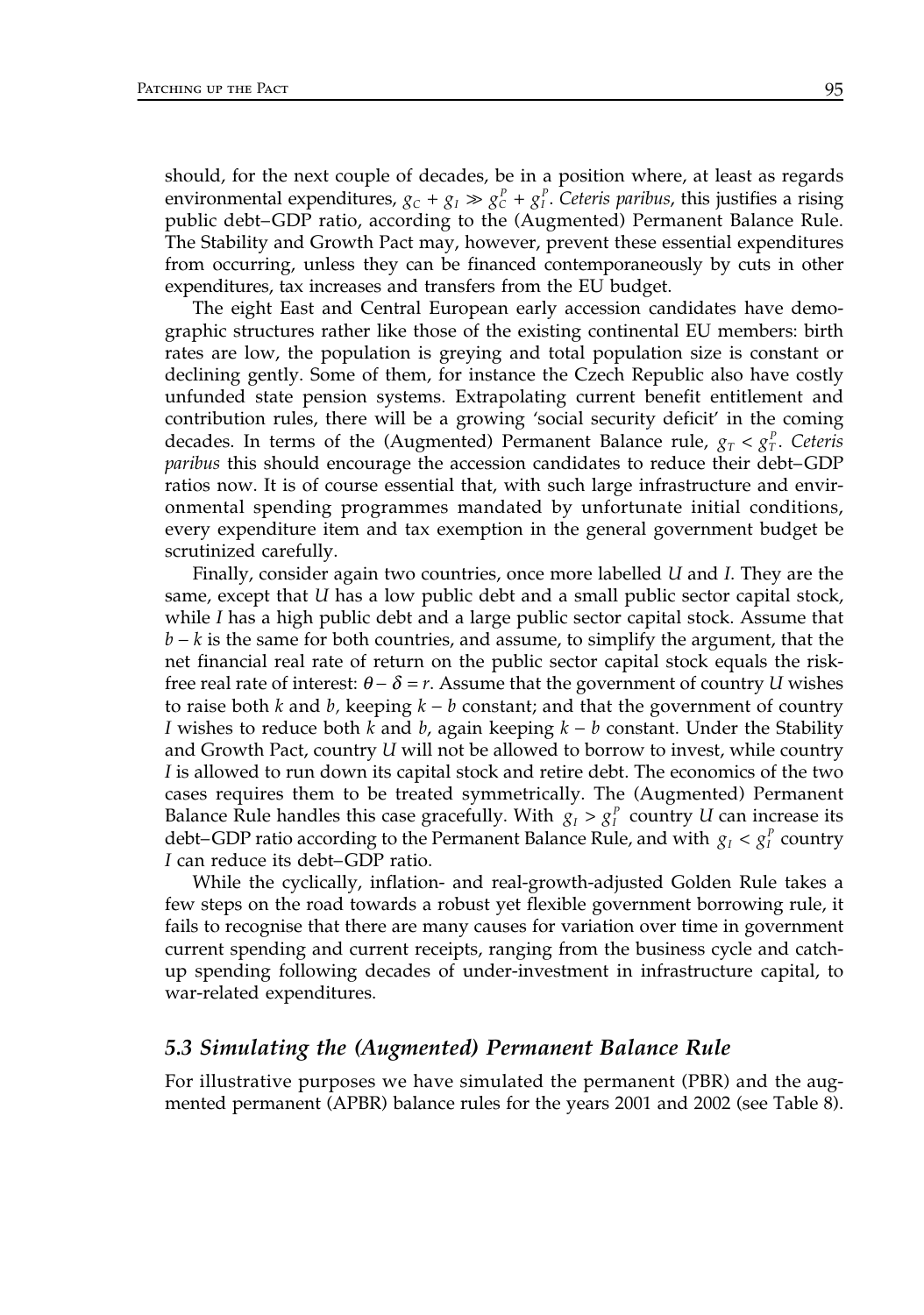|                |        | <b>PBR</b> |        | PBR net     |        | <b>APBR</b> |        | <b>APBR</b> net |        | Actual  |
|----------------|--------|------------|--------|-------------|--------|-------------|--------|-----------------|--------|---------|
|                |        |            |        | of pensions |        |             |        | of pensions     |        | deficit |
|                | 2001   | 2002       | 2001   | 2002        | 2001   | 2002        | 2001   | 2002            | 2001   | 2002    |
| Austria        |        |            | 0.0    | $-0.6$      |        |             | 0.6    | 0.1             | $-0.2$ | 0.4     |
| Belgium        | 0.8    | 1.0        | 2.6    | 2.8         | $-1.3$ | $-0.9$      | 0.5    | 0.9             | $-0.4$ | 0.0     |
| <b>Denmark</b> | 0.5    | 0.5        | 1.5    | 1.4         | 1.5    | 1.5         | 2.4    | 2.5             | $-3.1$ | $-2.0$  |
| Finland        | $-4.1$ | $-4.1$     | $-0.8$ | $-0.8$      | $-0.7$ | $-0.7$      | 2.5    | 2.6             | $-4.9$ | $-4.6$  |
| France         |        |            | 1.4    | 1.8         |        |             | 2.1    | 2.4             | 1.4    | 3.1     |
| Germany        | $-0.7$ | $-0.1$     | 0.4    | 1.0         | $-0.3$ | 0.4         | 0.8    | 1.5             | 2.8    | 3.5     |
| Greece         |        |            | 3.0    | 3.3         |        |             | 1.7    | 1.7             | 1.2    | 1.2     |
| Ireland        |        |            | 4.3    | 3.7         |        |             | 6.0    | 5.5             | $-1.5$ | 0.1     |
| Italy          | 3.3    | 3.3        | 4.1    | 4.1         | 1.1    | 1.1         | 1.9    | 1.9             | 2.2    | 2.3     |
| Luxembourg     |        |            |        |             |        |             |        |                 | $-6.1$ | 0.3     |
| Netherlands    | 1.5    | 1.3        | 2.6    | 2.4         | 2.3    | 2.2         | 3.3    | 3.3             | $-0.1$ | 1.6     |
| Portugal       |        |            |        |             |        |             |        |                 | 4.1    | 2.7     |
| Spain          | $-1.2$ | $-1.2$     | 2.8    | 2.8         | $-0.3$ | $-0.2$      | 3.7    | 3.8             | 0.1    | 0.1     |
| Sweden         | $-2.9$ | $-3.2$     | $-0.1$ | $-0.5$      | 0.0    | 0.1         | 2.8    | 2.9             | $-4.8$ | $-1.1$  |
| UK             | $-0.1$ | 0.2        | 0.1    | 0.3         | 1.2    | 1.7         | 1.4    | 1.8             | $-0.8$ | 1.3     |
| Av. EU         | $-0.3$ | $-0.3$     | 1.8    | 1.9         | 0.4    | 0.6         | 2.4    | 2.5             | $-0.7$ | 0.6     |
| Japan          | $-1.4$ | $-1.4$     | $-0.9$ | $-0.9$      | $-1.2$ | $-1.6$      | $-0.8$ | $-1.2$          | 7.1    | $7.5\,$ |
| <b>US</b>      | 0.6    | 0.7        | 1.7    | 1.8         | 1.4    | 1.6         | 2.5    | 2.6             | 0.5    | 3.8     |
| Czech Rep.     | $-0.5$ | $-0.7$     | 2.9    | 2.7         | 1.6    | 1.4         | 5.0    | 4.8             | 5.5    | 3.9     |
| Estonia        |        |            | $-0.9$ | $-0.3$      |        |             | 1.9    | 2.5             | $-0.2$ | $-1.3$  |
| Hungary        |        |            | 6.5    | 5.1         |        |             | 6.7    | 5.5             | 4.1    | 9.2     |
| Latvia         |        |            | 0.1    | 0.6         |        |             | 2.5    | 2.8             | 1.6    | 3.0     |
| Lithuania      |        |            | $-0.5$ | $-1.1$      |        |             | 1.2    | 0.6             | 1.9    | 2.0     |
| Poland         | 6.4    | 3.8        | 5.8    | 3.2         | 7.5    | 5.0         | 6.8    | 4.4             | 3.1    | 4.1     |
| Slovak Rep.    |        |            | $-0.6$ | $-0.9$      |        |             | 2.4    | 2.1             | 5.6    | 7.2     |
| Av. Acc. 8     | 2.9    | 1.6        | 1.9    | 1.3         | 4.6    | 3.2         | 3.8    | 3.2             | 3.1    | 4.0     |

| Table 8. Simulated permanent (PBR) and augmented permanent (APBR) |  |
|-------------------------------------------------------------------|--|
| balance rules for $2001/2$ (% of GDP)                             |  |

*Source***:** Own calculations using data from the WEO and IFS. See the appendix for details.

Since data for the impact of future pension liabilities is only available for a subset of countries, we also state the limits net of the expected change in the balance of the pension funds. We contrast the rules with actual deficits for the two years.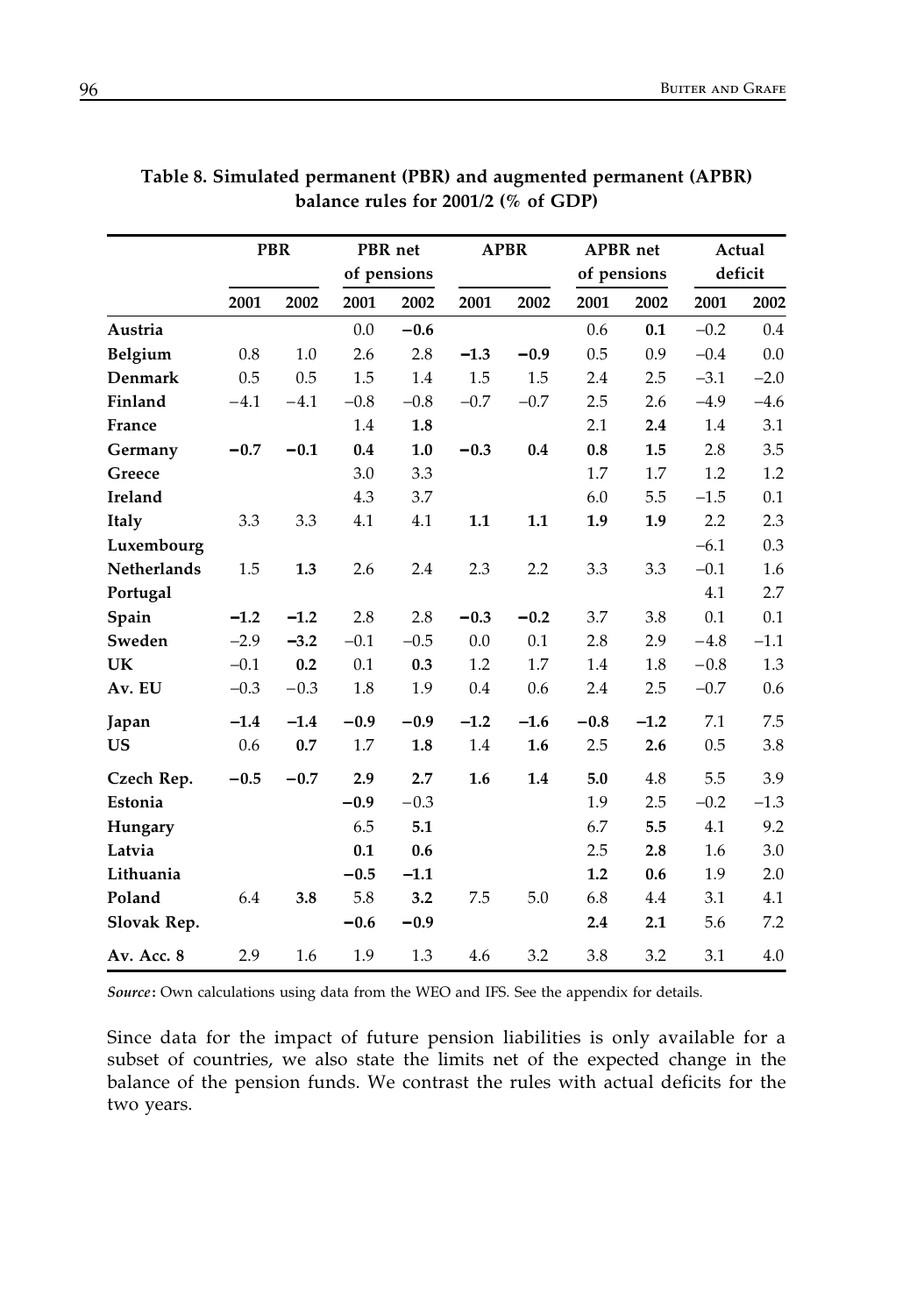With respect to the current EU member countries the permanent balance rules are more or less in line with the current judgement of the Commission. Of the current member countries, Germany (in 2001 and 2002) and France and Austria (in 2002) ran deficits that exceed the ones permitted by the PBR and the APBR. Belgium and Italy were violating the APBR given their high net debt burdens. Spain was exceeding the PBR and the APBR in both years if we take the future impact of its pension system into account. The Netherlands, Sweden and the UK were violating the PBR in 2002 if we take future pension payment shortfalls into account. For the UK this was even true net of pension payments.

Among the accession countries deficits were exceeding those permitted under the permanent balance rule for almost all countries and both years. The exceptions are Estonia in 2002 and Poland and Hungary in 2001. However, this picture changes when we take their current low debt levels into account. According to the APBR only Lithuania and the Slovak Republic were running excessive deficits in both years, not taking future pension payment shortfalls into account. Hungary and Latvia were violating the APBR net of pensions in 2002. The Czech Republic's deficit was above that permitted by the APBR if taken net of pensions in 2001 and in both years if future pension liabilities are taken into account.

Clearly the simulation should be read with caution, given the *ad hoc* assumptions we have made. However, they show that applying the well founded augmented permanent balance rule rather than the *ad hoc* Maastricht Criteria would make a significant difference. While the effects that stem from nominal growth do not have much of an impact on accession countries at this stage (as they have very little debt), this might change in the future. The simulation also does not take into account transfers from the EU budget. With respect to the accession countries, this should have a considerable impact as these are likely to finance around two percent of these countries' public investment programmes semi-permanently.

# **6. Conclusion**

One (perhaps *the*) important virtue of the numerical fiscal–financial criteria of the Pact and the Treaty is that they are simple, 'objective' and verifiable. In principle, the determination of whether these criteria are satisfied could be a mechanical exercise, requiring neither political judgement nor significant administrative or analytical competence or sophistication. During the gestation period of the Stability and Growth Pact, there was indeed quite a bit of support for putting the process of determining compliance with the fiscal–financial criteria on 'auto-pilot'. The view that the monitoring of compliance and the imposition of penalties should be turned into a purely technical verification procedure, without any room for political discretion and negotiation, did not prevail. In many ways, this was just as well. The criteria may be precise, but as we have shown in Section 5, they may well give the wrong signals.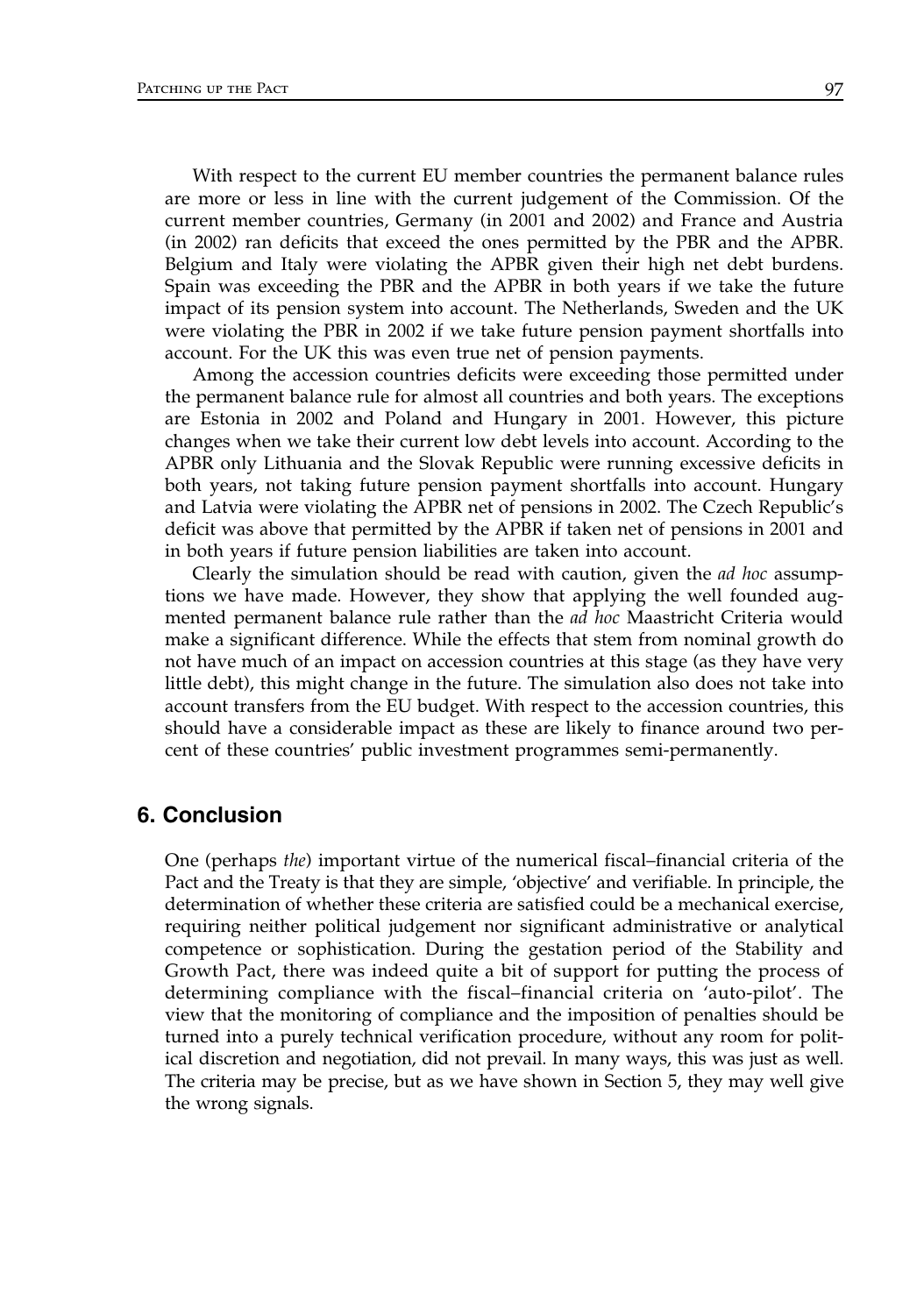What the parties negotiating the Pact ultimately agreed upon were not only the three numerical ceilings, suggesting a non-discretionary procedure for verifying compliance, but also two ways of introducing elements of flexibility and discretion.

The first of these is a procedure for judging members' performance with respect to the fiscal–financial criteria that leaves the final determination of compliance to the Council (ECOFIN). By making the Council the final arbiter, the Pact has created scope for political discussion and negotiation regarding both the 'findings of fact' and the determination of sanctions and penalties. A striking example is the decision in April 2002 not to issue a formal warning to Germany and Portugal about the risk of the two countries violating the three percent deficit ceiling. This was followed in June 2002 by leniency towards France and Italy, both as regards the date by which the budget was to be close to balance or in surplus (this was postponed by one year), and as regards the meaning of 'close to balance' which now has softened to encompass a general government deficit of up to 0.5 percent of GDP.

The second element of flexibility and discretion relates to the interpretation of the requirement that the cyclically adjusted budget be 'close to balance or in surplus'. This flexibility has been mainly exploited so far by allowing countries to smooth the transition to zero cyclically adjusted budget deficits. When the rules became effective, a number of countries were close to the three percent ceiling for the budget deficit even though they were far from being in an economic downturn. Given this 'initial condition' for the deficit, these countries might have had to tighten fiscal policy in the downturn not to breach the deficit criterion. This has proven politically impossible, and a number of *de facto* waivers were improvized.

This tinkering with the criteria and the unfocussed discussions about these adjustments are undermining the credibility of the Pact. All this underlines the importance of designing a fiscal framework that takes into account, in a systematic manner, the different economic realities across countries. The time horizon over which countries are to achieve balanced budgets has been interpreted with steadily increasing flexibility. In a number of cases deadlines in Stabilisation and Convergence Programmes have been extended without any substantive economic justification being given (such as, say, unexpected developments in the duration and/ or amplitude of the business cycle). In addition, the target 'close to balance or in surplus' has, in June 2002, been interpreted as compatible with a deficit of up to half a percent of GDP, and it is not at all unlikely that further relaxation is in store.

An optimal rule is both credible and flexible. Flexible need not mean opportunistic. Credible need not mean rigid and inflexible. Indeed, arbitrary and inflexible rules are not credible. Commitment is not necessarily sacrificed when a rule is made contingent on observable, verifiable events or outcomes – preferably events or outcomes that cannot be manipulated by those implementing the rule or by those judging performance under the rule.

The problem with the current 'flexibility by fudge' compromise is that there is still insufficient flexibility but there is also too much scope for opportunistic, politically motivated manipulation of the framework and the process. There is no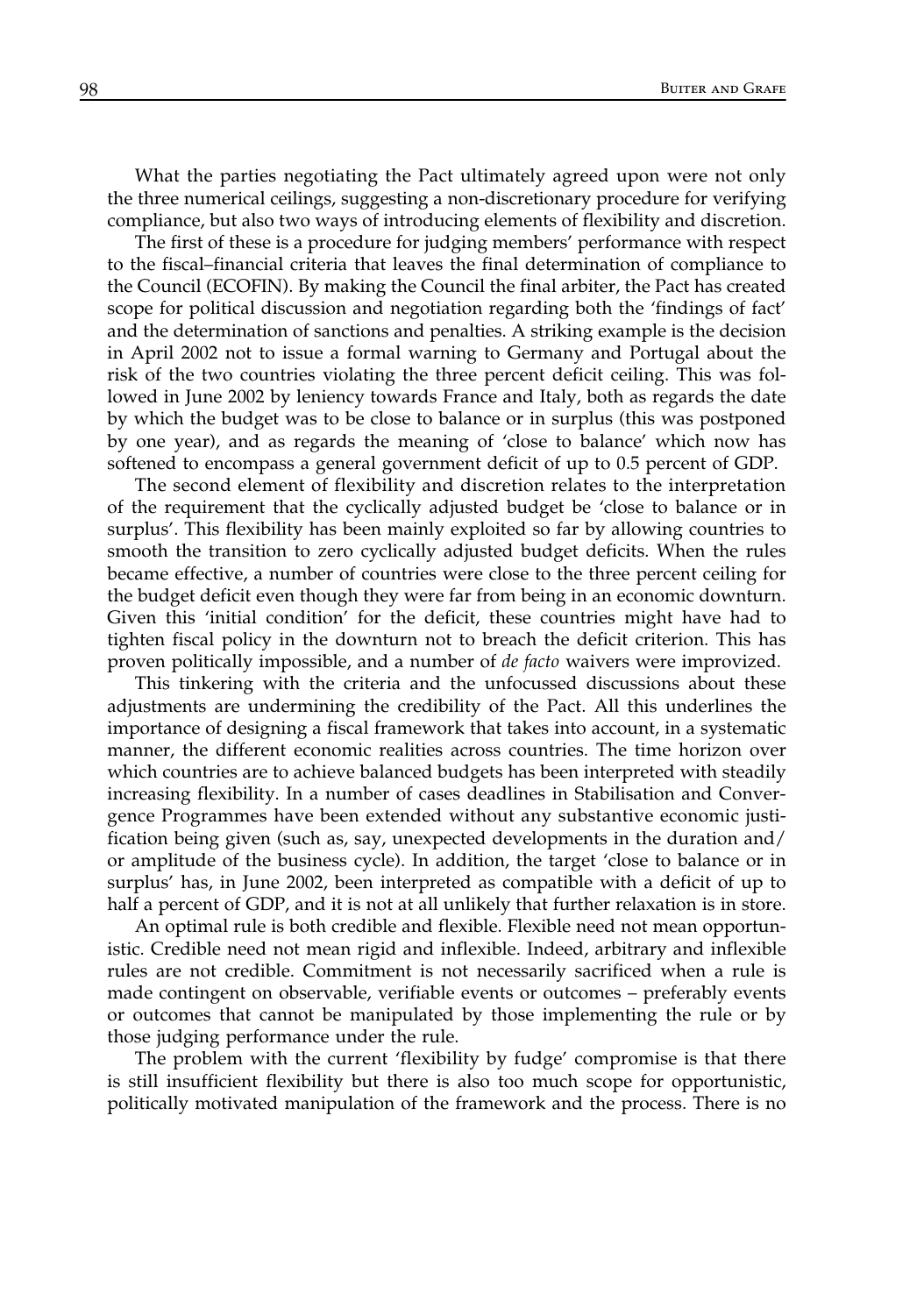coherent conceptual framework to structure and focus the assessment of the likelihood and significance of one or more of the numerical thresholds being exceeded. The conditions under which warnings will be issued and penalties imposed are obscure and intensely political.

There is a need for the EU and ECB to present to the public a clear conceptual framework to motivate and explain the concepts of fiscal sustainability and excessive deficits, and to relate these fundamental notions to concrete quantitative fiscal– financial objectives (which could be time- or state-contingent) and to specific policy actions or rules. Without such a conceptual framework, it will be hard to convince a sceptical public of the economic merits of any ECOFIN decision to condone or penalize an overshooting of the numerical ceilings. Without it, not only are the Pact's numerical criteria becoming discredited, but also the fundamental notion of fiscal–financial sustainability.

We conclude that the Stability and Growth Pact's fiscal criteria are not welldesigned to deliver their objectives of viable fiscal–financial programmes conducive to sustainable growth. The aim of preventing excessive government deficits and excessive public debt is shared by everyone. The Pact, unfortunately, is apt to lead to errors of commission as well as to errors of omission.

Strict enforcement of uniform numerical deficit and debt rules would cause serious problems even for existing EU members whose initial conditions are different from the EU average and whose medium-term growth rates and inflation rates may differ significantly from the EU average. The problem of 'one Pact fits all' will be even more serious for the accession candidates.

Formally revising the Stability and Growth Pact rules will not be easy. Taking the long-term view, however, the cost of sticking with a badly flawed set of rules is bound to exceed the short-term reputational damage caused by a significant redesign of the rules.

# **References**

Balls, E. and O'Donnell, G. (2002). *Reforming Britain's Economic and Financial Policy: Towards Greater Economic Stability*, Basingstoke, UK: Palgrave Publishers.

Banca D'Italia (2000). *Fiscal Sustainability, Essays presented at the Bank of Italy workshop held in Perugia*, 20–22 January 2000.

Balassa, B. (1964). 'The Purchasing Power Parity doctrine: A reappraisal', *Journal of Political Economy*, 72, pp. 584–96.

Barro, R. J. (1979). 'On the determination of the public debt', *Journal of Political Economy*, 87, pp. 940–71.

Barro, R. J. and Sala-i-Martin, X. (1992). 'Convergence', *Journal of Political Economy*, 100, pp. 233–51.

Beetsma, R. and Uhlig, H. (1999). 'An analysis of the Stability Pact', *The Economic Journal*, pp. 546–71.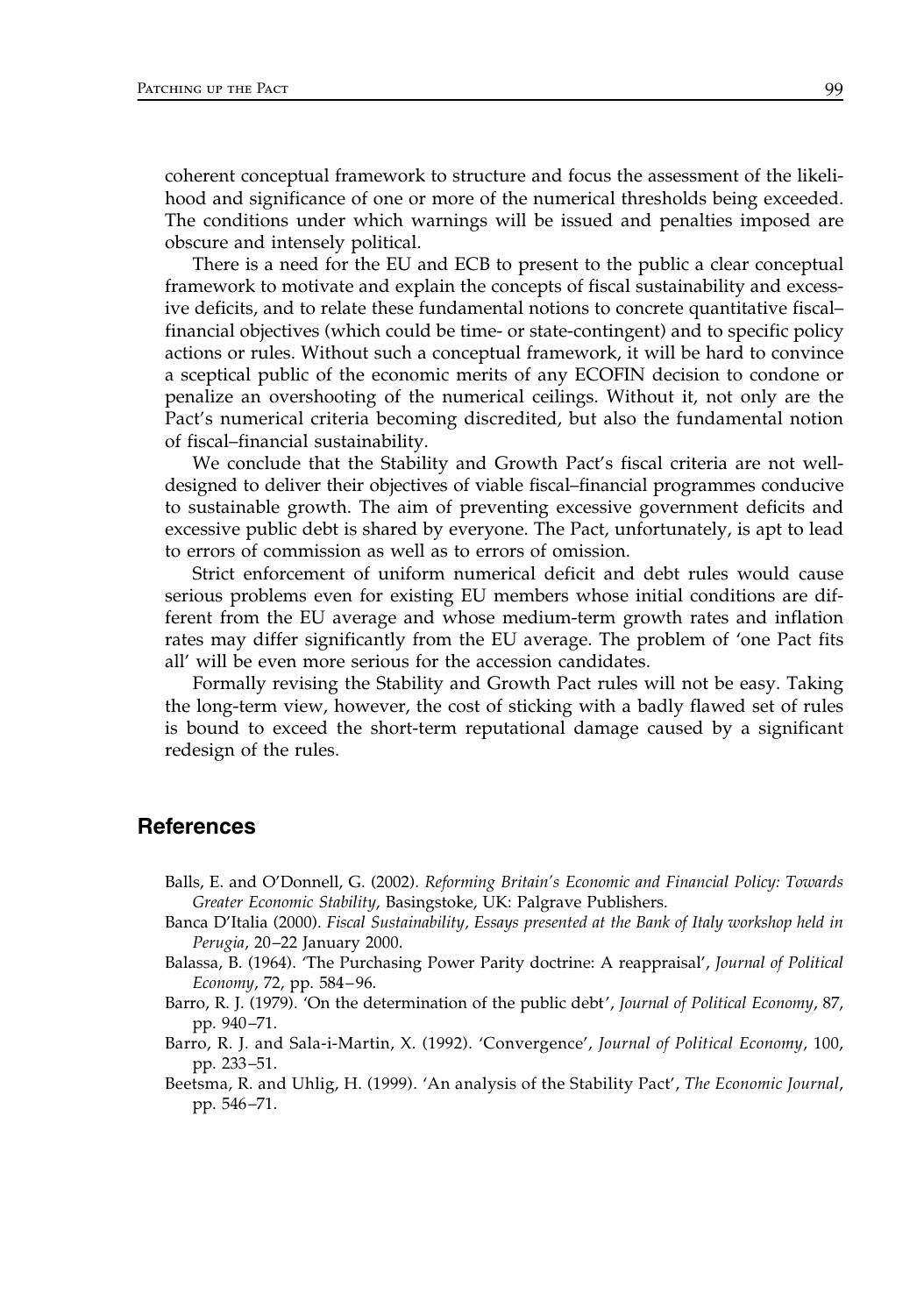- Blanchard, O. and Perotti, R. (1999). 'An empirical characterization of the dynamic effects of changes in government spending and taxes on output', *NBER Working Paper No. 7269*, Cambridge, MA: National Bureau of Economic Research.
- Buiter, W. H. (2001). 'Notes on "A Code for Fiscal Stability" ', *Oxford Economic Papers*, 53(1), pp. 1–19.
- Buiter, W. H. and Grafe, C. (2002). 'Anchor, float or abandon ship: Exchange rate regimes for the accession countries', *Banca Nationale del Lavoro Quarterly Review*, 221, pp. 1– 32.
- Buiter, W. H. and Grafe, C. (2003). 'Reforming EMU's fiscal policy rules', in Buti, M. (ed.), *Monetary and Fiscal Policies in EMU: Interactions and Coordination*, Cambridge, UK: Cambridge University Press.
- Buiter, W. H. and Kletzer, K. M. (1991a). 'Reflections on the fiscal implications of a common currency', in Giovannini, A. and Mayer, C. (eds.), *European Financial Integration*, Cambridge, UK: Cambridge University Press.
- Buiter, W. H. and Kletzer, K. M. (1991b). 'The welfare economics of cooperative and noncooperative fiscal policy', *Journal of Economic Dynamics and Control*, 15, pp. 215–44.
- Buiter, W. H., Corsetti, G. and Roubini, N. (2001). 'Excessive deficits: Sense and nonsense in the Treaty of Maastricht', in de Grauwe, P. (ed.), *The Political Economy of Monetary Union*, Cheltenham, UK: Edward Elgar Publishing Ltd.
- Buti, M., von Hagen, J. and Martinez-Mongay, C. (2002). *The behaviour of fiscal authorities: Stabilization, growth and institutions*, Basingstoke, UK: Palgrave Publishers.
- CEC5 National Banks (2002). 'On the estimated size of the Balassa–Samuelson effect in CEC5 countries', paper prepared for the Basle Meeting of March 2002, mimeo, National Bank of Hungary.
- Chamley, C. (1981). 'The welfare cost of capital income taxation in a growing economy', *Journal of Political Economy*, 89(3), pp. 468–96.
- Chamley, C. (1986). 'Optimal taxation of capital income in general equilibrium with infinite lives', *Econometrica*, 54(3), pp. 607–22.
- Crespo-Cuaresma, J., Dimitz, M. A. and Ritzberger-Grünwald, D. (2002). 'Growth, convergence and EU membership', *Oesterreichische Nationalbank Working Paper No. 62*, Oestereichische Nationalbank, Vienna.
- Deaton, A. (1981). 'Optimal taxes and the structure of preferences', *Econometrica*, 49(5), pp. 1245–60.
- Eilffinger, S. C. and de Haan, J. (2000). *European Monetary and Fiscal Policy*, Oxford, UK: Oxford University Press.
- European Central Bank (1999). *Monthly Bulletin* (May).
- European Central Bank (2002). *Monthly Bulletin* (April).
- European Commission (2001a). Directorate-General for Economic and Financial Affairs, *European Economy, Suppement A, Economic Trends*, No. 1 (January).
- European Commission (2001b). Directorate-General for Economic and Financial Affairs, *European Economy, Suppement A, Economic Trends*, No. 2 (March).
- Giavazzi, F., Jappelli, T. and Pagano, M. (2000). 'Searching for nonlinear effects of fiscal policy: Evidence from industrial and developing countries', *European Economic Review*, 44(7), pp. 1259–89.
- Heston, A., Nuxoll, D. A. and Summers, R. (1994). 'The differential-productivity hypothesis and purchasing-power parities: Some new evidence', *Review of International Economics*, 2(3), pp. 227–43.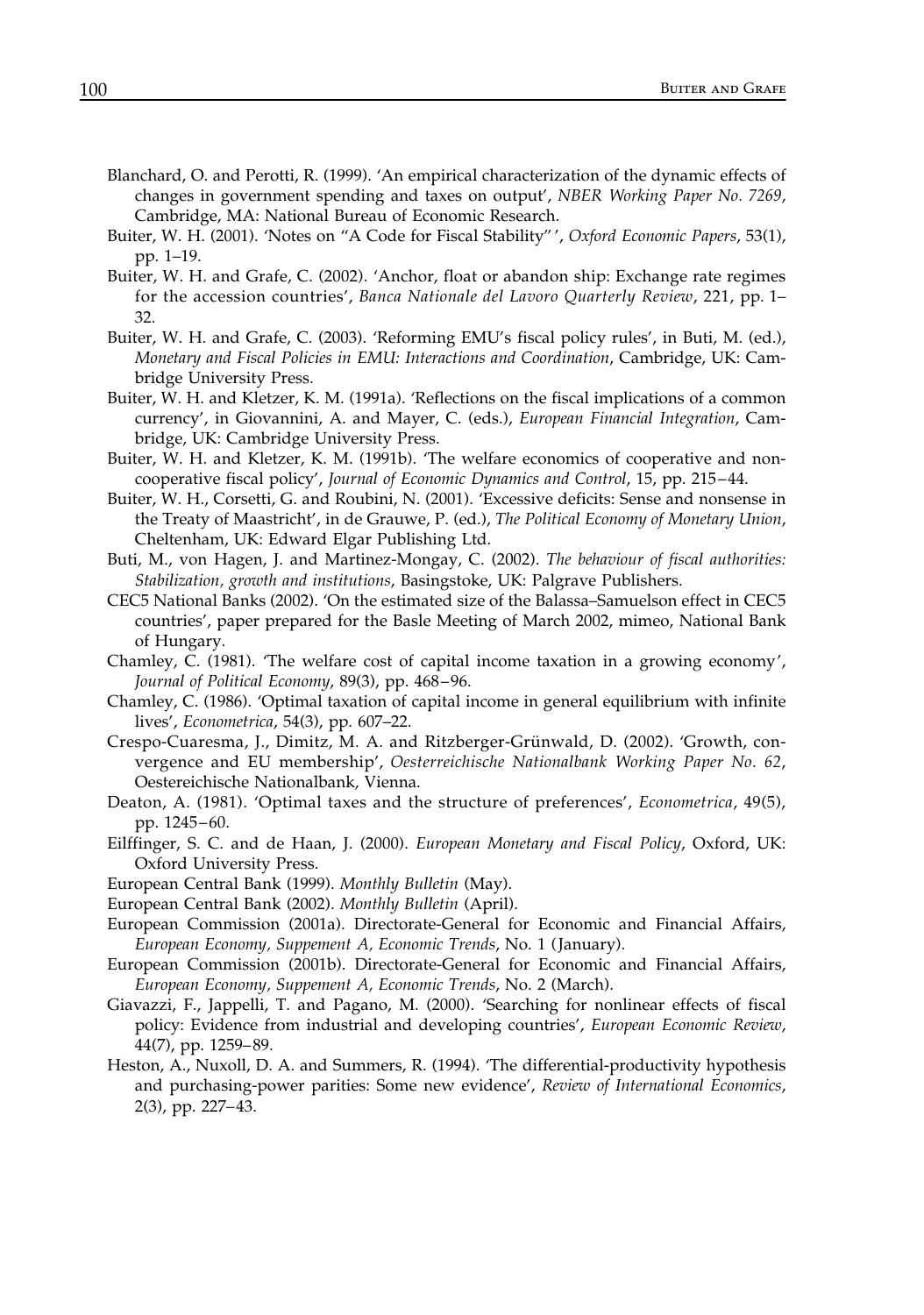- Kletzer, K. and von Hagen, J. (2000). 'Monetary union and fiscal federalism', *ZEI Working Paper B1*, Zentrum fuer Europaeische Integrationsforschung, Bonn.
- Lane, P. R. and Perotti, R. (1999). 'The importance of composition of fiscal policy: Evidence from different exchange rate regimes', mimeo, Columbia University.
- Lucas, R. E. (1983). 'Optimal fiscal and monetary policy in an economy without capital', *Journal of Monetary Economics*, 12(1), pp. 55–94.
- Lucas, R. E. (1988). 'On the mechanics of economic development', *Journal of Monetary Economics*, 22, pp. 3–42.
- Levine, R. and Renelt, D. (1992). 'A sensitivity analysis of cross country growth regressions', *American Economic Review*, 82, pp. 942–63.
- McMorrow, K. and Roeger, W. (2002). 'EU pension reform An overview of the debate and an empirical assessment of the main policy reform options', EC Directorate-General for Economic and Financial Affairs, *Economic Papers No. 162*, Brussels, European Commission.
- Melitz, J. (2000). 'Some cross-country evidence about fiscal policy behaviour and consequences for EMU', *European Economy 2 – Reports and Studies*, pp. 3–21.
- Obstfeld, M. and Peri, G. (1998). 'Regional non-adjustment and fiscal policy', *Economic Policy*, 13(26), pp. 205–59.
- OECD (2001). 'Fiscal implications of ageing: Projections of age-related spending', by Thai Than Dang, Pablo Antolin and Howard Oxley, *OECD working paper ECO/WKB 31*, Paris: OECD.
- Perotti, R. (1998). 'Fiscal policy in good times and bad', Columbia University, mimeo.
- Samuelson, P. A. (1964). 'Theoretical notes on trade problems', *Review of Economics and Statistics*, 46, pp. 145–54.
- Samuelson, P. A. (1994). 'Facets of Balassa–Samuelson thirty years later', *Review of International Economics*, 2(3), pp. 201–26.
- Taylor, J. (2000). 'Reassessing discretionary fiscal policy', *Journal of Economic Perspectives*, 14(3), pp. 21–36.
- van Wincoop, E. (1995). 'Regional risk sharing', *European Economic Review*, 39(8), pp. 1545– 68.
- Wyplosz, C. (2002). 'Fiscal discipline in EMU, rules of institutions', heiwwww.unige.ch/ ~wyplosz/